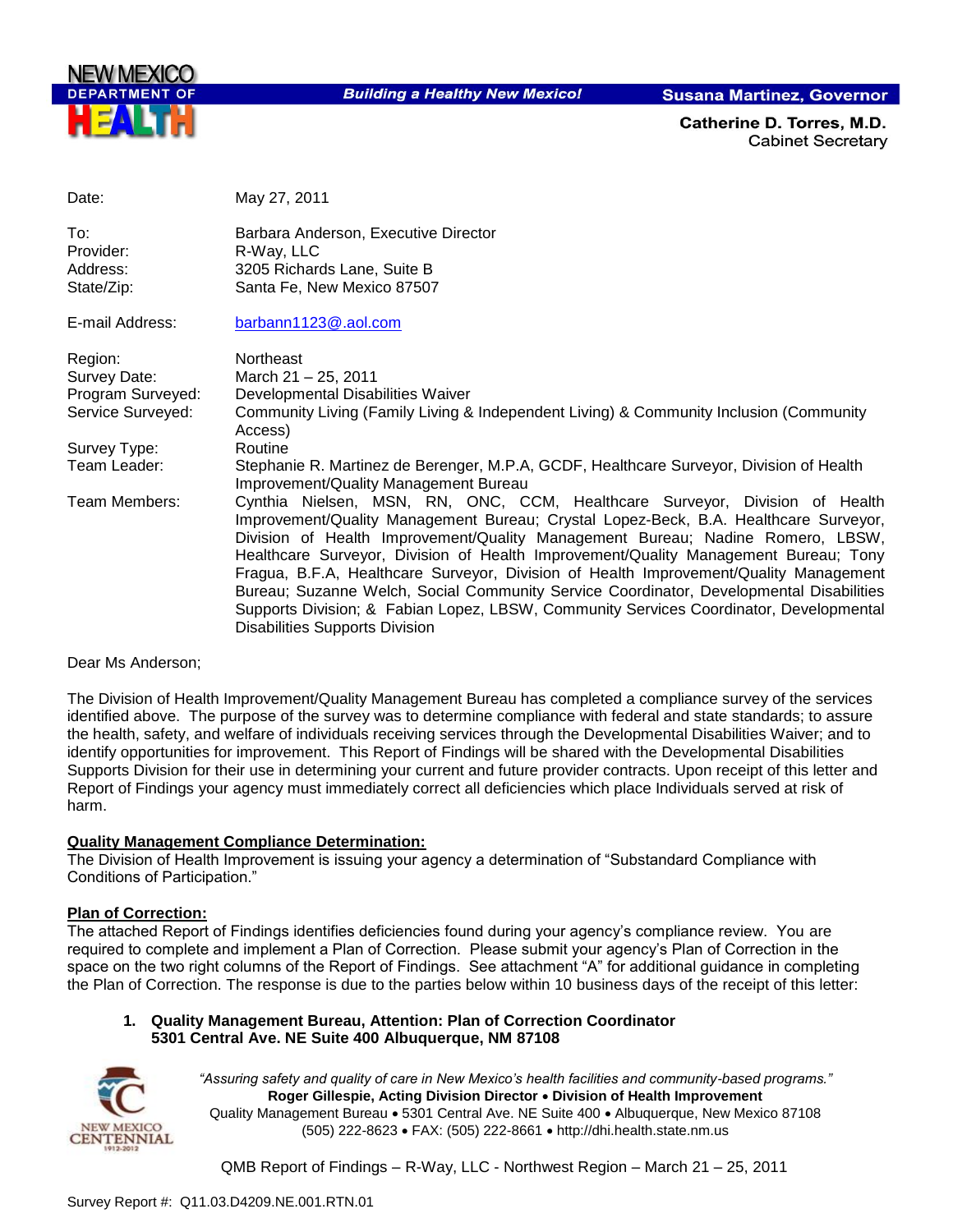#### **2. Developmental Disabilities Supports Division Regional Office for region of service surveyed**

Upon notification from QMB that your Plan of Correction has been approved, you must implement all remedies and corrective actions within 45 business days. If your Plan of Correction is denied, you must resubmit a revised plan as soon as possible for approval, as all remedies must still be completed within 45 business days of the receipt of this letter.

Failure to submit, complete or implement your Plan of Correction within the 45 day required time frames may result in the imposition of a \$200 per day Civil Monetary Penalty until it is received, completed and/or implemented.

#### **Request for Informal Reconsideration of Findings (IRF):**

If you disagree with a finding of deficient practice, you have 10 business days upon receipt of this notice to request an IRF. Submit your request for an IRF in writing to:

> QMB Deputy Bureau Chief 5301 Central Ave NE Suite #400 Albuquerque, NM 87108 Attention: IRF request

See Attachment "C" for additional guidance in completing the request for Informal Reconsideration of Findings. The request for an IRF will not delay the implementation of your Plan of Correction which must be completed within 45 business days. Providers may not appeal the nature or interpretation of the standard or regulation, the team composition or sampling methodology. If the IRF approves the modification or removal of a finding, you will be advised of any changes.

Please call the Plan of Correction Coordinator at 505-222-8647 if you have questions about the Report of Findings or Plan of Correction. Thank you for your cooperation and for the work you perform.

Sincerely,

Stephanie R. Martinez de Berenger, M.P.A., GCDF

Stephanie R. Martinez de Berenger, M.P.A., GCDF Team Lead/Healthcare Surveyor Division of Health Improvement Quality Management Bureau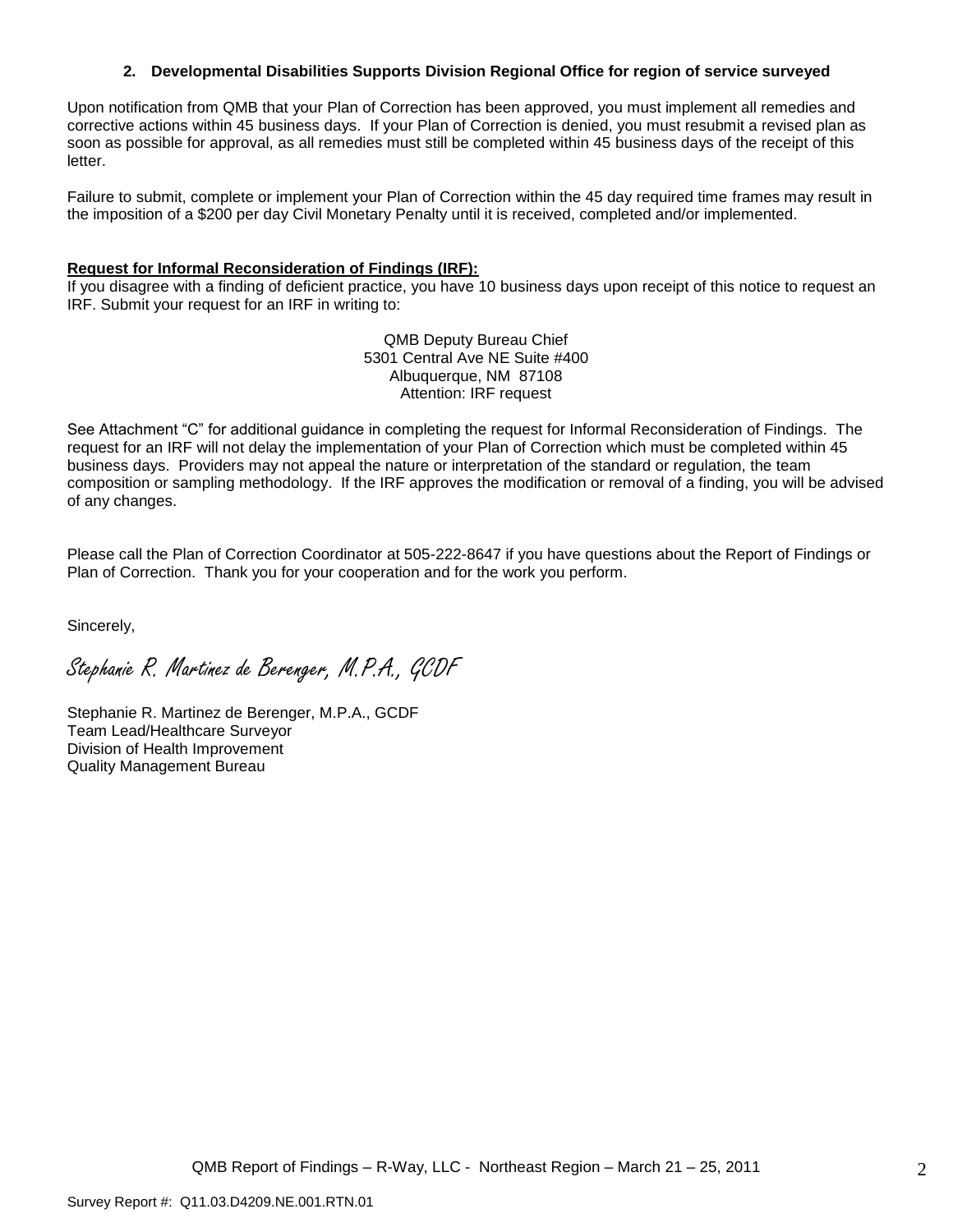#### **Survey Process Employed:**

Entrance Conference Date: March 21, 2011

Present: **R – Way, LLC** Barbara Anderson, Executive Director

> **DOH/DHI/QMB** Stephanie R. Martinez de Berenger, M.P.A., GCDF, Team Lead/Healthcare Surveyor Nadine Romero, LBSW, Healthcare Surveyor Cynthia Nielsen, MSN, RN, Healthcare Surveyor Crystal Lopez – Beck, BA, Healthcare Surveyor

#### **DDSD – Northeast Regional Office**

Suzanne Welch, Social Community Service Coordinator

Exit Conference Date: March 24, 2011

#### Present: **R – Way, LLC**

Barbara Anderson, Executive Director Angela Medina, Office Manager Eloy Montoya, LPN Meg Smith, LPN Kiyo Phelan, Administrative Assistant Leslie Chacon, Operations Manager Christin Romero, Service Coordinator Crystal Lawrence, Billing Manager

#### **DOH/DHI/QMB**

Stephanie R. Martinez de Berenger, M.P.A, GCDF, Team Lead/Healthcare Surveyor Nadine Romero, LBSW, Healthcare Surveyor Crystal Lopez-Beck, BA, Healthcare Surveyor Cynthia Nielsen, MSN, RN, Healthcare Surveyor

#### **DDSD – Northeast Regional Office**

Fabian Lopez, Social Community Service Coordinator

& 312 Dee Bibs Industrial Road, Las Vegas, New Mexico 87701)

 1 - *Jackson* Class Members 17 - Non-*Jackson* Class Members

were on vacation and two other individuals were in Adult Habilitation

16 - Family Living 2 - Independent Living 6 - Community Access

services and not available for interviews).

| <b>Total Homes Visited</b> | Number: | 14 |
|----------------------------|---------|----|
| ❖ Family Homes Visited     | Number: | 14 |

Administrative Locations Visited Number: 2 (3205 Richards Lane Suite B, Santa Fe, NM 87507

Total Sample Size **Number:** 18

Persons Served Interviewed Number: 14

Persons Served Observed Number: 4 (At the time of the on-site survey two individuals

Records Reviewed (Persons Served) Number: 18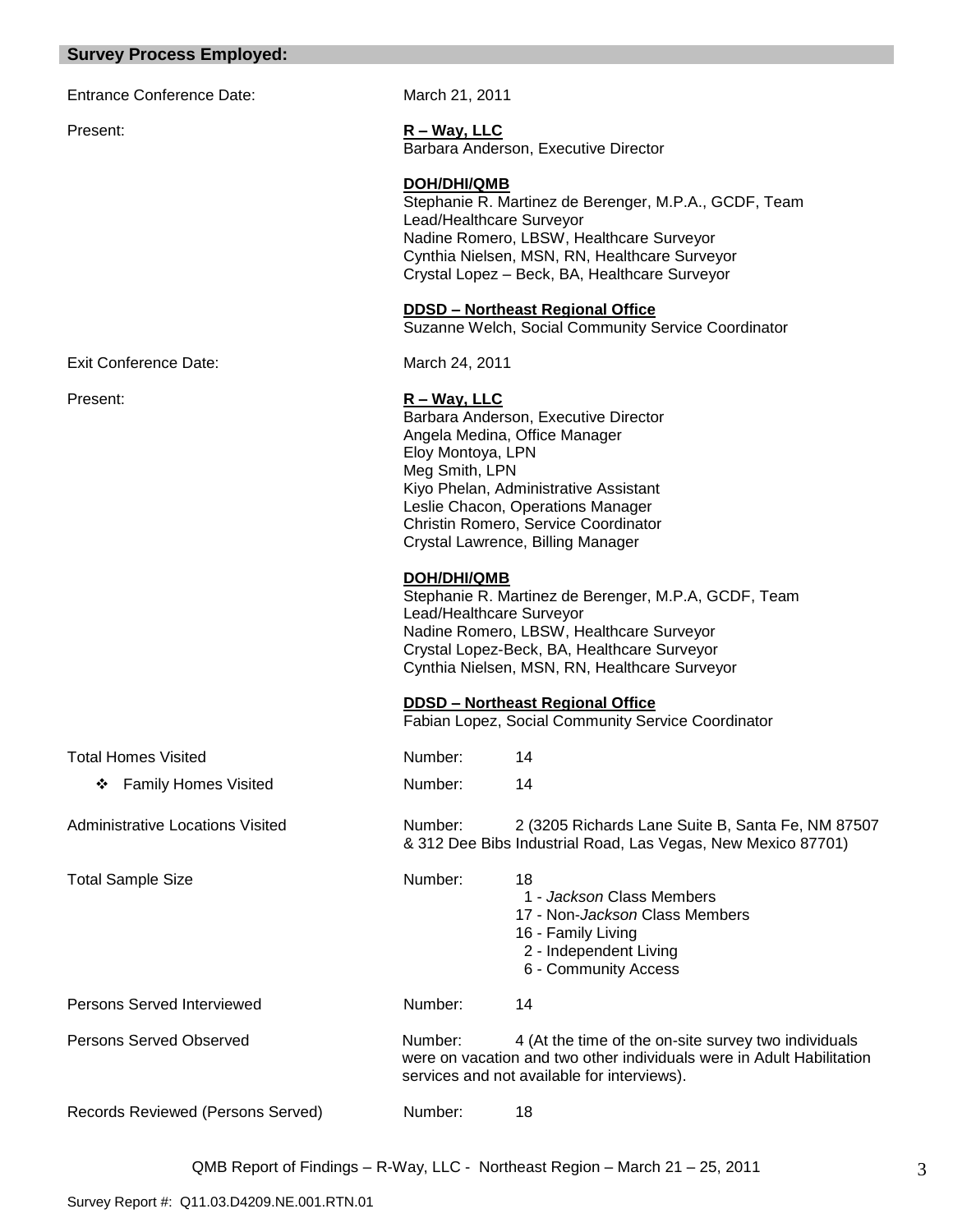| Direct Service Professionals Interviewed   | Number: | 16 |
|--------------------------------------------|---------|----|
| Direct Service Professionals Record Review | Number: | 88 |
| Service Coordinator Record Review          | Number: | 5  |

Administrative Files Reviewed

- **•** Billing Records
- Medical Records
- Incident Management Records
- Personnel Files
- Training Records
- Agency Policy and Procedure
- Caregiver Criminal History Screening Records
- **•** Employee Abuse Registry
- Human Rights Notes and/or Meeting Minutes
- **•** Evacuation Drills
- Quality Assurance / Improvement Plan

CC: Distribution List: DOH - Division of Health Improvement

- DOH Developmental Disabilities Supports Division
- DOH Office of Internal Audit
- HSD Medical Assistance Division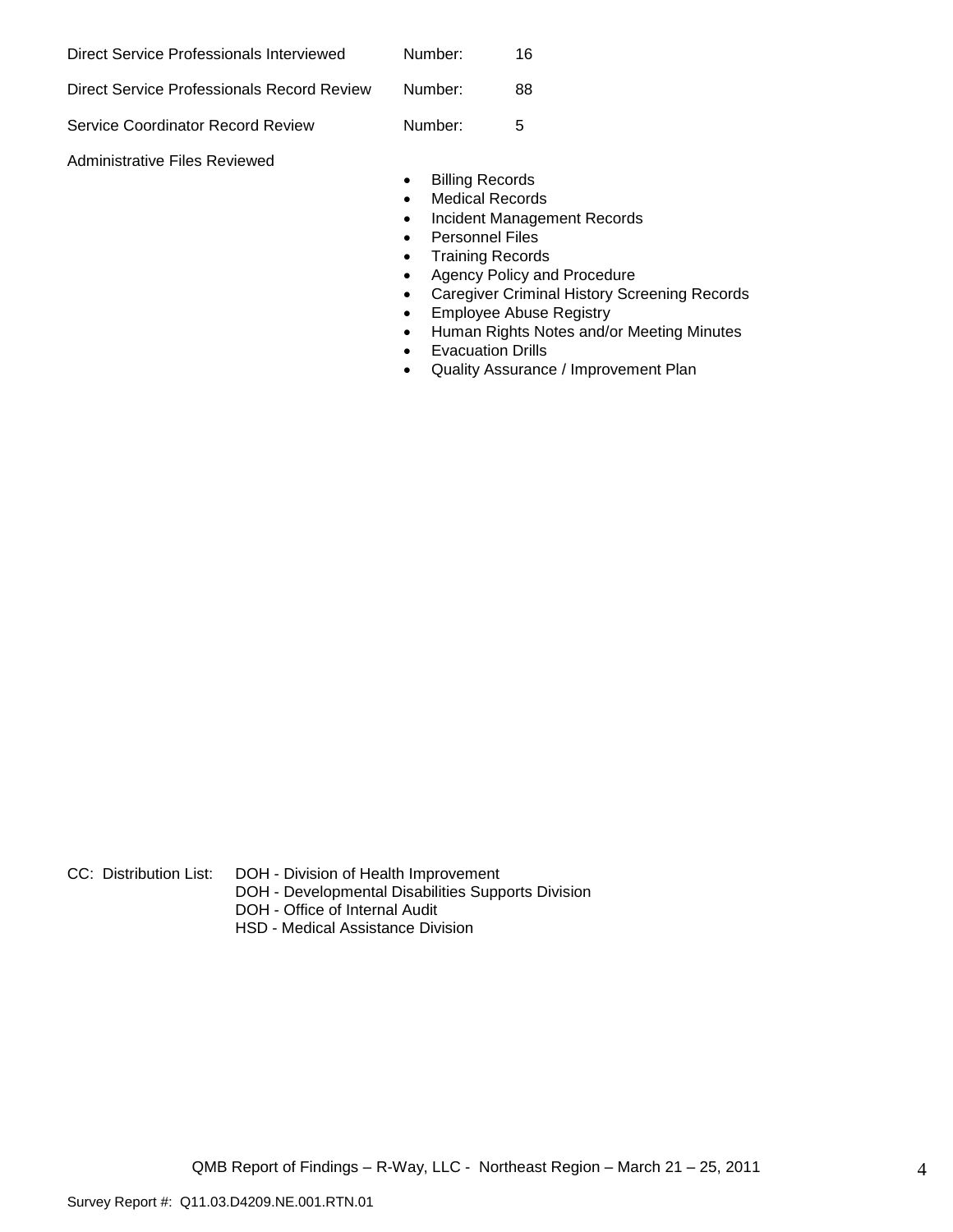#### **Attachment A**

# **Provider Instructions for Completing the QMB Plan of Correction (POC) Process**

## *Introduction:*

After a QMB Compliance Review, your QMB Report of Findings will be sent to you via US mail.

Each provider must develop and implement a Plan of Correction (POC) that identifies specific quality assurance and quality improvement activities the agency will implement to correct deficiencies and prevent continued non compliance.

Agencies must submit their Plan of Correction within 10 business days from the date you receive the QMB Report of Findings. (Providers who do not submit a POC within 10 days will be referred to the Internal Review Committee [IRC] for sanctions).

If you have questions about the Plan of Correction process, call the QMB Plan of Correction Coordinator at 505-222-8647 or email at George.Perrault@state.nm.us. Requests for technical assistance must be requested through your DDSD Regional Office.

If you wish to dispute a finding on the official Report of Findings, you must file an Informal Reconsideration of Findings (IRF) request within ten (10) days of receiving your report. The POC process cannot resolve disputes regarding findings. Please note that you must still submit a POC for findings that are in question (see Attachment "C").

## *Instructions for Completing Agency POC:*

## *Required Content*

Your Plan of Correction should provide a step-by-step description of the methods to correct each deficient practice to prevent recurrence and information that ensures the regulation cited is in compliance. The remedies noted in your POC are expected to be added to your Agency"s required, annual Quality Assurance Plan. (see page 3, DDW standards, effective; April 1, 2007, Chapter 1, Section I Continuous Quality Management System)

If a deficiency has already been corrected, the plan should state how it was corrected, the completion date (date the correction was accomplished), and how possible recurrence of the deficiency will be prevented.

The Plan of Correction you submit needs to address *each deficiency* in the two right hand columns with:

- 1. How the corrective action will be accomplished for all cited deficiencies in the report of findings;
- 2. How your Agency will identify all other individuals having the potential to be affected by the same deficient practice;
- 3. What measures will be put into place or what systemic changes will be made to ensure that the deficient practice will not reoccur and corrective action is sustained;
- 4. How your Agency plans to monitor corrective actions utilizing its continuous Quality Assurance/Quality Improvement Plan to assure solutions in the plan of correction are achieved and sustained, including (if appropriate):
	- Details about how and when Consumer, Personnel and Residential files are audited by Agency personnel to ensure they contain required documents;
	- Information about how Medication Administration Records are reviewed to verify they contain all required information before they are distributed, as they are being used, and after they are completed;
	- Your processes for ensuring that all staff are trained in Core Competencies, Incident Reporting, and Individual-Specific service requirements, etc;
	- How accuracy in Billing documentation is assured;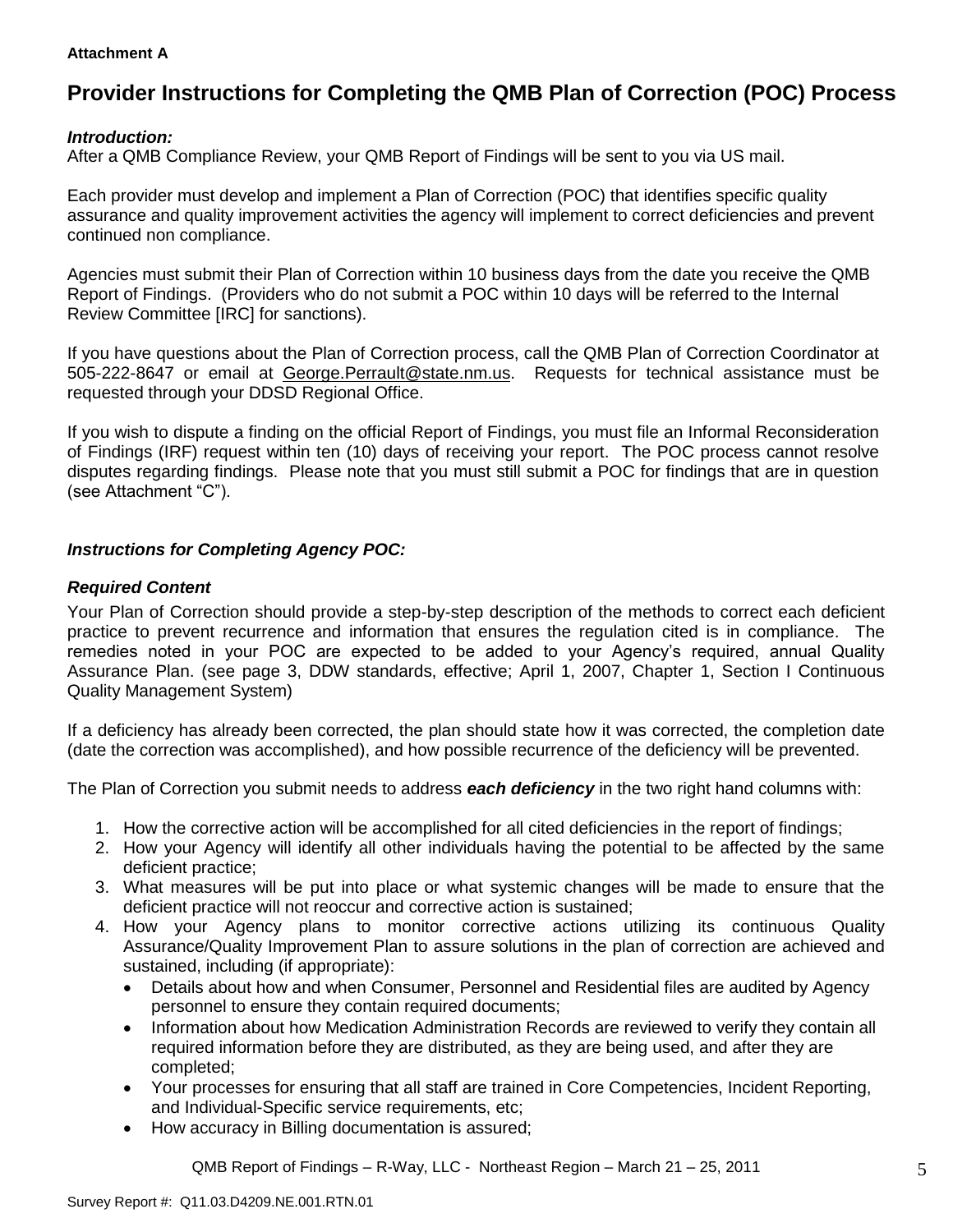- How health, safety is assured;
- For Case Management Providers, how ISPs are reviewed to verify they meet requirements, how the timeliness of LOC packet submissions and consumer visits are tracked;
- Your process for gathering, analyzing and responding to Quality data, and
- Details about Quality Targets in various areas, current status, Root Cause Analyses about why Targets were not met, and remedies implemented.
- 5. The individual"s title responsible for the Plan of Correction and completion date.

*Note:* **Instruction or in-service of staff alone may not be a sufficient plan of correction.** This is a good first step toward correction, but additional steps should be taken to ensure the deficiency is corrected and will not recur.

## *Completion Dates*

The plan of correction must include a **completion date** (entered in the far right-hand column). Be sure the date is **realistic** in the amount of time your Agency will need to correct the deficiency; not to exceed 45 days.

Direct care issues should be corrected immediately and monitored appropriately. Some deficiencies may require a staged plan to accomplish total correction. Deficiencies requiring replacement of equipment, etc., may require more time to accomplish correction but should show reasonable time frames.

## *Plan of Correction Submission Requirements*

- 1. Your Plan of Correction must be completed on the official QMB Survey Report of Findings/Plan of Correction Form and received by QMB within ten (10) business days from the date you received the report of findings.
- 2. If you have questions about the POC process, call the POC Coordinator, George Perrault at 505-222- 8647 for assistance.
- 3. For Technical Assistance (TA) in developing or implementing your POC, contact your local DDSD Regional Office.
- 4. Submit your POC to George Perrault, POC Coordinator in any of the following ways:
	- a. Electronically at [George.Perrault@state.nm.us](mailto:George.Perrault@state.nm.us)
	- b. Faxed to 505-222-8661, or
	- c. Mailed to QMB, 5301 Central Avenue SW, Suite 400, Albuquerque, NM 87108
- 5. Do not send supporting documentation to QMB until after your POC has been approved by QMB.
- 6. QMB will notify you when your POC has been "approve" or "denied."
	- a. Whether your POC is "approved," or "denied," you will have a maximum of 45 business days from the date of receipt of your Report of Findings to correct all survey deficiencies.
	- b. If your POC is "Denied" it must be revised and resubmitted as soon as possible, as the 45 business day limit is in effect.
	- c. If your POC is "Denied" a second time your agency may be referred to the Internal Review Committee.
	- d. You will receive written confirmation that your POC has been approved by QMB and a final deadline for completion of your POC.
- 7. Failure to submit your POC within 10 days without prior approval of an extension by QMB will result in a referral to the Internal Review Committee and the possible implementation of monetary penalties and/or sanctions.
- 8. Revisions, Modifications or Extensions to your Plan of Correction (post QMB approval) must be made in writing and submitted to the Plan of Correction Coordinator at QMB, prior to the due date and are approved on a case-by-case basis. No changes may be made to your POC or the timeframes for implementation without written approval of the POC Coordinator.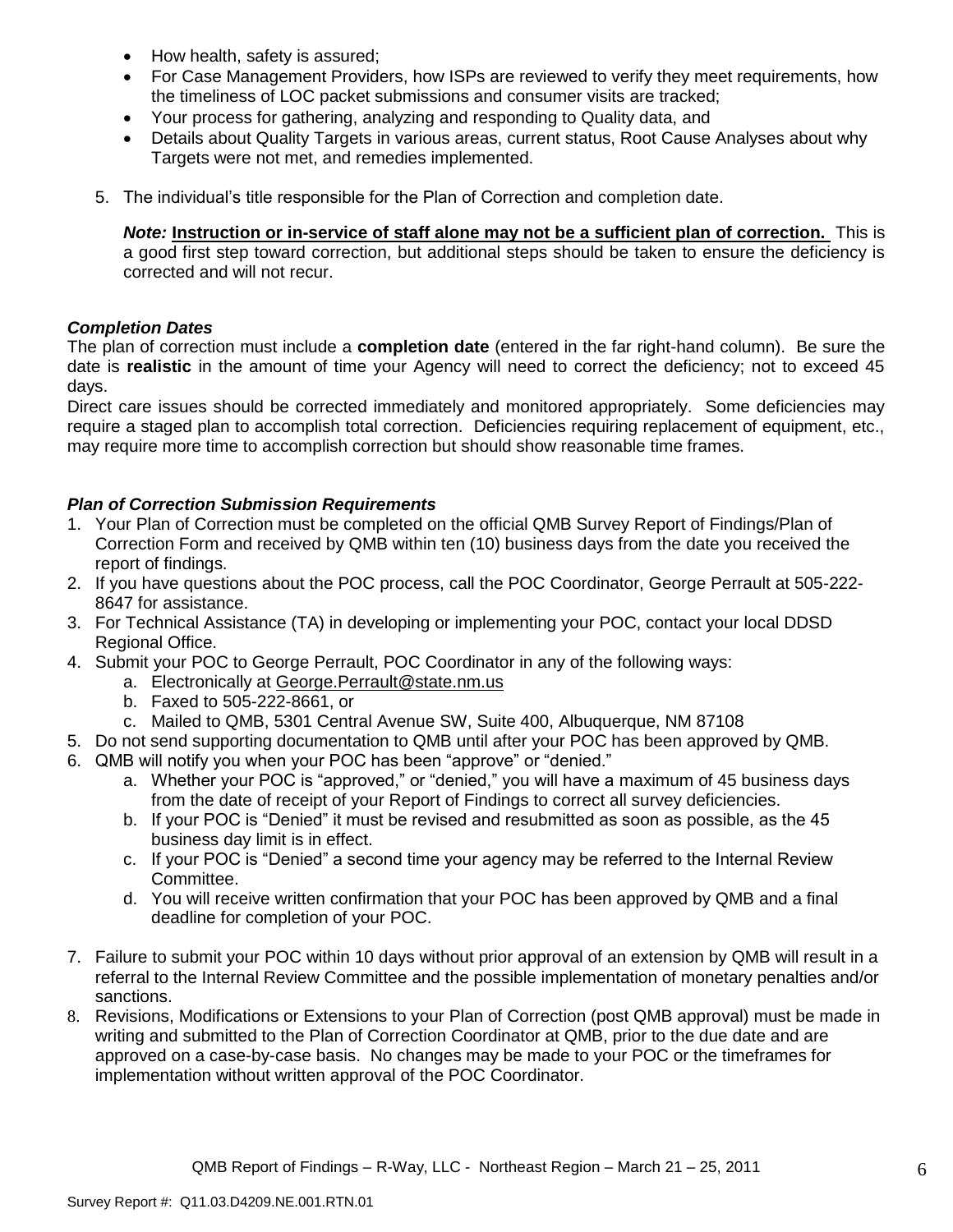## *POC Document Submission Requirements*

Once your POC has been approved by the QMB Plan of Correction Coordinator you must submit copies of documents as evidence that all deficiencies have been corrected, as follows.

- 1. Your internal documents are due within a *maximum* of 45 business days of receipt of your Report of Findings.
- 2. You may submit your documents by postal mail, fax, or electronically on disc or scanned and attached to e-mails.
- 3. All submitted documents *must be annotated*: please be sure the tag numbers and Identification numbers are indicated on each document submitted. Documents which are not annotated with the Tag number and Identification number may not be accepted.
- 4. Do not submit original documents; hard copies or scanned and electronically submitted copies are fine. Originals must be maintained in the agency file(s) per DDSD Standards.
- 5. In lieu of some documents, you may submit copies of file or home audit forms that clearly indicate cited deficiencies have been corrected, other attestations of correction must be approved by the Plan of Correction Coordinator prior to their submission.
- 6. For billing deficiencies, you must submit:
	- a. Evidence of an internal audit of billing documentation for a sample of individuals and timeframes;
	- b. Copies of "void and adjust" forms submitted to correct all over-billed or unjustified units billed identified during your internal audit.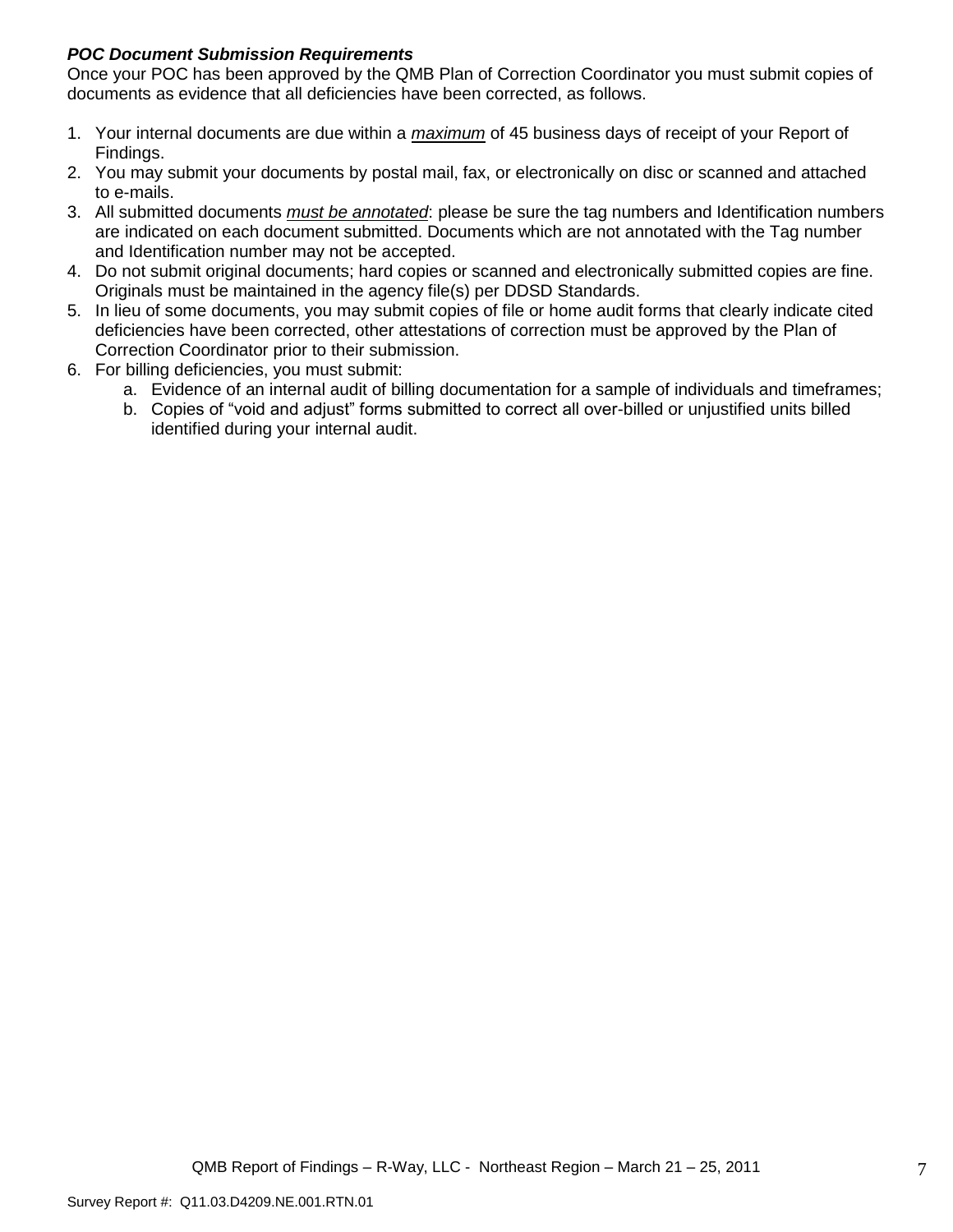Each deficiency in your Report of Findings is scored on a Scope and Severity Scale. The culmination of each deficiency"s Scope and Severity is used to determine degree of compliance to standards and regulations and level of QMB Compliance Determination.

|                 |                      |                                                             |                                  | <b>SCOPE</b>                |                                             |
|-----------------|----------------------|-------------------------------------------------------------|----------------------------------|-----------------------------|---------------------------------------------|
|                 |                      |                                                             | <b>Isolated</b><br>$01\% - 15\%$ | <b>Pattern</b><br>16% - 79% | <b>Widespread</b><br>80% - 100%             |
|                 | High Impact          | Immediate Jeopardy to<br>individual health and or<br>safety | J.                               | Κ.                          | L.                                          |
|                 |                      | <b>Actual harm</b>                                          | G.                               | н.                          | L                                           |
| <b>SEVERITY</b> | Medium<br>Impact     | No Actual Harm<br>Potential for more than                   | D.                               | Ε.                          | $F.$ (3 or<br>more)                         |
|                 |                      | minimal harm                                                | $D.$ (2 or<br>less)              |                             | $F.$ (no<br>conditions of<br>participation) |
|                 | <b>Impact</b><br>Low | No Actual Harm<br>Minimal potential for<br>harm.            | А.                               | <b>B.</b>                   | C.                                          |

## **Scope and Severity Definitions:**

• Isolated:

A deficiency that is limited to 1% to 15% of the sample, usually impacting few individuals in the sample.

• Pattern:

A deficiency that impacts a number or group of individuals from 16% to 79% of the sample is defined as a pattern finding. Pattern findings suggest the need for system wide corrective actions.

• Widespread:

A deficiency that impacts most or all (80% to 100%) of the individuals in the sample is defined as widespread or pervasive. Widespread findings suggest the need for system wide corrective actions as well as the need to implement a Continuous Quality Improvement process to improve or build infrastructure. Widespread findings could be referred to the Internal Review Committee for review and possible actions or sanctions.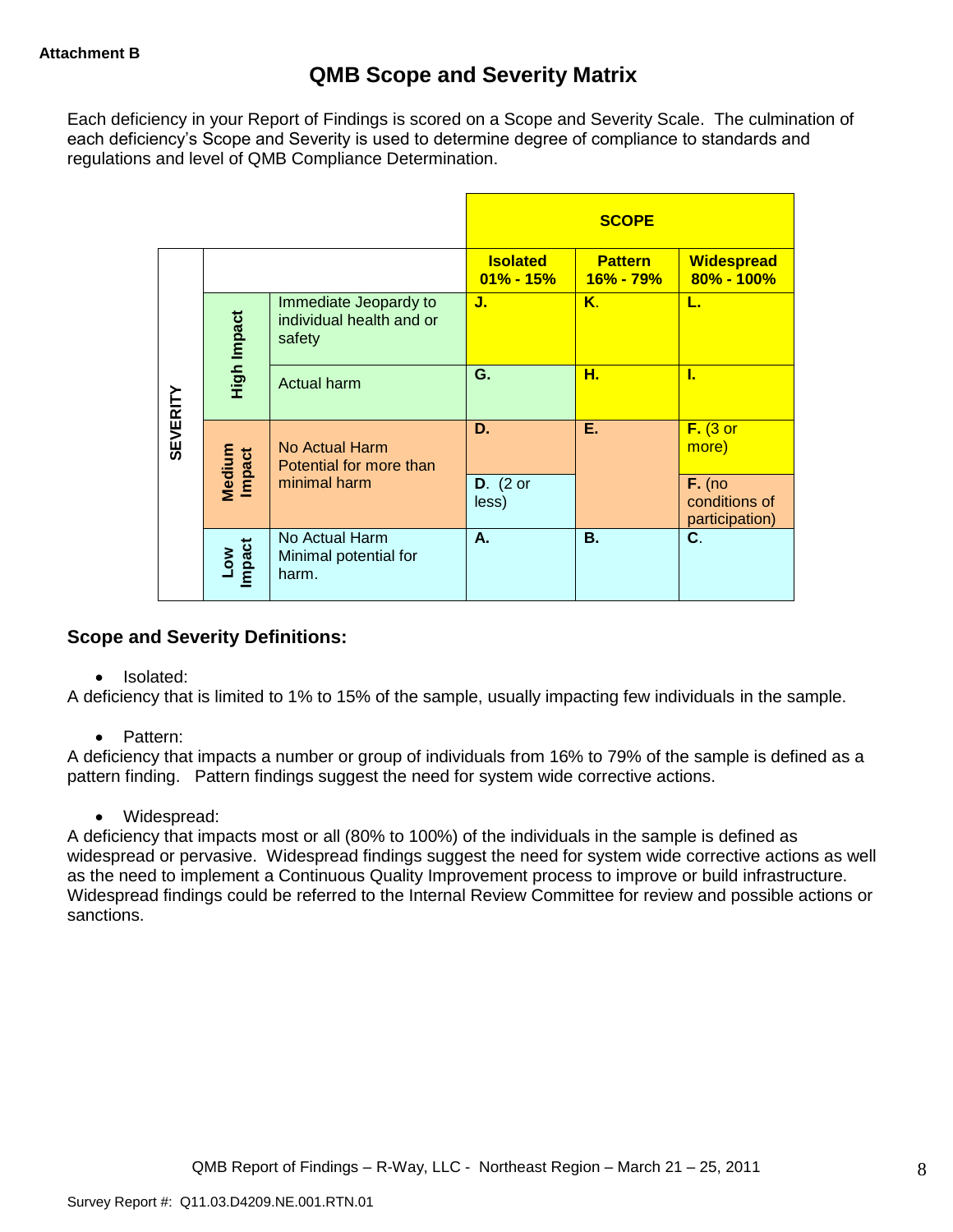# **QMB Determinations of Compliance**

"Substantial Compliance with Conditions of Participation"

The QMB determination of "Substantial Compliance with Conditions of Participation" indicates that a provider is in substantial compliance with all "Conditions of Participation" and other standards and regulations. The agency has obtained a level of compliance such that there is a minimal potential for harm to individuals" health and safety. To qualify for a determination of Substantial Compliance with Conditions of Participation, the provider must be in compliance with all Conditions of Participation.

"Non-Compliance with Conditions of Participation"

The QMB determination of "Non-Compliance with Conditions of Participation" indicates that a provider is out of compliance with one (1) or more "Conditions of Participation." This non-compliance, if not corrected, is likely to result in a serious negative outcome or the potential for more than minimal harm to individuals" health and safety.

Providers receiving a repeat determination of 'Non-Compliance' may be referred by QMB to the Internal Review Committee (IRC) for consideration of remedies and possible actions.

"Sub-Standard Compliance with Conditions of Participation":

The QMB determination of "Sub-Standard Compliance with Conditions of Participation" indicates a provider is significantly out of compliance with Conditions of Participation and/or has:

- Multiple findings of widespread non-compliance with any standard or regulation with a significant potential for more than minimal harm.
- Any finding of actual harm or Immediate Jeopardy.

Providers receiving a repeat determination of 'Substandard Compliance' will be referred by QMB to the Internal Review Committee (IRC) for consideration of remedies and possible actions.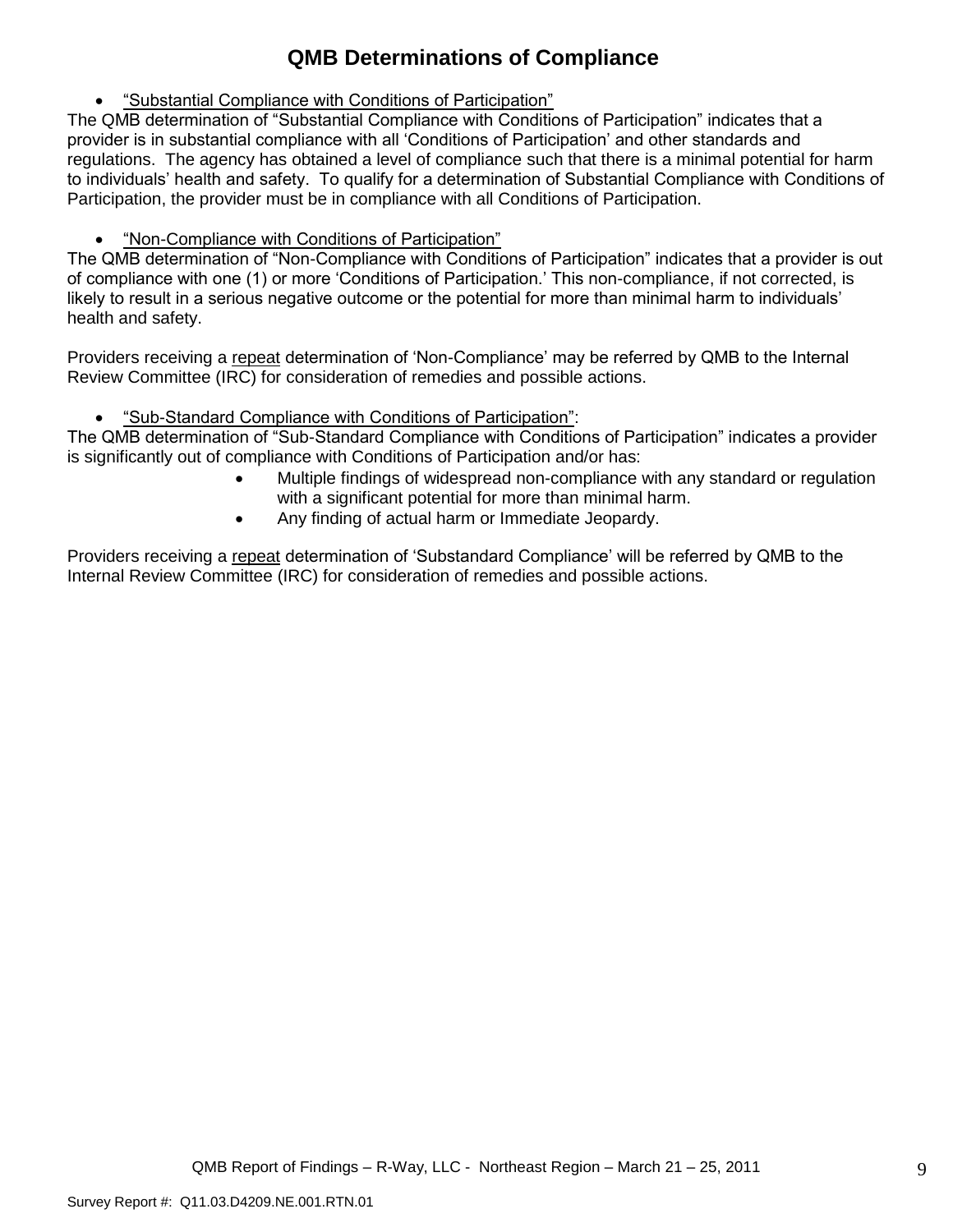# **Guidelines for the Provider Informal Reconsideration of Finding (IRF) Process**

## **Introduction:**

Throughout the QMB Survey process, surveyors are openly communicating with providers. Open communication means that surveyors have clarified issues and/or requested missing information before completing the review. Regardless, there may still be instances where the provider disagrees with a specific finding. Providers may use the following process to informally dispute a finding.

#### **Instructions:**

- 1. The Informal Reconsideration of the Finding (IRF) request must be in writing to the QMB Deputy Bureau Chief **within 10 working days** of receipt of the final report.
- 2. The written request for an IRF must be completed on the QMB Request for Informal Reconsideration of Finding Form available on the QMB website:<http://dhi.health.state.nm.us/qmb>
- 3. The written request for an IRF must specify in detail the request for reconsideration and why the finding is inaccurate.
- 4. The IRF request must include all supporting documentation or evidence.

## **The following limitations apply to the IRF process:**

- The request for an IRF and all supporting evidence must be received within 10 days.
- Findings based on evidence requested during the survey and not provided may not be subject to reconsideration.
- The supporting documentation must be new evidence not previously reviewed or requested by the survey team.
- Providers must continue to complete their Plan of Correction during the IRF process
- Providers may not request an IRF to challenge the sampling methodology.
- Providers may not request an IRF based on disagreement with the nature of the standard or regulation.
- Providers may not request an IRF to challenge the team composition.
- Providers may not request an IRF to challenge the QMB compliance determination or the length of their DDSD provider contract.

A Provider forfeits the right to an IRF if the request is not made within 10 working days of receiving the report and/or does not include all supporting documentation or evidence to show compliance with the standards and regulations.

QMB has 30 working days to complete the review and notify the provider of the decision. The request will be reviewed by the IRF committee. The Provider will be notified in writing of the ruling; no face to face meeting will be conducted.

When a Provider requests that a finding be reconsidered, it does not stop or delay the Plan of Correction process. **Providers must continue to complete the Plan of Correction, including the finding in dispute regardless of the IRF status.** If a finding is removed or modified, it will be noted and removed or modified from the Report of Findings. It should be noted that in some cases a Plan of Correction may be completed prior to the IRF process being completed. The provider will be notified in writing on the decisions of the IRF committee.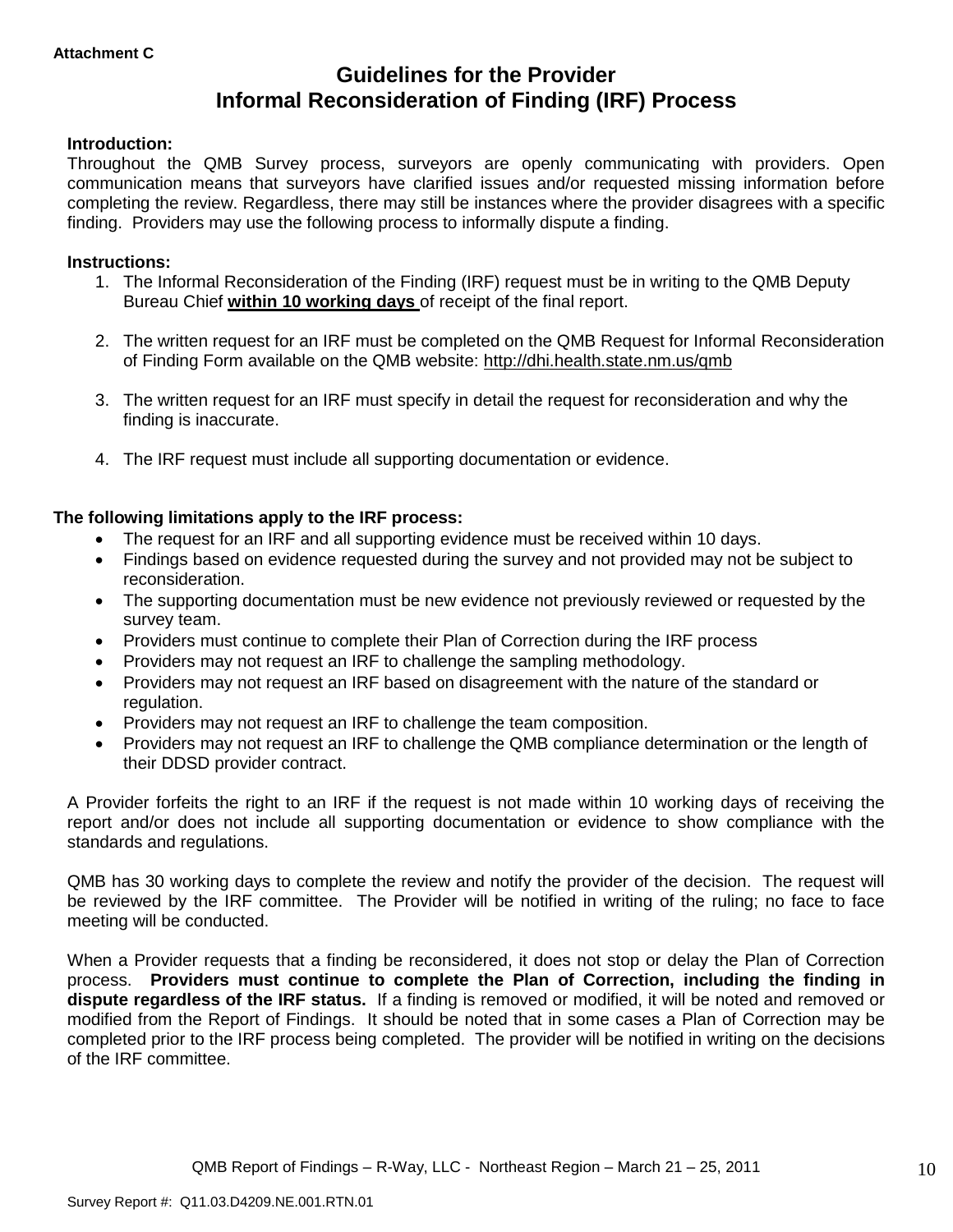| <b>Agency:</b>   | <b>R-Way, LLC – Northeast Region</b>                                                           |
|------------------|------------------------------------------------------------------------------------------------|
| Program:         | Developmental Disabilities Waiver                                                              |
| Service:         | Community Living (Family Living & Independent Living) & Community Inclusion (Community Access) |
| Monitoring Type: | <b>Routine Survey</b>                                                                          |
| Date of Survey:  | March 21 – 25, 2011                                                                            |

| <b>Standard of Care</b>                                                                                                                                                                                                                                                                                                                                                                                                                                                                                                                                                                                                                                                                                                                                                                                                                                                                                                                                                                                                                                                                               | <b>Deficiency</b>                                                                                                                                                                                                                                                                                                                                                                                                                                                                                                                                                                                                                                                                                                                                                                                     | <b>Agency Plan of Correction and</b><br><b>Responsible Party</b> | Date<br><b>Due</b> |
|-------------------------------------------------------------------------------------------------------------------------------------------------------------------------------------------------------------------------------------------------------------------------------------------------------------------------------------------------------------------------------------------------------------------------------------------------------------------------------------------------------------------------------------------------------------------------------------------------------------------------------------------------------------------------------------------------------------------------------------------------------------------------------------------------------------------------------------------------------------------------------------------------------------------------------------------------------------------------------------------------------------------------------------------------------------------------------------------------------|-------------------------------------------------------------------------------------------------------------------------------------------------------------------------------------------------------------------------------------------------------------------------------------------------------------------------------------------------------------------------------------------------------------------------------------------------------------------------------------------------------------------------------------------------------------------------------------------------------------------------------------------------------------------------------------------------------------------------------------------------------------------------------------------------------|------------------------------------------------------------------|--------------------|
| Tag # 1A03 CQI System                                                                                                                                                                                                                                                                                                                                                                                                                                                                                                                                                                                                                                                                                                                                                                                                                                                                                                                                                                                                                                                                                 | <b>Scope and Severity Rating: C</b>                                                                                                                                                                                                                                                                                                                                                                                                                                                                                                                                                                                                                                                                                                                                                                   |                                                                  |                    |
| Developmental Disabilities (DD) Waiver Service<br>Standards effective 4/1/2007<br><b>CHAPTER 1 I. PROVIDER AGENCY</b><br><b>ENROLLMENT PROCESS</b><br>I. Continuous Quality Management System:<br>Prior to approval or renewal of a DD Waiver<br>Provider Agreement, the Provider Agency is<br>required to submit in writing the current Continuous<br>Quality Improvement Plan to the DOH for approval.<br>In addition, on an annual basis DD Waiver Provider<br>Agencies shall develop or update and implement<br>the Continuous Quality Improvement Plan. The CQI<br>Plan shall be used to 1) discover strengths and<br>challenges of the provider agency, as well as<br>strengths, and barriers individuals experience in<br>receiving the quality, quantity, and meaningfulness<br>of services that he or she desires; 2) build on<br>strengths and remediate individual and provider<br>level issues to improve the provider's service<br>provision over time. At a minimum the CQI Plan<br>shall address how the agency will collect, analyze,<br>act on data and evaluate results related to: | Based on record review, the Agency failed to<br>develop and implement a functioning Continuous<br>Quality Management System.<br>Review of the Agency's Continuous Quality<br>Improvement Plan provided during the on-site<br>survey did not contain the components required by<br>Standards.<br>The Agency's CQI Plan did not contain the following<br>components:<br>(1) Individual access to needed services and<br>supports;<br>(2) Effectiveness and timeliness of implementation<br>of Individualized Service Plans;<br>(3) Trends in achievement of individual outcomes in<br>the Individual Service Plans;<br>(4) Trends in medication and medical incidents<br>leading to adverse health events;<br>(5) Trends in the adequacy of planning and<br>coordination of healthcare supports at both |                                                                  |                    |
| Individual access to needed services and<br>(1)<br>supports;                                                                                                                                                                                                                                                                                                                                                                                                                                                                                                                                                                                                                                                                                                                                                                                                                                                                                                                                                                                                                                          | supervisory and direct support levels;<br>(6) Quality and completeness documentation; and                                                                                                                                                                                                                                                                                                                                                                                                                                                                                                                                                                                                                                                                                                             |                                                                  |                    |
| Effectiveness and timeliness of implementation<br>(2)<br>of Individualized Service Plans;<br>Trends in achievement of individual outcomes<br>(3)<br>in the Individual Service Plans;<br>Trends in medication and medical incidents<br>(4)<br>leading to adverse health events;<br>Trends in the adequacy of planning and<br>(5)<br>coordination of healthcare supports at both                                                                                                                                                                                                                                                                                                                                                                                                                                                                                                                                                                                                                                                                                                                        |                                                                                                                                                                                                                                                                                                                                                                                                                                                                                                                                                                                                                                                                                                                                                                                                       |                                                                  |                    |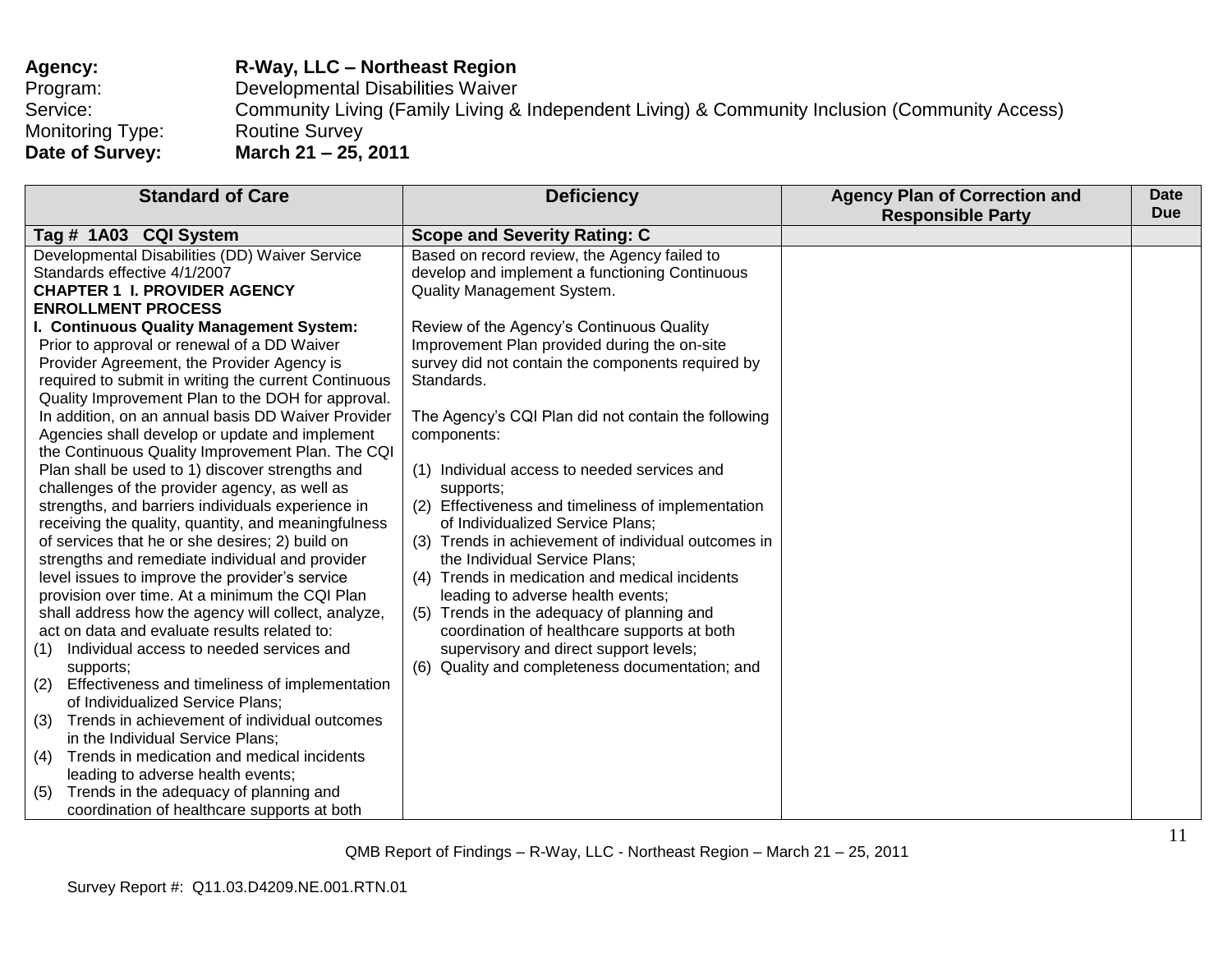| (6)<br>(7)        | supervisory and direct support levels;<br>Quality and completeness documentation; and<br>Trends in individual and guardian satisfaction.                                                                                                                                                                                                                                                                                                                                                                                                                                                                                                                                                                                                                                                                       |  |  |
|-------------------|----------------------------------------------------------------------------------------------------------------------------------------------------------------------------------------------------------------------------------------------------------------------------------------------------------------------------------------------------------------------------------------------------------------------------------------------------------------------------------------------------------------------------------------------------------------------------------------------------------------------------------------------------------------------------------------------------------------------------------------------------------------------------------------------------------------|--|--|
| system:           | 7.1.13.9 INCIDENT MANAGEMENT SYSTEM<br><b>REPORTING REQUIREMENTS FOR COMMUNITY</b><br><b>BASED SERVICE PROVIDERS:</b><br>E. Quality Improvement System for Community<br>Based Service Providers: The community based<br>service provider shall establish and implement a<br>quality improvement system for reviewing alleged<br>complaints and incidents. The incident management<br>system shall include written documentation of<br>corrective actions taken. The community based<br>service provider shall maintain documented<br>evidence that all alleged violations are thoroughly<br>investigated, and shall take all reasonable steps to<br>prevent further incidents. The community based<br>service provider shall provide the following internal<br>monitoring and facilitating quality improvement |  |  |
| (1)<br>(2)<br>(4) | community based service providers funded<br>through the long-term services division to<br>provide waiver services shall have current<br>incident management policy and procedures in<br>place, which comply with the department's<br>current requirements;<br>community based service providers providing<br>developmental disabilities services must have<br>a designated incident management coordinator<br>in place;<br>community based service providers providing<br>developmental disabilities services must have<br>an incident management committee to address<br>internal and external incident reports for the<br>purpose of looking at internal root causes and<br>to take action on identified trends or issues.                                                                                   |  |  |
|                   |                                                                                                                                                                                                                                                                                                                                                                                                                                                                                                                                                                                                                                                                                                                                                                                                                |  |  |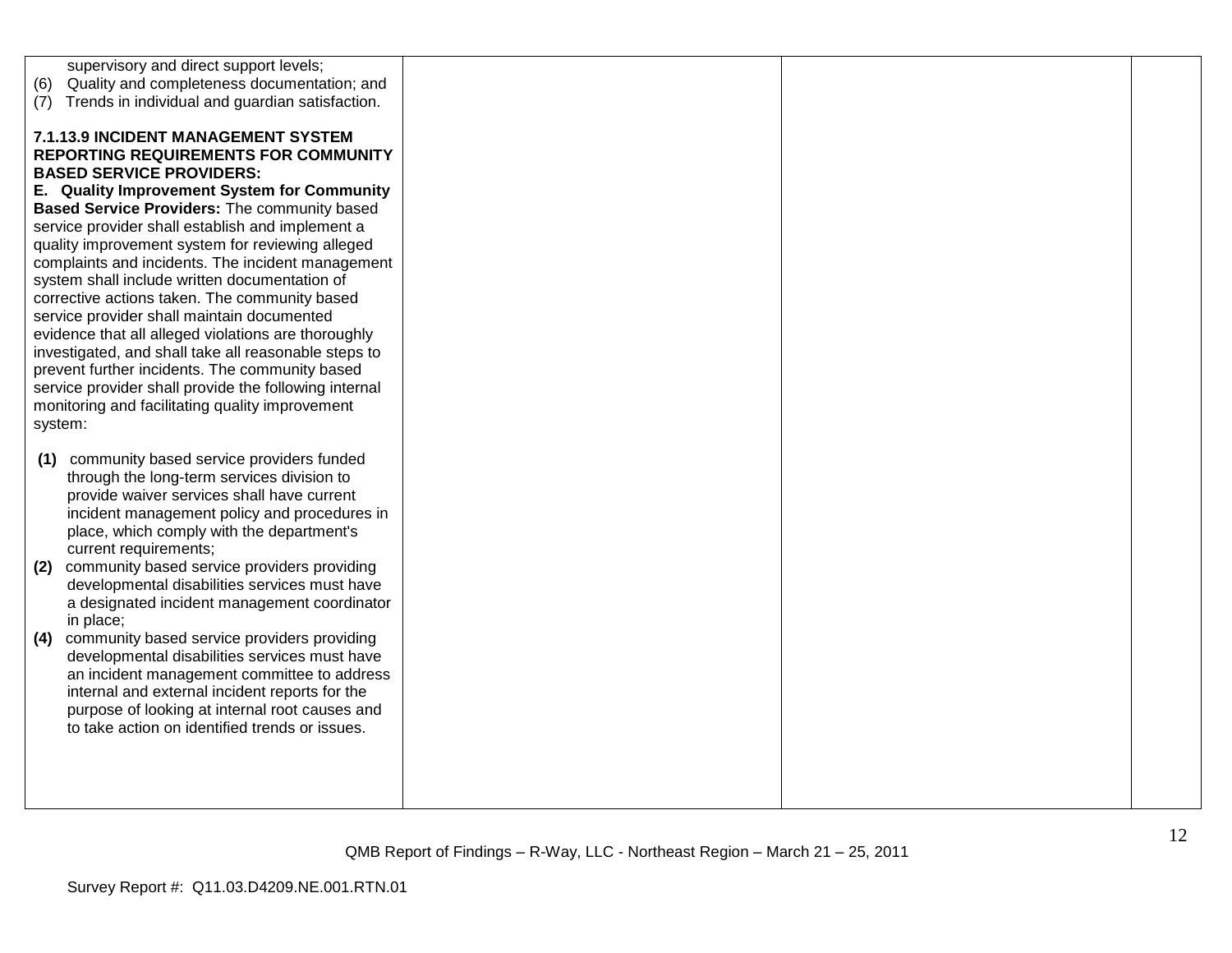| Tag #1A05 (CoP) General Requirements                                                                   | <b>Scope and Severity Rating: F</b>                                                               |  |
|--------------------------------------------------------------------------------------------------------|---------------------------------------------------------------------------------------------------|--|
| Developmental Disabilities (DD) Waiver Service                                                         | Based on record review, the Agency failed to review                                               |  |
| Standards effective 4/1/2007                                                                           | and update its written policies and procedures every                                              |  |
| <b>CHAPTER 1 II. PROVIDER AGENCY</b>                                                                   | three years or as needed.                                                                         |  |
| <b>REQUIREMENTS:</b> The objective of these standards                                                  |                                                                                                   |  |
| is to establish Provider Agency policy, procedure<br>and reporting requirements for DD Medicaid Waiver | The following polices and procedures provided<br>during the on-site survey (03/23/2011) showed no |  |
| program. These requirements apply to all such                                                          | evidence of being reviewed every three years or                                                   |  |
| Provider Agency staff, whether directly employed or                                                    | being updated as needed:                                                                          |  |
| subcontracting with the Provider Agency. Additional                                                    |                                                                                                   |  |
| Provider Agency requirements and personnel                                                             | • "Policy & Procedure for Medication Assistance                                                   |  |
| qualifications may be applicable for specific service                                                  | and Delivery - Last revised 08/22/2006.                                                           |  |
| standards.                                                                                             |                                                                                                   |  |
| A. General Requirements:                                                                               | • "Policy & Procedure for Medication Errors - Last                                                |  |
|                                                                                                        | reviewed 08/21/2006.                                                                              |  |
| (2) The Provider Agency is required to develop and                                                     |                                                                                                   |  |
| implement written policies and procedures that                                                         | • "Policy & Procedure for Storage of Medication -                                                 |  |
| maintain and protect the physical and mental health                                                    | Last reviewed 08/26/2006.                                                                         |  |
| of individuals and which comply with all DDSD<br>policies and procedures and all relevant New          |                                                                                                   |  |
| Mexico State statutes, rules and standards. These                                                      |                                                                                                   |  |
| policies and procedures shall be reviewed at least                                                     |                                                                                                   |  |
| every three years and updated as needed.                                                               |                                                                                                   |  |
|                                                                                                        |                                                                                                   |  |
|                                                                                                        |                                                                                                   |  |
|                                                                                                        |                                                                                                   |  |
|                                                                                                        |                                                                                                   |  |
|                                                                                                        |                                                                                                   |  |
|                                                                                                        |                                                                                                   |  |
|                                                                                                        |                                                                                                   |  |
|                                                                                                        |                                                                                                   |  |
|                                                                                                        |                                                                                                   |  |
|                                                                                                        |                                                                                                   |  |
|                                                                                                        |                                                                                                   |  |
|                                                                                                        |                                                                                                   |  |
|                                                                                                        |                                                                                                   |  |
|                                                                                                        |                                                                                                   |  |
|                                                                                                        |                                                                                                   |  |
|                                                                                                        |                                                                                                   |  |
|                                                                                                        |                                                                                                   |  |
|                                                                                                        |                                                                                                   |  |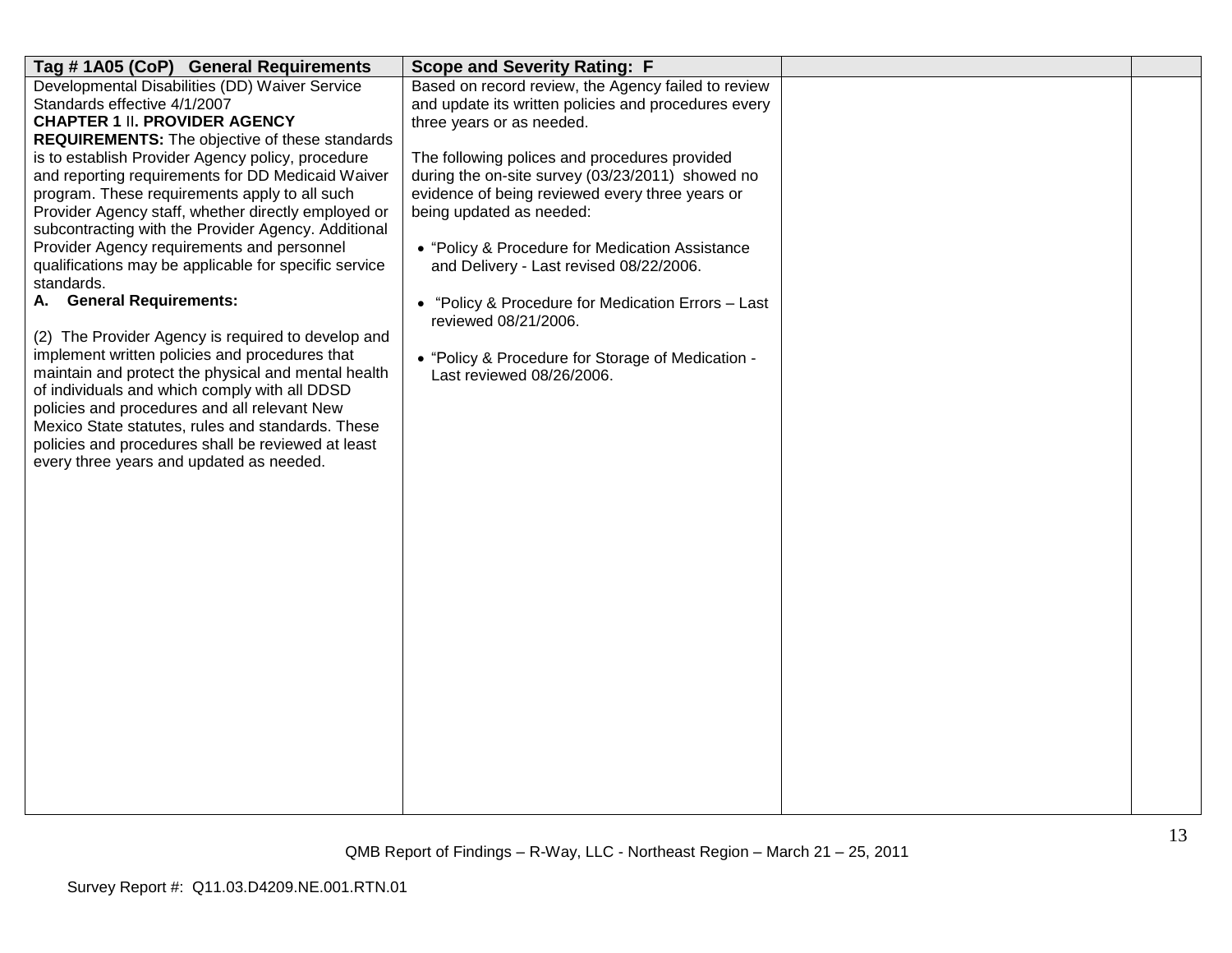| Tag #1A08 Agency Case File                              | <b>Scope and Severity Rating: B</b>                         |  |
|---------------------------------------------------------|-------------------------------------------------------------|--|
| Developmental Disabilities (DD) Waiver Service          | Based on record review, the Agency failed to                |  |
| Standards effective 4/1/2007                            | maintain at the administrative office a confidential        |  |
| <b>CHAPTER 1 II. PROVIDER AGENCY</b>                    | case file for 9 of 18 individuals.                          |  |
| <b>REQUIREMENTS:</b> The objective of these standards   |                                                             |  |
| is to establish Provider Agency policy, procedure       | Review of the Agency individual case files found the        |  |
| and reporting requirements for DD Medicaid Waiver       | following items were not found, incomplete, and/or          |  |
| program. These requirements apply to all such           | not current:                                                |  |
| Provider Agency staff, whether directly employed or     |                                                             |  |
| subcontracting with the Provider Agency. Additional     | • Current Emergency & Personal Identification               |  |
| Provider Agency requirements and personnel              | <b>Information</b>                                          |  |
| qualifications may be applicable for specific service   | Did not contain Pharmacy name, address &<br>$\circ$         |  |
| standards.                                              | phone number Information (#7)                               |  |
| D. Provider Agency Case File for the Individual:        |                                                             |  |
| All Provider Agencies shall maintain at the             | • Annual ISP                                                |  |
| administrative office a confidential case file for each | <sup>o</sup> Not Current (#8)                               |  |
| individual. Case records belong to the individual       |                                                             |  |
| receiving services and copies shall be provided to      | • ISP Signature Page (#8)                                   |  |
| the receiving agency whenever an individual             |                                                             |  |
| changes providers. The record must also be made         | • ISP Teaching & Support Strategies                         |  |
| available for review when requested by DOH, HSD         | Individual #9 - TASS not found for:<br>$\circ$              |  |
| or federal government representatives for oversight     | ° Outcome Statement #3                                      |  |
| purposes. The individual's case file shall include      | $\triangleright$ " will have the opportunity to go into the |  |
| the following requirements:                             | community and practice her sign language                    |  |
| (1) Emergency contact information, including the        | skills language skills, possibly even joining               |  |
| individual's address, telephone number, names           | club through the Community College while                    |  |
| and telephone numbers of relatives, or guardian         | learning to use her Ipad."                                  |  |
| or conservator, physician's name(s) and                 |                                                             |  |
| telephone number(s), pharmacy name, address             | ° Outcome Statement #4                                      |  |
| and telephone number, and health plan if                | > "will have support to use her camera in                   |  |
| appropriate;                                            | the community to increase her awareness of                  |  |
| (2) The individual's complete and current ISP, with     | community events, places and activities.                    |  |
| all supplemental plans specific to the individual,      | " will download to the computer and/or                      |  |
| and the most current completed Health                   | print up her photos to develop her photo                    |  |
| Assessment Tool (HAT);                                  | book and/or photo slide so (individual #9)                  |  |
| (3) Progress notes and other service delivery           | can share work with others."                                |  |
| documentation:                                          |                                                             |  |
| (4) Crisis Prevention/Intervention Plans, if there are  | ° Individual #10 - TASS not found for:                      |  |
| any for the individual;                                 | ° Outcome Statement #2                                      |  |
| (5) A medical history, which shall include at least     | > "I will learn to make small purchases."                   |  |
| demographic data, current and past medical              |                                                             |  |
| diagnoses including the cause (if known) of the         |                                                             |  |
|                                                         |                                                             |  |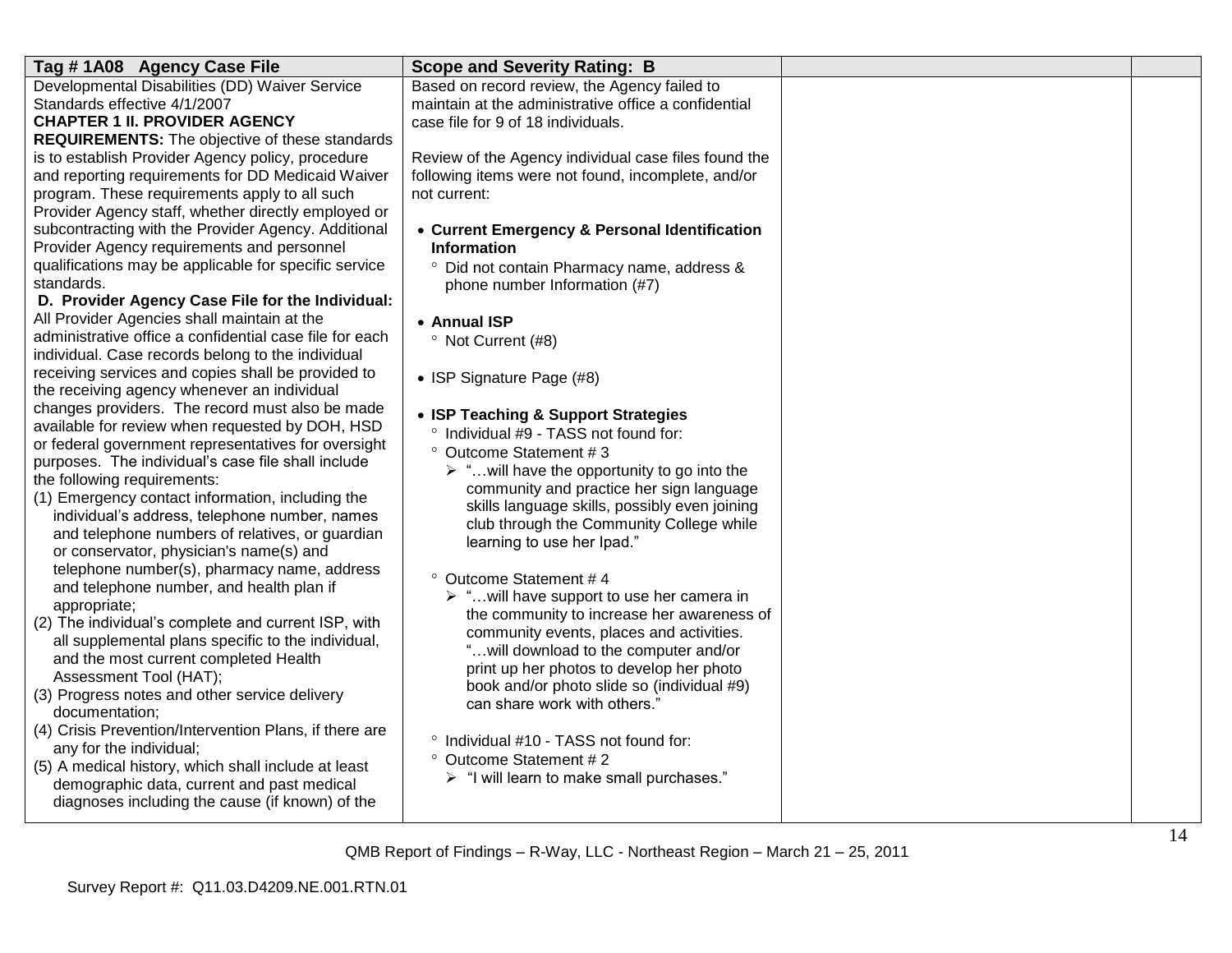| developmental disability, psychiatric diagnoses,<br>allergies (food, environmental, medications),<br>immunizations, and most recent physical exam;<br>(6) When applicable, transition plans completed for<br>individuals at the time of discharge from Fort<br>Stanton Hospital or Los Lunas Hospital and<br>Training School; and<br>(7) Case records belong to the individual receiving<br>services and copies shall be provided to the<br>individual upon request.<br>(8) The receiving Provider Agency shall be provided<br>at a minimum the following records whenever an<br>individual changes provider agencies:<br>(a) Complete file for the past 12 months;<br>(b) ISP and quarterly reports from the current<br>and prior ISP year;<br>(c) Intake information from original admission to<br>services; and<br>(d) When applicable, the Individual Transition<br>Plan at the time of discharge from Los Lunas<br>Hospital and Training School or Ft. Stanton<br>Hospital. | ° Individual #13 - TASS not found for:<br>° Outcome Statement #1<br>$\triangleright$ "(Individual #13) and support staff will<br>develop a simple budget for her spending<br>money."<br>"(Individual #13) and support staff will<br>decide how and where to save \$5.00 a<br>week."<br>° Individual #19 - TASS not found for:<br>° Outcome Statement # 3<br>$\triangleright$ "(Individual #19) will enter the water."<br>• Positive Behavioral Plan (#7)<br>• Positive Behavioral Crisis Plan (#5 & 18)<br>• Speech Therapy Plan (#12, 16 & 19)<br>• Occupational Therapy Plan (#2 & 19)<br>• Health Care Providers Written:<br>• None found for $12/2010 - 02/2011$ (#10) |  |
|----------------------------------------------------------------------------------------------------------------------------------------------------------------------------------------------------------------------------------------------------------------------------------------------------------------------------------------------------------------------------------------------------------------------------------------------------------------------------------------------------------------------------------------------------------------------------------------------------------------------------------------------------------------------------------------------------------------------------------------------------------------------------------------------------------------------------------------------------------------------------------------------------------------------------------------------------------------------------------|----------------------------------------------------------------------------------------------------------------------------------------------------------------------------------------------------------------------------------------------------------------------------------------------------------------------------------------------------------------------------------------------------------------------------------------------------------------------------------------------------------------------------------------------------------------------------------------------------------------------------------------------------------------------------|--|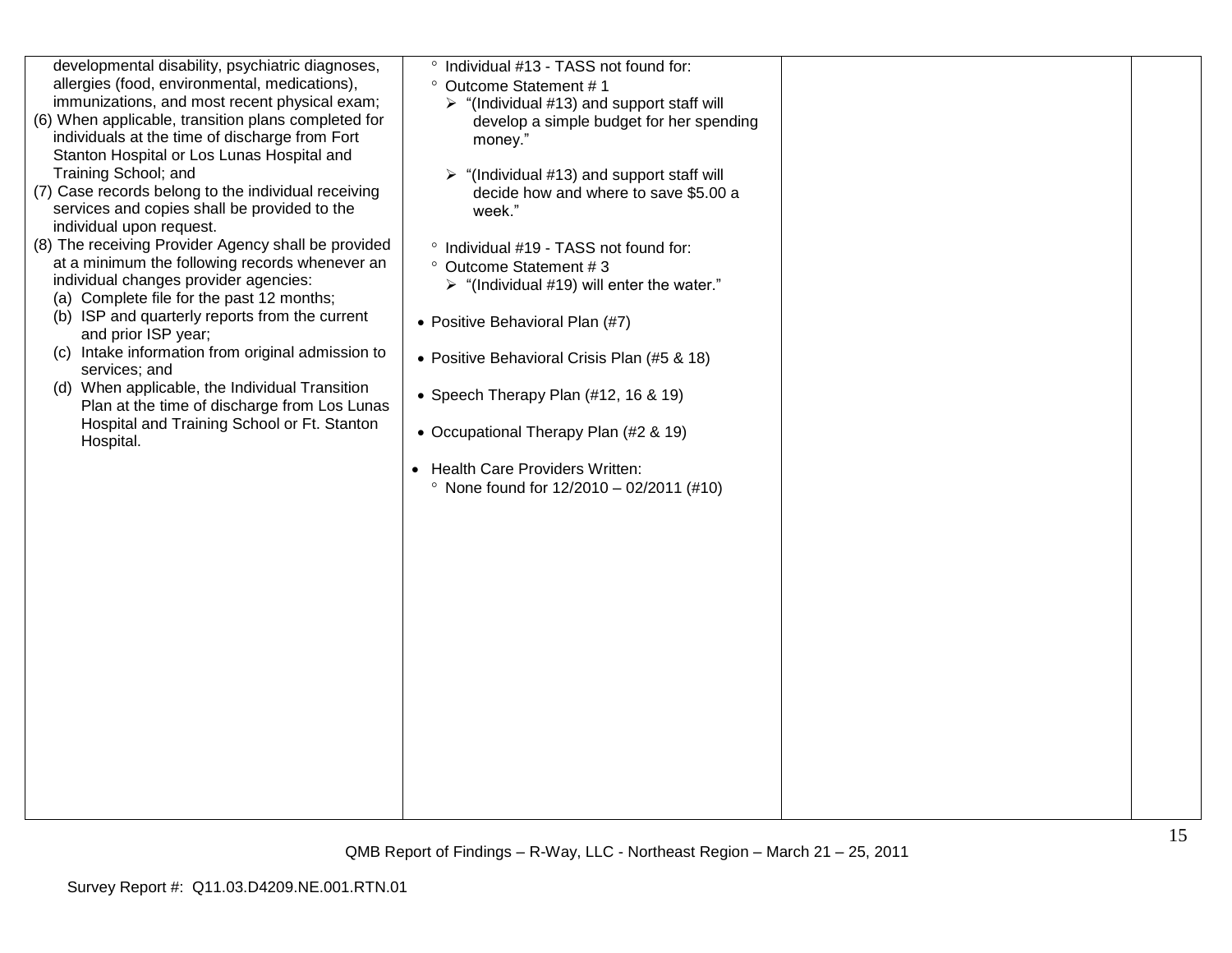| Tag #1A08.1 Agency Case File - Progress<br><b>Notes</b>                                                                                                                                                                                                                                                                                                                                                                                                                                                                                                                                                                                                                                                                                                                                                                                                                                                                                                                                                                                                                                                                                                                                                                    | <b>Scope &amp; Severity Rating: B</b>                                                                                                                                                                                                                                                                                                                                                                                                                                                                                                           |  |
|----------------------------------------------------------------------------------------------------------------------------------------------------------------------------------------------------------------------------------------------------------------------------------------------------------------------------------------------------------------------------------------------------------------------------------------------------------------------------------------------------------------------------------------------------------------------------------------------------------------------------------------------------------------------------------------------------------------------------------------------------------------------------------------------------------------------------------------------------------------------------------------------------------------------------------------------------------------------------------------------------------------------------------------------------------------------------------------------------------------------------------------------------------------------------------------------------------------------------|-------------------------------------------------------------------------------------------------------------------------------------------------------------------------------------------------------------------------------------------------------------------------------------------------------------------------------------------------------------------------------------------------------------------------------------------------------------------------------------------------------------------------------------------------|--|
| Developmental Disabilities (DD) Waiver Service<br>Standards effective 4/1/2007<br><b>CHAPTER 1 II. PROVIDER AGENCY</b><br><b>REQUIREMENTS:</b> The objective of these standards<br>is to establish Provider Agency policy, procedure<br>and reporting requirements for DD Medicaid Waiver<br>program. These requirements apply to all such<br>Provider Agency staff, whether directly employed or<br>subcontracting with the Provider Agency. Additional<br>Provider Agency requirements and personnel<br>qualifications may be applicable for specific service<br>standards.<br>D. Provider Agency Case File for the Individual:<br>All Provider Agencies shall maintain at the<br>administrative office a confidential case file for each<br>individual. Case records belong to the individual<br>receiving services and copies shall be provided to<br>the receiving agency whenever an individual<br>changes providers. The record must also be made<br>available for review when requested by DOH, HSD<br>or federal government representatives for oversight<br>purposes. The individual's case file shall include<br>the following requirements:<br>(3) Progress notes and other service delivery<br>documentation; | Based on record review, the Agency failed to<br>maintain progress notes and other service delivery<br>documentation for 4 of 18 Individuals.<br><b>Family Living Progress Notes/Daily Contact</b><br>Logs<br>• Individual #8 - None found for 02/2011<br>• Individual #9 - None found for 02/2011<br>• Individual #10 - None found for 02/2011<br>• Individual $#11$ – None found for 01/2011 –<br>02/2011<br><b>Community Access Progress Notes/Daily</b><br><b>Contact Logs</b><br>$\bullet$ Individual #9 - None found for 11/2010 - 01/2010 |  |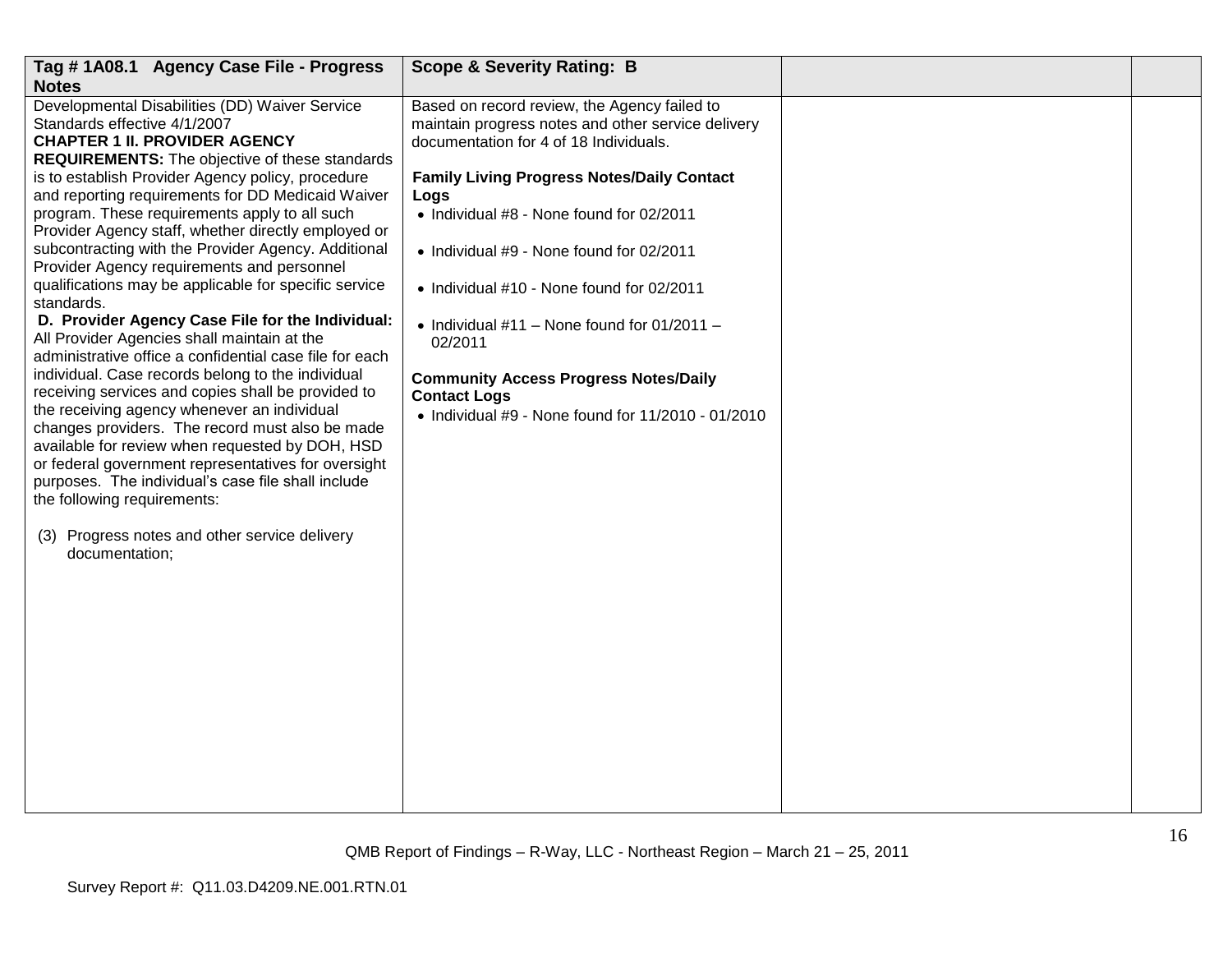| Tag #1A09 Medication Delivery (MAR) -                                                        | <b>Scope and Severity Rating: E</b>                                                           |  |
|----------------------------------------------------------------------------------------------|-----------------------------------------------------------------------------------------------|--|
| <b>Routine Medication</b>                                                                    |                                                                                               |  |
| Developmental Disabilities (DD) Waiver Service                                               | Medication Administration Records (MAR) were                                                  |  |
| Standards effective 4/1/2007                                                                 | reviewed for the months of December 2010,                                                     |  |
| <b>CHAPTER 1 II. PROVIDER AGENCY</b>                                                         | January, February & March 2011.                                                               |  |
| <b>REQUIREMENTS:</b> The objective of these standards                                        |                                                                                               |  |
| is to establish Provider Agency policy, procedure                                            | Based on record review, 7 of 18 individuals had                                               |  |
| and reporting requirements for DD Medicaid Waiver                                            | Medication Administration Records, which contained                                            |  |
| program. These requirements apply to all such                                                | missing medications entries and/or other errors:                                              |  |
| Provider Agency staff, whether directly employed or                                          |                                                                                               |  |
| subcontracting with the Provider Agency. Additional                                          | Individual #1                                                                                 |  |
| Provider Agency requirements and personnel                                                   | December 2010                                                                                 |  |
| qualifications may be applicable for specific service                                        | As indicated by the Medication Administration                                                 |  |
| standards.                                                                                   | Records the individual is to take Levoxyl 50 mg (1                                            |  |
| Е.<br><b>Medication Delivery: Provider Agencies</b>                                          | time daily). According to the Physician's Orders,                                             |  |
| that provide Community Living, Community<br>Inclusion or Private Duty Nursing services shall | Levoxyl 50 mcg is to be taken 1 time daily.<br>Medication Administration Record & Physician's |  |
| have written policies and procedures regarding                                               | orders do not match.                                                                          |  |
| medication(s) delivery and tracking and reporting of                                         |                                                                                               |  |
| medication errors in accordance with DDSD                                                    | January 2011                                                                                  |  |
| Medication Assessment and Delivery Policy and                                                | As indicated by the Medication Administration                                                 |  |
| Procedures, the Board of Nursing Rules and Board                                             | Records the individual is to take Levoxyl 50 mg (1)                                           |  |
| of Pharmacy standards and regulations.                                                       | time daily). According to the Physician's Orders,                                             |  |
|                                                                                              | Levoxyl 50 mcg is to be taken 1 time daily.                                                   |  |
| (2) When required by the DDSD Medication                                                     | Medication Administration Record & Physician's                                                |  |
| Assessment and Delivery Policy, Medication                                                   | orders do not match.                                                                          |  |
| Administration Records (MAR) shall be maintained                                             |                                                                                               |  |
| and include:                                                                                 | February 2011                                                                                 |  |
| (a) The name of the individual, a transcription of                                           | As indicated by the Medication Administration                                                 |  |
| the physician's written or licensed health care                                              | Records the individual is to take Levoxyl 50 mg (1                                            |  |
| provider's prescription including the brand                                                  | time daily). According to the Physician's Orders,                                             |  |
| and generic name of the medication,                                                          | Levoxyl 50 mcg is to be taken 1 time daily.                                                   |  |
| diagnosis for which the medication is                                                        | Medication Administration Record & Physician's                                                |  |
| prescribed;                                                                                  | orders do not match.                                                                          |  |
| (b) Prescribed dosage, frequency and                                                         |                                                                                               |  |
| method/route of administration, times and                                                    | Individual #6                                                                                 |  |
| dates of administration;                                                                     | December 2010                                                                                 |  |
| (c) Initials of the individual administering or                                              | Medication Administration Records did not contain                                             |  |
| assisting with the medication;<br>(d) Explanation of any medication irregularity;            | the strength of the medication which is to be                                                 |  |
| Documentation of any allergic reaction or<br>(e)                                             | given:                                                                                        |  |
| adverse medication effect; and                                                               | • Valporic Acid 10 ml (3 times daily)                                                         |  |
|                                                                                              |                                                                                               |  |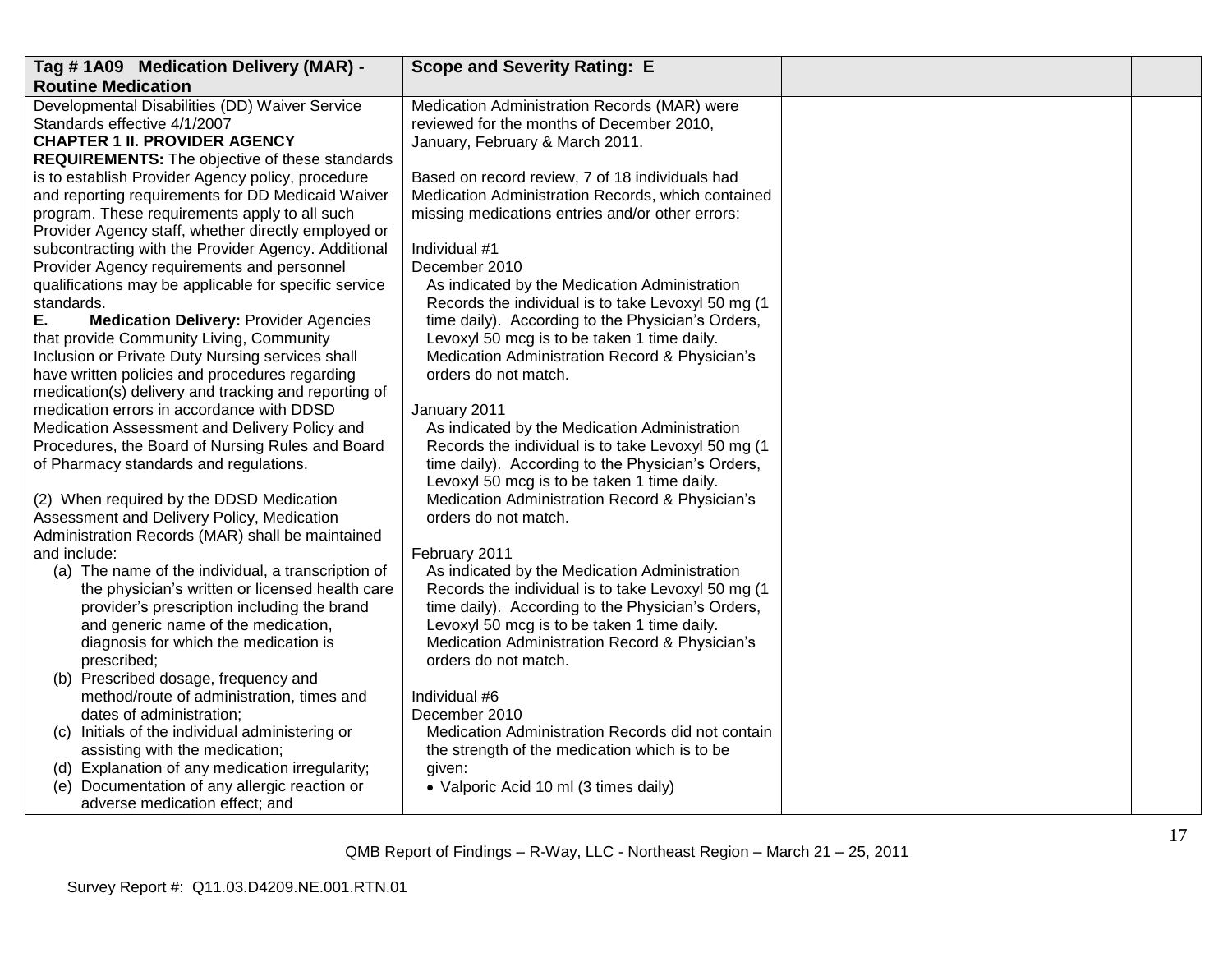| (f)<br>For PRN medication, an explanation for the<br>use of the PRN medication shall include<br>observable signs/symptoms or<br>circumstances in which the medication is to<br>be used, and documentation of effectiveness<br>of PRN medication administered.<br>(3) The Provider Agency shall also maintain a<br>signature page that designates the full name that<br>corresponds to each initial used to document<br>administered or assisted delivery of each dose;<br>(4) MARs are not required for individuals<br>participating in Independent Living who self-<br>administer their own medications; | January 2011<br>Medication Administration Records did not contain<br>the strength of the medication which is to be<br>given:<br>• Valporic Acid 10 ml (3 times daily)<br>February 2011<br>Medication Administration Records did not contain<br>the strength of the medication which is to be<br>given:<br>Valporic Acid 10 ml (3 times daily) |  |
|-----------------------------------------------------------------------------------------------------------------------------------------------------------------------------------------------------------------------------------------------------------------------------------------------------------------------------------------------------------------------------------------------------------------------------------------------------------------------------------------------------------------------------------------------------------------------------------------------------------|-----------------------------------------------------------------------------------------------------------------------------------------------------------------------------------------------------------------------------------------------------------------------------------------------------------------------------------------------|--|
| (5) Information from the prescribing pharmacy<br>regarding medications shall be kept in the home and<br>community inclusion service locations and shall<br>include the expected desired outcomes of<br>administrating the medication, signs and symptoms<br>of adverse events and interactions with other<br>medications;                                                                                                                                                                                                                                                                                 | Individual #7<br>December 2010<br>Medication Administration Records contained<br>missing entries. No documentation found<br>indicating reason for missing entries:<br>• Seroquel 100mg (2 times daily) - Blank 12/04,<br>17, 18, 19, 2010 (8:00 AM)                                                                                           |  |
| NMAC 16.19.11.8 MINIMUM STANDARDS:<br>A. MINIMUM STANDARDS FOR THE<br>DISTRIBUTION, STORAGE, HANDLING AND<br><b>RECORD KEEPING OF DRUGS:</b>                                                                                                                                                                                                                                                                                                                                                                                                                                                              | • Tegretol 200mg (3 times daily) - Blank 12/04<br>$(8:00 \text{ AM})$<br>Individual #11                                                                                                                                                                                                                                                       |  |
| (d) The facility shall have a Medication<br>Administration Record (MAR) documenting<br>medication administered to residents, including<br>over-the-counter medications. This<br>documentation shall include:<br>Name of resident;<br>(i)<br>(ii)<br>Date given;                                                                                                                                                                                                                                                                                                                                           | December 2010<br>As indicated by the Medication Administration<br>Records the individual is to take Levothyroxin 75<br>mg (1 time daily). According to the Physician's<br>orders, Levothyroxin 75 mcg is to be taken 1 time<br>daily. Medication Administration Record &<br>Physician's Orders do not match.                                  |  |
| (iii)<br>Drug product name;<br>Dosage and form;<br>(iv)<br>Strength of drug;<br>(v)<br>Route of administration;<br>(vi)<br>(vii) How often medication is to be taken;<br>(viii) Time taken and staff initials;<br>(ix) Dates when the medication is discontinued<br>or changed;<br>The name and initials of all staff<br>(x)                                                                                                                                                                                                                                                                              | February 2011<br>As indicated by the Medication Administration<br>Records the individual is to take Levothyroxin 75<br>mg (1 time daily). According to the Physician's<br>orders, Levothyroxin 75 mcg is to be taken 1 time<br>daily. Medication Administration Record &<br>Physician's Orders do not match.                                  |  |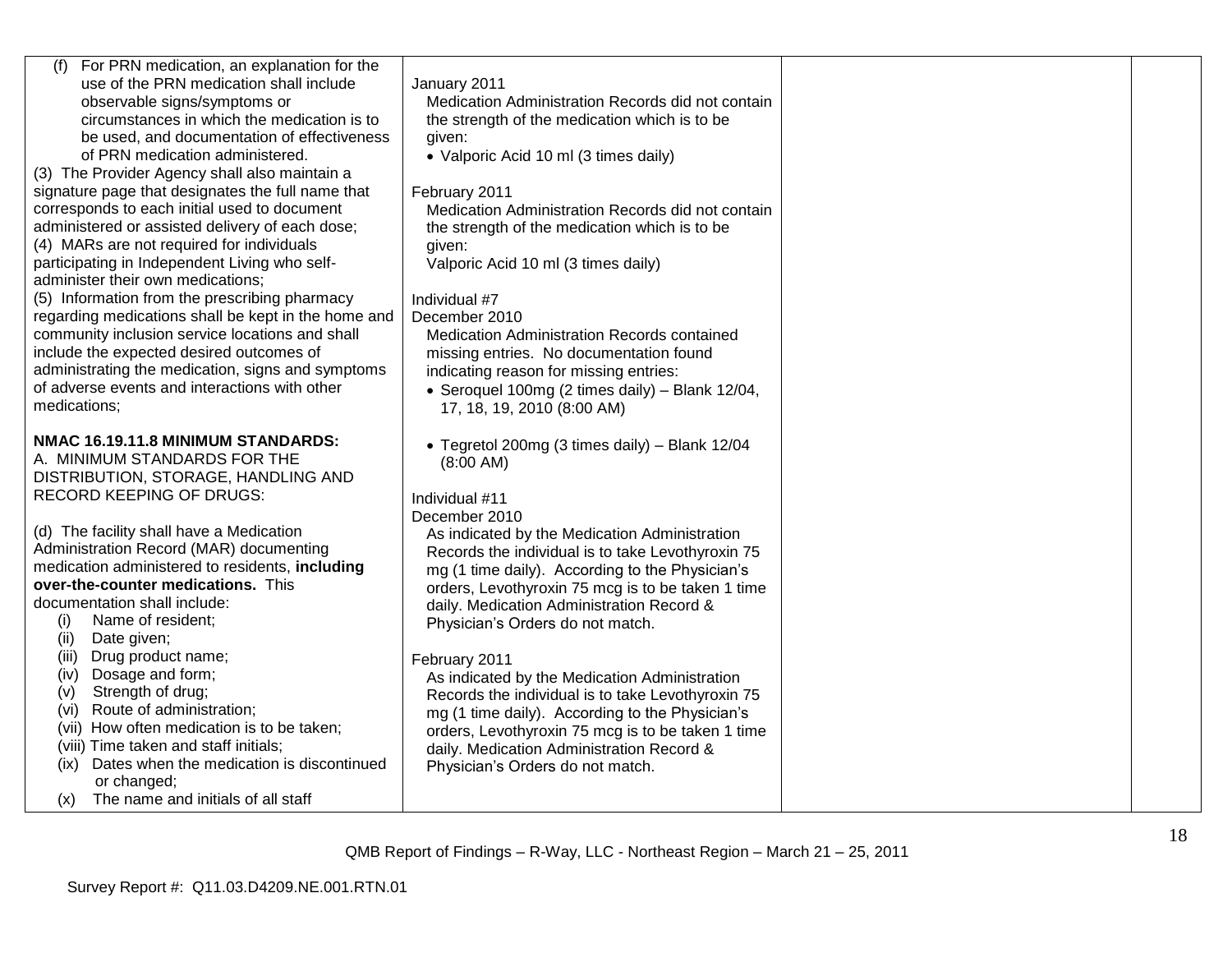| administering medications.                             | Individual #15                                    |  |
|--------------------------------------------------------|---------------------------------------------------|--|
|                                                        | December 2010                                     |  |
| <b>Model Custodial Procedure Manual</b>                | Medication Administration Records did not contain |  |
| <b>D. Administration of Drugs</b>                      | the duration of the medication. Per physician's   |  |
| Unless otherwise stated by practitioner, patients will | orders the medication is to be taken as follows:  |  |
| not be allowed to administer their own medications.    |                                                   |  |
| Document the practitioner's order authorizing the      | • Levaquin 250mg (1X daily) for 12 days           |  |
| self-administration of medications.                    |                                                   |  |
|                                                        | • Sulfamethoxazole 200-40 (1X daily) for 14 days  |  |
| All PRN (As needed) medications shall have             |                                                   |  |
| complete detail instructions regarding the             |                                                   |  |
| administering of the medication. This shall include:   | January 2011                                      |  |
|                                                        | Medication Administration Records did not contain |  |
| symptoms that indicate the use of the<br>➤             | the duration of the medication. Per physician's   |  |
| medication,                                            | orders the medication is to be taken as follows:  |  |
| exact dosage to be used, and<br>➤                      |                                                   |  |
| the exact amount to be used in a 24 hour<br>➤          | • Levaquin 250mg (1X daily) for 12 days           |  |
| period.                                                |                                                   |  |
|                                                        | • Sulfamethoxazole 200-40 (1X daily) for 14 days  |  |
|                                                        |                                                   |  |
|                                                        | February 2011                                     |  |
|                                                        | Medication Administration Records did not contain |  |
|                                                        | the duration of the medication. Per physician's   |  |
|                                                        | orders the medication is to be taken as follows:  |  |
|                                                        |                                                   |  |
|                                                        | • Levaquin 250mg (1X daily) for 12 days           |  |
|                                                        |                                                   |  |
|                                                        | • Sulfamethoxazole 200-40 (1X daily) for 14 days  |  |
|                                                        |                                                   |  |
|                                                        | Individual #18                                    |  |
|                                                        | December 2010                                     |  |
|                                                        |                                                   |  |
|                                                        | Medication Administration Records contain the     |  |
|                                                        | following medications. No Physician's Orders      |  |
|                                                        | were found for the following medications:         |  |
|                                                        | • Warfarin Sodium $-1$ mg (1 time daily)          |  |
|                                                        |                                                   |  |
|                                                        | • Warfarin Sodium - 5mg (1 time daily)            |  |
|                                                        |                                                   |  |
|                                                        |                                                   |  |
|                                                        |                                                   |  |
|                                                        |                                                   |  |
|                                                        |                                                   |  |
|                                                        |                                                   |  |
|                                                        |                                                   |  |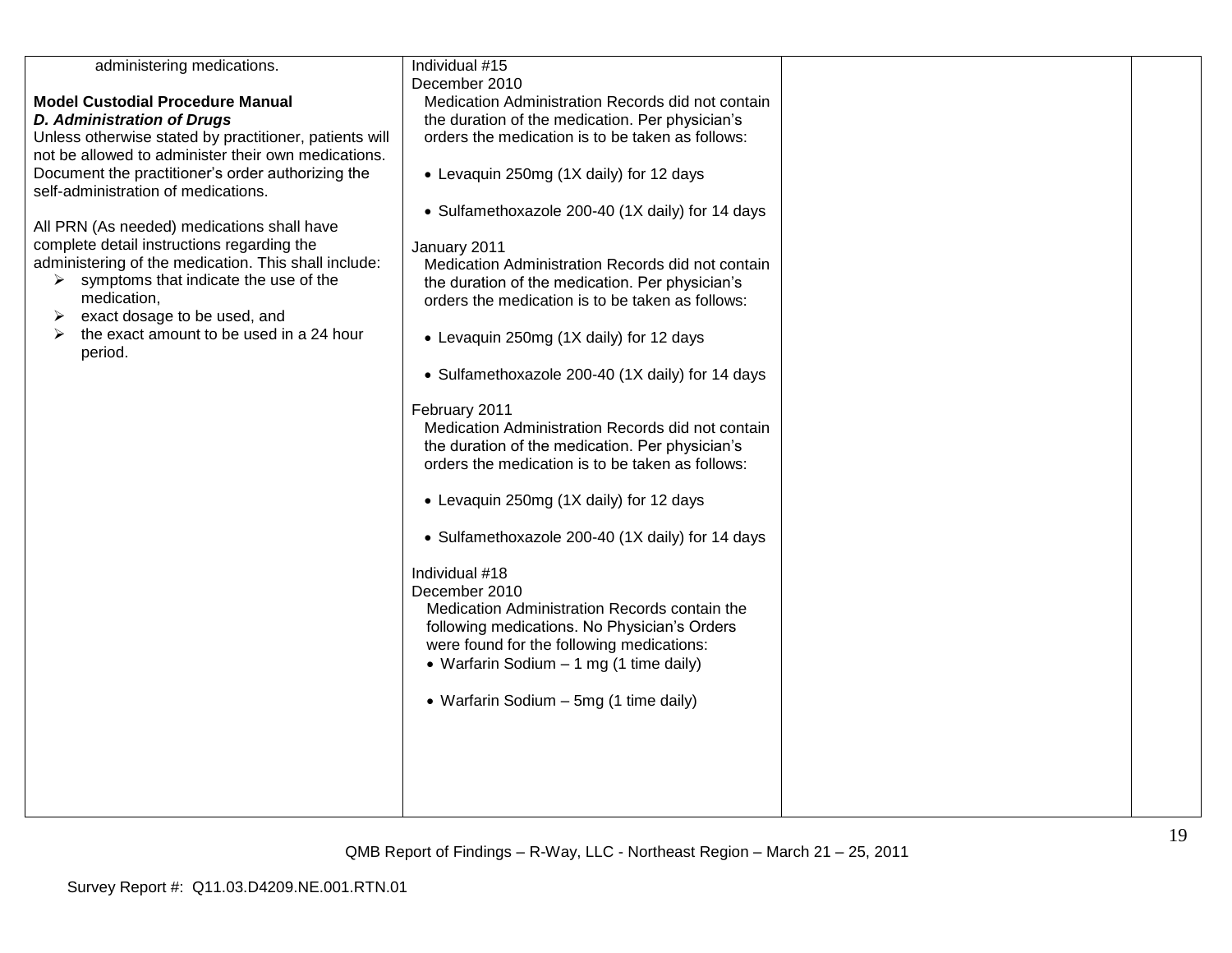| January 2011<br>February 2011<br>Individual #19<br>January 2011<br>March 2011 | Medication Administration Records contain the<br>following medications. No Physician's Orders<br>were found for the following medications:<br>• Warfarin Sodium - 1 mg (1 time daily)<br>• Warfarin Sodium - 5mg (1 time daily)<br>Medication Administration Records contain the<br>following medications. No Physician's Orders<br>were found for the following medications:<br>• Warfarin Sodium - 1 mg (1 time daily)<br>• Warfarin Sodium - 5mg (1 time daily)<br>Medication Administration Records contained<br>missing entries. No documentation found<br>indicating reason for missing entries:<br>• Oxcarbazepine 600mg (3 times daily) - Blank<br>01/16/2010 (12:00 PM)<br>Medication Administration Records contained<br>missing entries. No documentation found<br>indicating reason for missing entries:<br>• Benztropine (2 times daily) - Blank 03/15, 16,<br>17, 18, 19, 20, 21, 22 & 23, 2010 (8:00 PM) |  |  |
|-------------------------------------------------------------------------------|-------------------------------------------------------------------------------------------------------------------------------------------------------------------------------------------------------------------------------------------------------------------------------------------------------------------------------------------------------------------------------------------------------------------------------------------------------------------------------------------------------------------------------------------------------------------------------------------------------------------------------------------------------------------------------------------------------------------------------------------------------------------------------------------------------------------------------------------------------------------------------------------------------------------------|--|--|
|-------------------------------------------------------------------------------|-------------------------------------------------------------------------------------------------------------------------------------------------------------------------------------------------------------------------------------------------------------------------------------------------------------------------------------------------------------------------------------------------------------------------------------------------------------------------------------------------------------------------------------------------------------------------------------------------------------------------------------------------------------------------------------------------------------------------------------------------------------------------------------------------------------------------------------------------------------------------------------------------------------------------|--|--|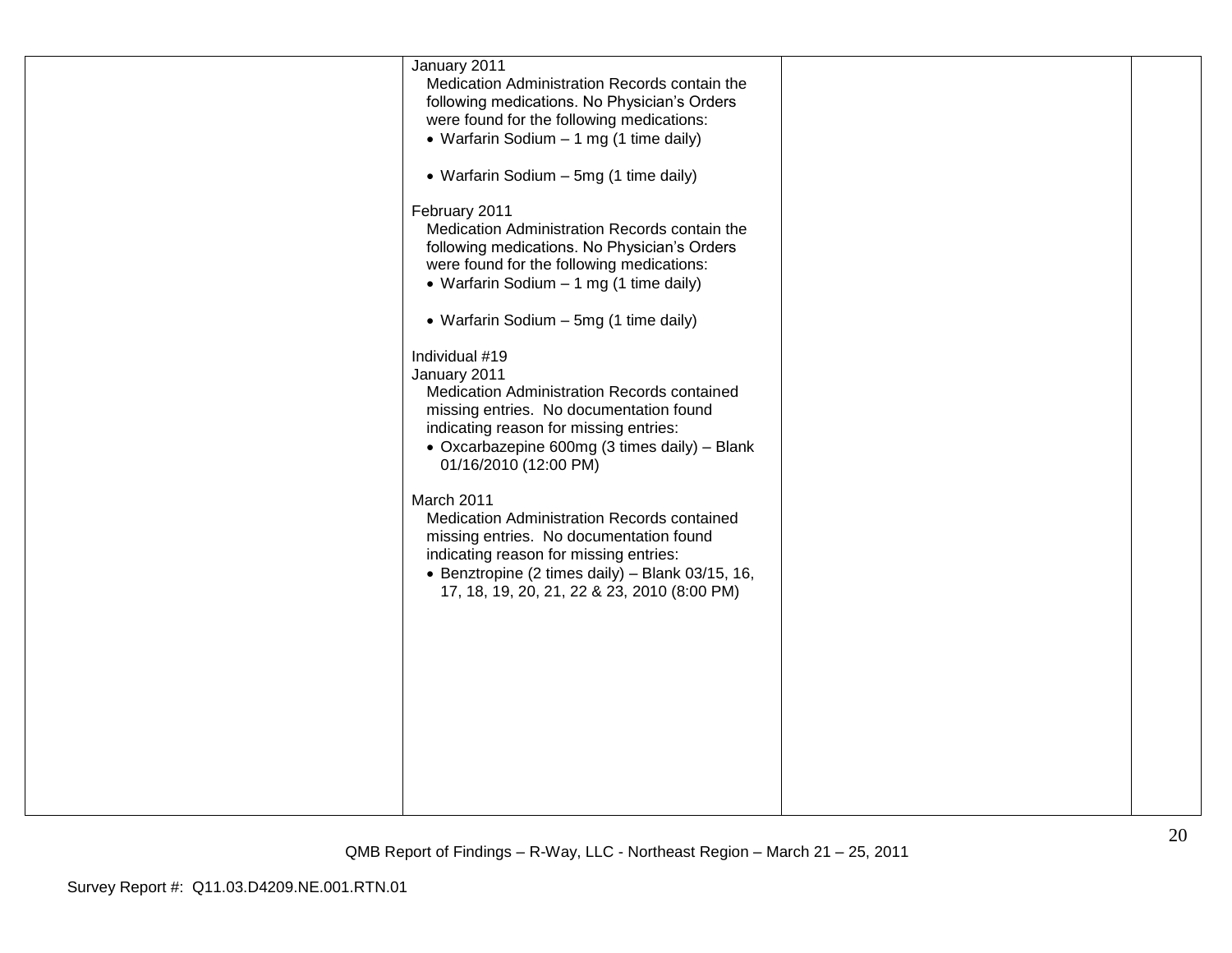| Tag #1A09.1 Medication Delivery - PRN                                                                      | <b>Scope and Severity Rating: D</b>                                                         |  |
|------------------------------------------------------------------------------------------------------------|---------------------------------------------------------------------------------------------|--|
| <b>Medication</b>                                                                                          |                                                                                             |  |
| Developmental Disabilities (DD) Waiver Service                                                             | Based on record review, the Agency failed to                                                |  |
| Standards effective 4/1/2007                                                                               | maintain PRN Medication Administration Records                                              |  |
| <b>CHAPTER 1 II. PROVIDER AGENCY</b>                                                                       | which contained all elements required by standard                                           |  |
| <b>REQUIREMENTS:</b> The objective of these standards<br>is to establish Provider Agency policy, procedure | for 3 of 18 Individuals.                                                                    |  |
| and reporting requirements for DD Medicaid Waiver                                                          | Individual #1                                                                               |  |
| program. These requirements apply to all such                                                              | December 2010                                                                               |  |
| Provider Agency staff, whether directly employed or                                                        | Medication Administration Records did not                                                   |  |
| subcontracting with the Provider Agency. Additional                                                        | contain the exact amount to be used in a 24 hour                                            |  |
| Provider Agency requirements and personnel                                                                 | period:                                                                                     |  |
| qualifications may be applicable for specific service                                                      | · Fibersure 10grms (PRN)                                                                    |  |
| standards.                                                                                                 |                                                                                             |  |
| E. Medication Delivery: Provider Agencies that                                                             | January 2011                                                                                |  |
| provide Community Living, Community Inclusion or                                                           | Medication Administration Records did not                                                   |  |
| Private Duty Nursing services shall have written                                                           | contain the exact amount to be used in a 24 hour                                            |  |
| policies and procedures regarding medication(s)<br>delivery and tracking and reporting of medication       | period:                                                                                     |  |
| errors in accordance with DDSD Medication                                                                  | · Fibersure 10grms (PRN)                                                                    |  |
| Assessment and Delivery Policy and Procedures,                                                             | February 2011                                                                               |  |
| the Board of Nursing Rules and Board of Pharmacy                                                           | Medication Administration Records did not                                                   |  |
| standards and regulations.                                                                                 | contain the exact amount to be used in a 24 hour                                            |  |
|                                                                                                            | period:                                                                                     |  |
| (2) When required by the DDSD Medication                                                                   | • Fibersure 10grms (PRN)                                                                    |  |
| Assessment and Delivery Policy, Medication                                                                 |                                                                                             |  |
| Administration Records (MAR) shall be maintained<br>and include:                                           | Individual #6                                                                               |  |
| (a) The name of the individual, a transcription of                                                         | December 2010                                                                               |  |
| the physician's written or licensed health care                                                            | No Effectiveness was noted on the Medication<br>Administration Record for the following PRN |  |
| provider's prescription including the brand                                                                | medication:                                                                                 |  |
| and generic name of the medication,                                                                        | • Benadryl 25 mgs - PRN - 12/27/2010 (given 1                                               |  |
| diagnosis for which the medication is                                                                      | time)                                                                                       |  |
| prescribed;                                                                                                |                                                                                             |  |
| (b) Prescribed dosage, frequency and                                                                       | March 2011                                                                                  |  |
| method/route of administration, times and                                                                  | Medication Administration Records contain the                                               |  |
| dates of administration;<br>(c) Initials of the individual administering or                                | following medications. No Physician's Orders                                                |  |
| assisting with the medication;                                                                             | were found for the following medications:                                                   |  |
| (d) Explanation of any medication irregularity;                                                            | • Lorazepam 1mg (PRN)                                                                       |  |
| (e) Documentation of any allergic reaction or                                                              | Individual #12                                                                              |  |
| adverse medication effect; and                                                                             | December 2010                                                                               |  |
|                                                                                                            |                                                                                             |  |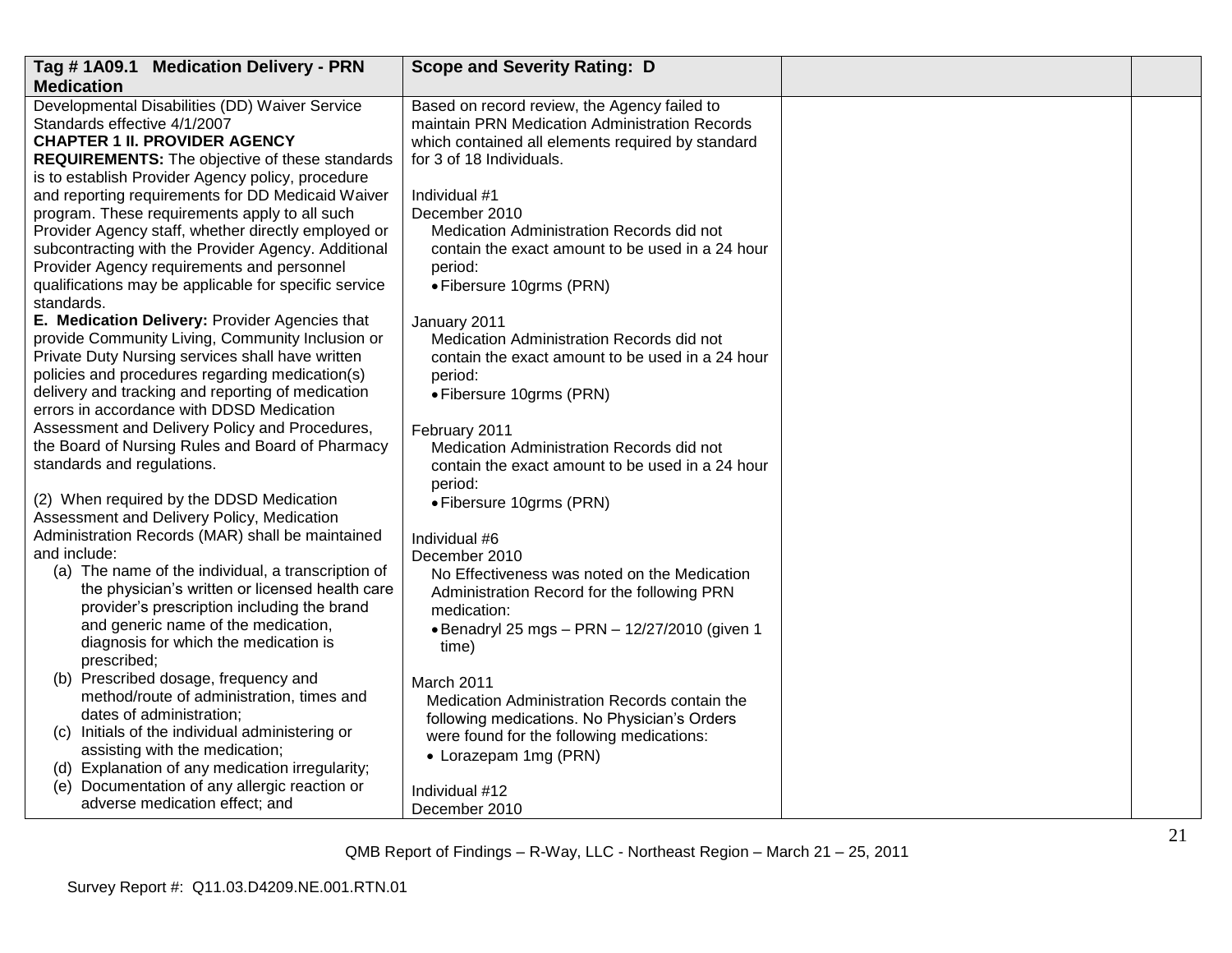| For PRN medication, an explanation for the<br>use of the PRN medication shall include<br>observable signs/symptoms or<br>circumstances in which the medication is to<br>be used, and documentation of effectiveness<br>of PRN medication administered.                                                                                                                                                                                                                                                                                                                                                                                                                                 | During the on-site visit on 3/21/2011 Surveyors<br>observed the following medication in the home,<br>yet review of the Medication Administration<br>Record found no evidence of the following<br>medication:<br>• Fluocinonide 0.05% (PRN) |  |
|----------------------------------------------------------------------------------------------------------------------------------------------------------------------------------------------------------------------------------------------------------------------------------------------------------------------------------------------------------------------------------------------------------------------------------------------------------------------------------------------------------------------------------------------------------------------------------------------------------------------------------------------------------------------------------------|--------------------------------------------------------------------------------------------------------------------------------------------------------------------------------------------------------------------------------------------|--|
| (3) The Provider Agency shall also maintain a<br>signature page that designates the full name that<br>corresponds to each initial used to document<br>administered or assisted delivery of each dose;                                                                                                                                                                                                                                                                                                                                                                                                                                                                                  | • Ketoconazole 2% (PRN)                                                                                                                                                                                                                    |  |
| (4) MARs are not required for individuals<br>participating in Independent Living who self-<br>administer their own medications;                                                                                                                                                                                                                                                                                                                                                                                                                                                                                                                                                        |                                                                                                                                                                                                                                            |  |
| (5) Information from the prescribing pharmacy<br>regarding medications shall be kept in the home and<br>community inclusion service locations and shall<br>include the expected desired outcomes of<br>administrating the medication, signs and symptoms<br>of adverse events and interactions with other<br>medications;                                                                                                                                                                                                                                                                                                                                                              |                                                                                                                                                                                                                                            |  |
| NMAC 16.19.11.8 MINIMUM STANDARDS:<br>A. MINIMUM STANDARDS FOR THE<br>DISTRIBUTION, STORAGE, HANDLING AND<br><b>RECORD KEEPING OF DRUGS:</b><br>(d) The facility shall have a Medication<br>Administration Record (MAR) documenting<br>medication administered to residents, including<br>over-the-counter medications. This<br>documentation shall include:<br>Name of resident;<br>(i)<br>(ii)<br>Date given;<br>Drug product name;<br>(iii)<br>Dosage and form;<br>(iv)<br>Strength of drug;<br>(v)<br>Route of administration;<br>(vi)<br>(vii) How often medication is to be taken;<br>(viii) Time taken and staff initials;<br>Dates when the medication is discontinued<br>(ix) |                                                                                                                                                                                                                                            |  |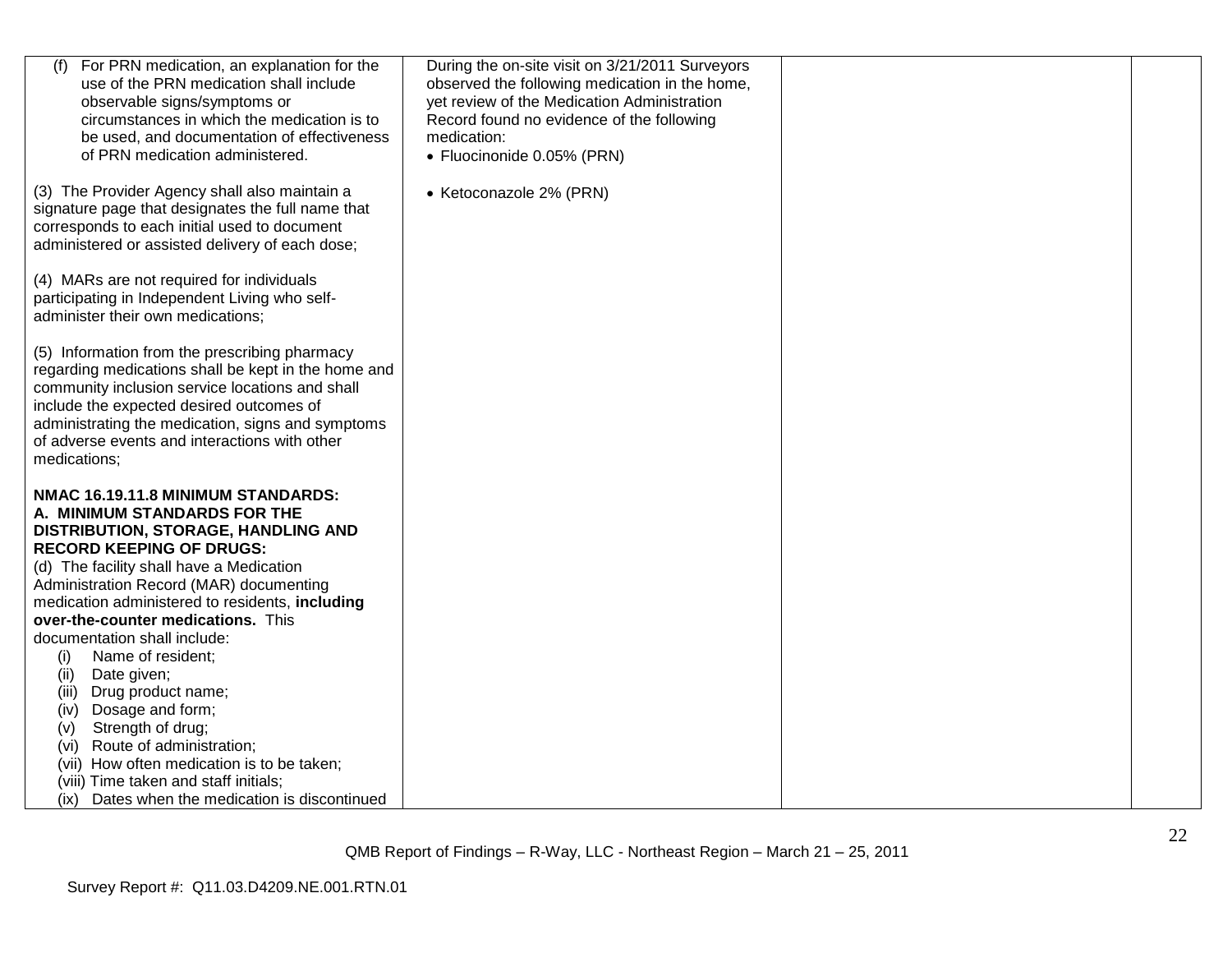|                  | or changed;                                            |  |  |
|------------------|--------------------------------------------------------|--|--|
| (x)              | The name and initials of all staff                     |  |  |
|                  | administering medications.                             |  |  |
|                  |                                                        |  |  |
|                  | <b>Model Custodial Procedure Manual</b>                |  |  |
|                  | <b>D. Administration of Drugs</b>                      |  |  |
|                  | Unless otherwise stated by practitioner, patients will |  |  |
|                  | not be allowed to administer their own medications.    |  |  |
|                  | Document the practitioner's order authorizing the      |  |  |
|                  | self-administration of medications.                    |  |  |
|                  |                                                        |  |  |
|                  | All PRN (As needed) medications shall have             |  |  |
|                  | complete detail instructions regarding the             |  |  |
|                  | administering of the medication. This shall include:   |  |  |
| ➤                | symptoms that indicate the use of the                  |  |  |
|                  | medication,                                            |  |  |
| ➤                | exact dosage to be used, and                           |  |  |
| $\triangleright$ | the exact amount to be used in a 24 hour               |  |  |
|                  | period.                                                |  |  |
|                  |                                                        |  |  |
|                  | <b>Department of Health</b>                            |  |  |
|                  | <b>Developmental Disabilities Supports Division</b>    |  |  |
|                  | (DDSD) Medication Assessment and Delivery              |  |  |
|                  | Policy - Eff. November 1, 2006                         |  |  |
|                  | <b>F. PRN Medication</b>                               |  |  |
|                  | 3. Prior to self-administration, self-administration   |  |  |
|                  | with physical assist or assisting with delivery of PRN |  |  |
|                  | medications, the direct support staff must contact     |  |  |
|                  | the agency nurse to describe observed symptoms         |  |  |
|                  | and thus assure that the PRN medication is being       |  |  |
|                  | used according to instructions given by the ordering   |  |  |
|                  | PCP. In cases of fever, respiratory distress           |  |  |
|                  | (including coughing), severe pain, vomiting,           |  |  |
|                  | diarrhea, change in responsiveness/level of            |  |  |
|                  | consciousness, the nurse must strongly consider        |  |  |
|                  | the need to conduct a face-to-face assessment to       |  |  |
|                  | assure that the PRN does not mask a condition          |  |  |
|                  | better treated by seeking medical attention. This      |  |  |
|                  | does not apply to home based/family living settings    |  |  |
|                  | where the provider is related by affinity or by        |  |  |
|                  | consanguinity to the individual.                       |  |  |
|                  |                                                        |  |  |
|                  |                                                        |  |  |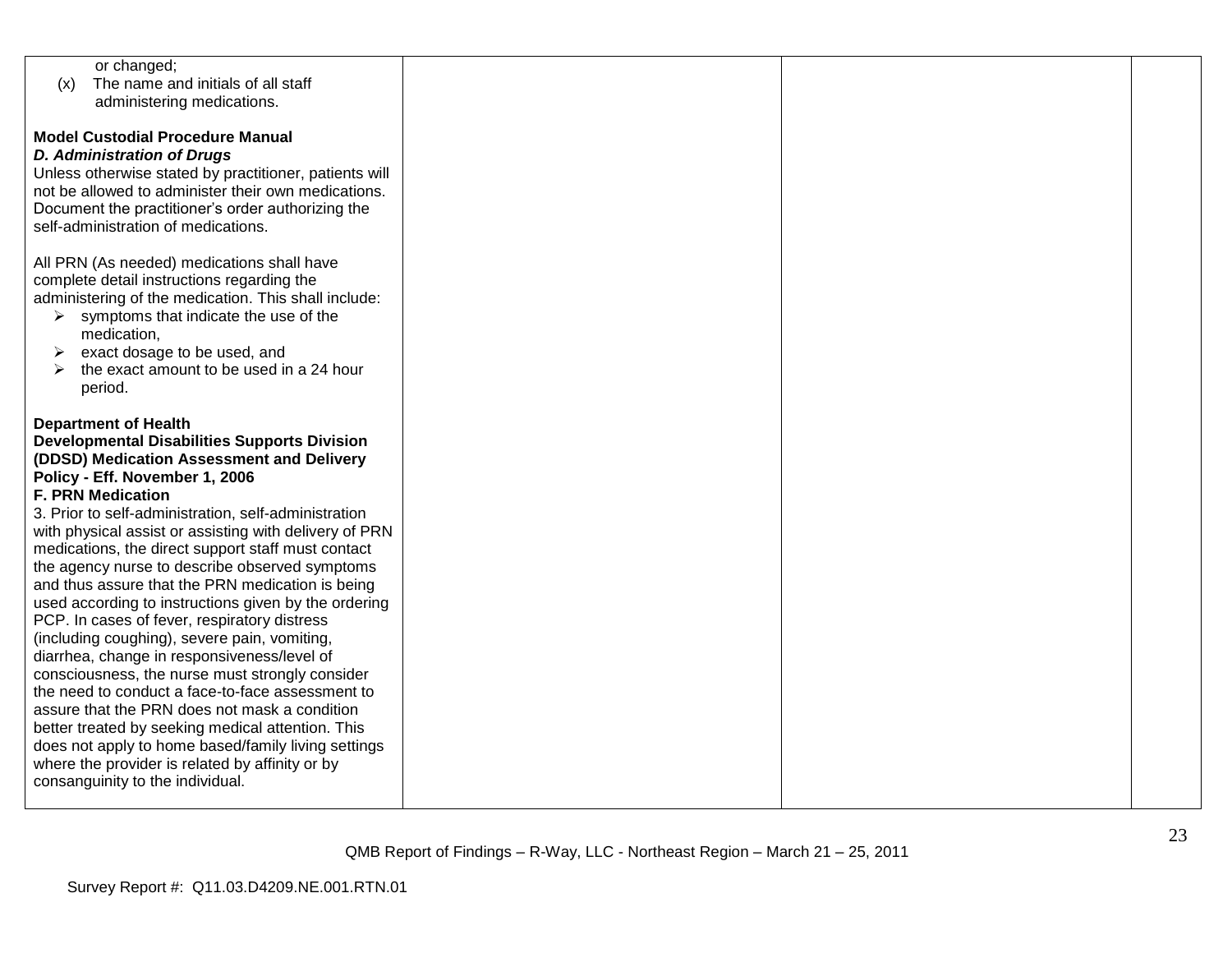| 4. The agency nurse shall review the utilization of    |  |  |
|--------------------------------------------------------|--|--|
| PRN medications routinely. Frequent or escalating      |  |  |
| use of PRN medications must be reported to the         |  |  |
|                                                        |  |  |
| PCP and discussed by the Interdisciplinary for         |  |  |
| changes to the overall support plan (see Section H     |  |  |
| of this policy).                                       |  |  |
|                                                        |  |  |
| H. Agency Nurse Monitoring                             |  |  |
| 1. Regardless of the level of assistance with          |  |  |
| medication delivery that is required by the individual |  |  |
| or the route through which the medication is           |  |  |
| delivered, the agency nurses must monitor the          |  |  |
| individual's response to the effects of their routine  |  |  |
| and PRN medications. The frequency and type of         |  |  |
| monitoring must be based on the nurse's                |  |  |
| assessment of the individual and consideration of      |  |  |
| the individual's diagnoses, health status, stability,  |  |  |
| utilization of PRN medications and level of support    |  |  |
| required by the individual's condition and the skill   |  |  |
|                                                        |  |  |
| level and needs of the direct care staff. Nursing      |  |  |
| monitoring should be based on prudent nursing          |  |  |
| practice and should support the safety and             |  |  |
| independence of the individual in the community        |  |  |
| setting. The health care plan shall reflect the        |  |  |
| planned monitoring of the individual's response to     |  |  |
| medication.                                            |  |  |
|                                                        |  |  |
| <b>Department of Health Developmental Disabilities</b> |  |  |
| <b>Supports Division (DDSD) - Procedure Title:</b>     |  |  |
| <b>Medication Assessment and Delivery Procedure</b>    |  |  |
| Eff Date: November 1, 2006                             |  |  |
| C. 3. Prior to delivery of the PRN, direct support     |  |  |
| staff must contact the agency nurse to describe        |  |  |
| observed symptoms and thus assure that the PRN         |  |  |
| is being used according to instructions given by the   |  |  |
| ordering PCP. In cases of fever, respiratory distress  |  |  |
| (including coughing), severe pain, vomiting,           |  |  |
| diarrhea, change in responsiveness/level of            |  |  |
| consciousness, the nurse must strongly consider        |  |  |
| the need to conduct a face-to-face assessment to       |  |  |
| assure that the PRN does not mask a condition          |  |  |
| better treated by seeking medical attention.           |  |  |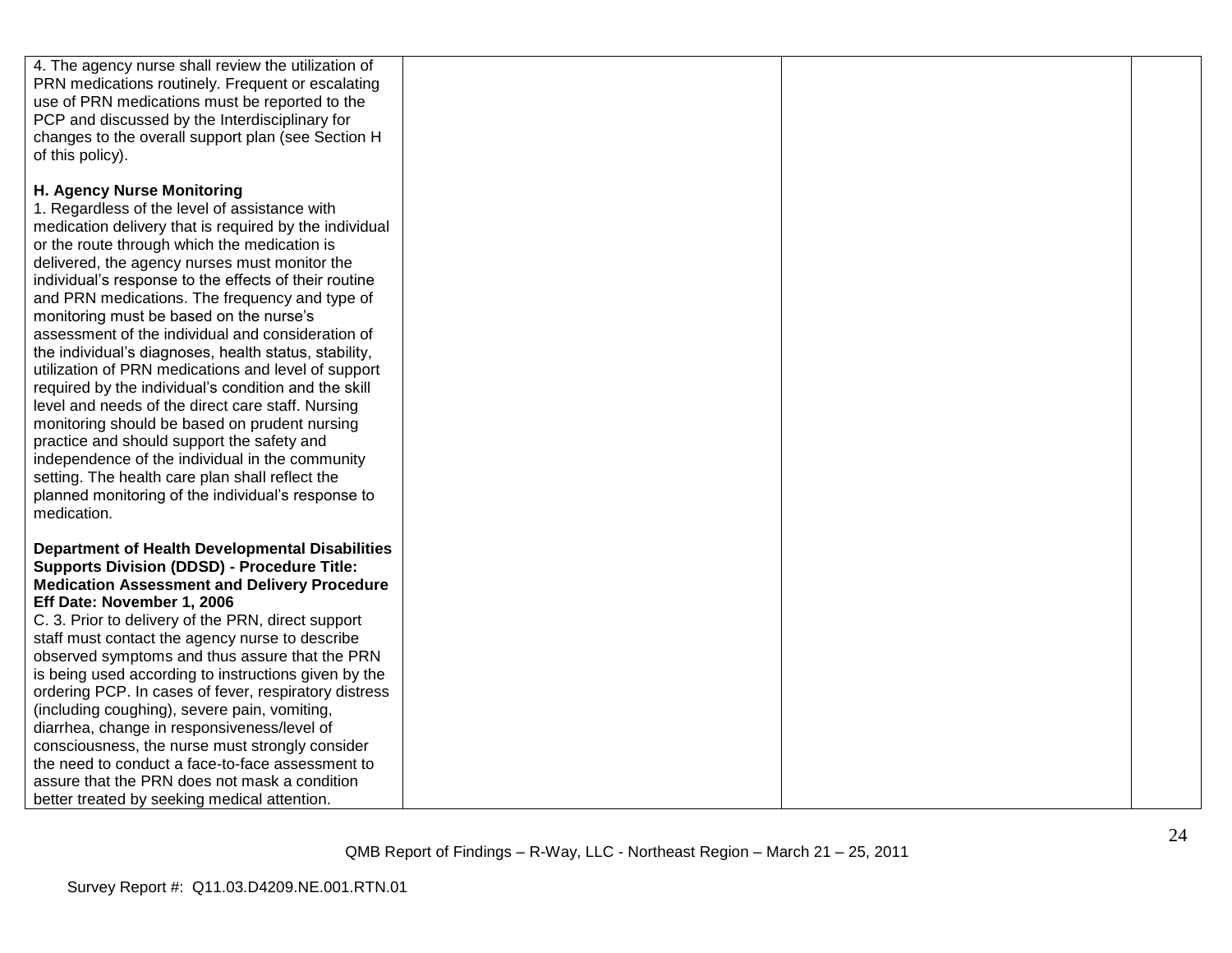| (References: Psychotropic Medication Use Policy,<br>Section D, page 5 Use of PRN Psychotropic<br>Medications; and, Human Rights Committee<br>Requirements Policy, Section B, page 4<br>Interventions Requiring Review and Approval - Use<br>of PRN Medications). |  |  |
|------------------------------------------------------------------------------------------------------------------------------------------------------------------------------------------------------------------------------------------------------------------|--|--|
| a. Document conversation with nurse including all<br>reported signs and symptoms, advice given and<br>action taken by staff.                                                                                                                                     |  |  |
| 4. Document on the MAR each time a PRN<br>medication is used and describe its effect on the<br>individual (e.g., temperature down, vomiting<br>lessened, anxiety increased, the condition is the<br>same, improved, or worsened, etc.).                          |  |  |
|                                                                                                                                                                                                                                                                  |  |  |
|                                                                                                                                                                                                                                                                  |  |  |
|                                                                                                                                                                                                                                                                  |  |  |
|                                                                                                                                                                                                                                                                  |  |  |
|                                                                                                                                                                                                                                                                  |  |  |
|                                                                                                                                                                                                                                                                  |  |  |
|                                                                                                                                                                                                                                                                  |  |  |
|                                                                                                                                                                                                                                                                  |  |  |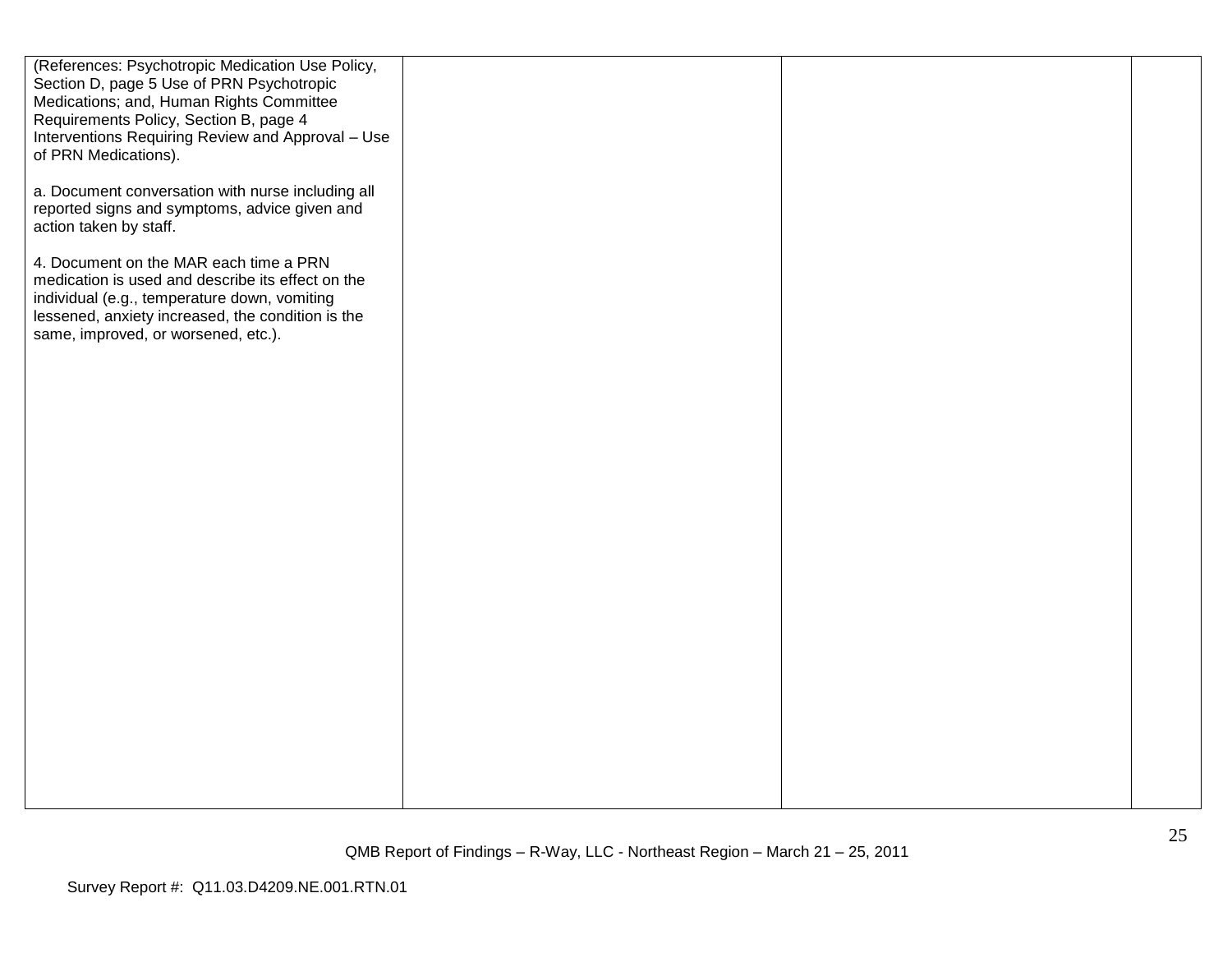| Tag #1A11.1 (CoP) Transportation Training                                                                  | <b>Scope and Severity Rating: E</b>                 |  |
|------------------------------------------------------------------------------------------------------------|-----------------------------------------------------|--|
| Developmental Disabilities (DD) Waiver Service                                                             | Based on record review and interview, the Agency    |  |
| Standards effective 4/1/2007                                                                               | failed to provide staff training regarding the safe |  |
| <b>CHAPTER 1 II. PROVIDER AGENCY</b>                                                                       | operation of the vehicle, assisting passengers and  |  |
| <b>REQUIREMENTS:</b> The objective of these standards                                                      | safe lifting procedures for 14 of 88 Direct Service |  |
| is to establish Provider Agency policy, procedure<br>and reporting requirements for DD Medicaid Waiver     | Professionals.                                      |  |
| program. These requirements apply to all such                                                              | No documented evidence was found of the             |  |
| Provider Agency staff, whether directly employed or<br>subcontracting with the Provider Agency. Additional | following required training:                        |  |
| Provider Agency requirements and personnel                                                                 | • Transportation (DSP #47, 51, 57, 68, 77, 85, 114, |  |
| qualifications may be applicable for specific service<br>standards                                         | 116, 117, 119, 120 & 127)                           |  |
|                                                                                                            | When DSP were asked if they had received            |  |
| Department of Health (DOH) Developmental                                                                   | transportation training including training on       |  |
| <b>Disabilities Supports Division (DDSD) Policy</b>                                                        | wheelchair tie downs and van lift safety the        |  |
| Training Requirements for Direct Service Agency                                                            | following was reported:                             |  |
| Staff Policy Eff Date: March 1, 2007                                                                       |                                                     |  |
| <b>II. POLICY STATEMENTS:</b>                                                                              | • DSP #54 stated, "No."                             |  |
| I. Staff providing direct services shall complete                                                          |                                                     |  |
| safety training within the first thirty (30) days of                                                       | • DSP #78 stated, "Yes, from the PT, but nothing    |  |
| employment and before working alone with an                                                                | from R-Way; training from therapist and van         |  |
| individual receiving services. The training shall                                                          | place."                                             |  |
| address at least the following:                                                                            |                                                     |  |
| 1. Operating a fire extinguisher                                                                           |                                                     |  |
| 2. Proper lifting procedures                                                                               |                                                     |  |
| 3. General vehicle safety precautions (e.g., pre-                                                          |                                                     |  |
| trip inspection, removing keys from the ignition                                                           |                                                     |  |
| when not in the driver's seat)                                                                             |                                                     |  |
| 4. Assisting passengers with cognitive and/or                                                              |                                                     |  |
| physical impairments (e.g., general guidelines for                                                         |                                                     |  |
| supporting individuals who may be unaware of                                                               |                                                     |  |
| safety issues involving traffic or those who                                                               |                                                     |  |
| require physical assistance to enter/exit a                                                                |                                                     |  |
| vehicle)                                                                                                   |                                                     |  |
| 5. Operating wheelchair lifts (if applicable to the                                                        |                                                     |  |
| staff's role)                                                                                              |                                                     |  |
| 6. Wheelchair tie-down procedures (if applicable                                                           |                                                     |  |
| to the staff's role)                                                                                       |                                                     |  |
| 7. Emergency and evacuation procedures (e.g.,                                                              |                                                     |  |
| roadside emergency, fire emergency)                                                                        |                                                     |  |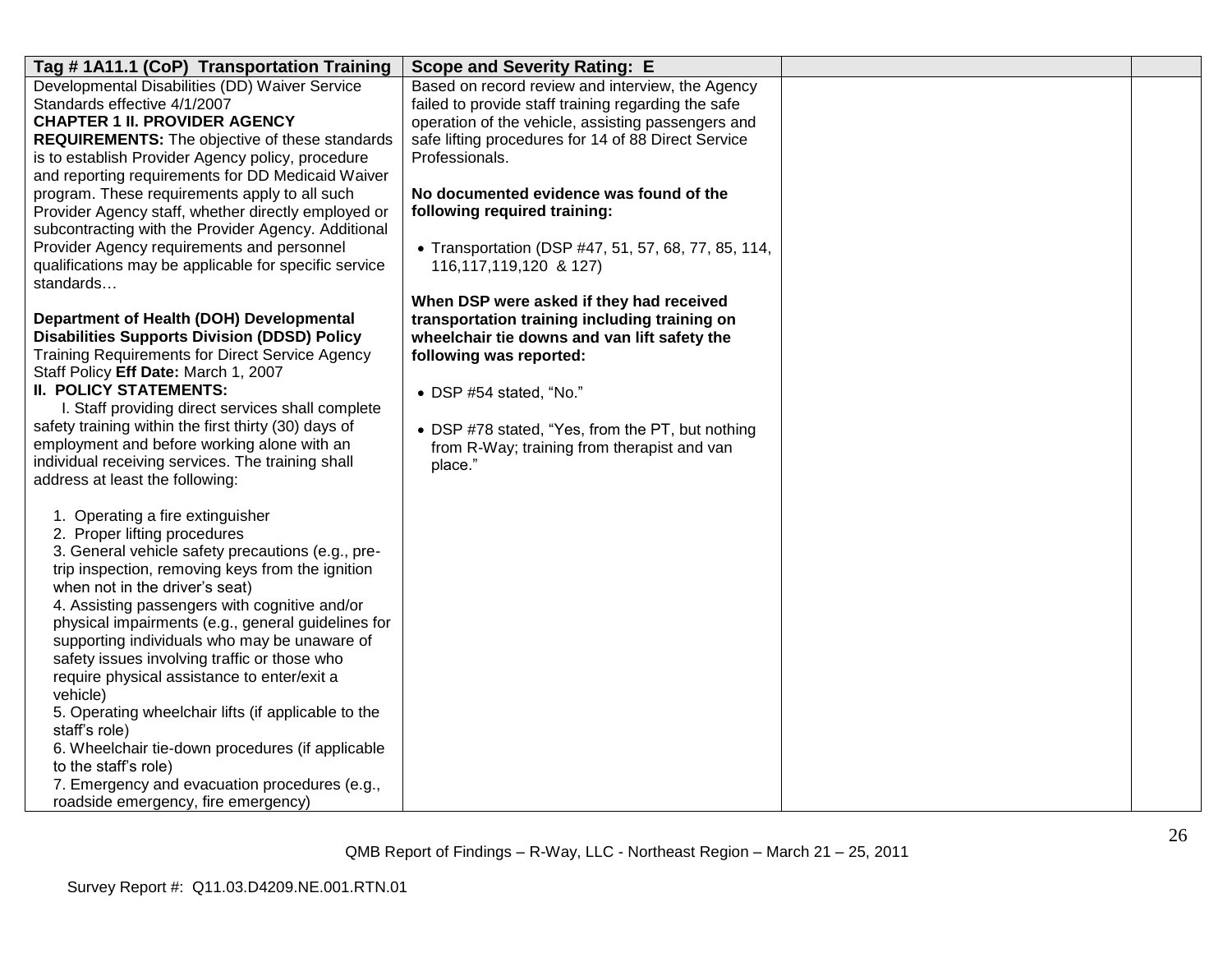| Tag #1A20 DSP Training Documents                                                                      | <b>Scope and Severity Rating: E</b>                 |  |
|-------------------------------------------------------------------------------------------------------|-----------------------------------------------------|--|
| Developmental Disabilities (DD) Waiver Service                                                        | Based on record review, the Agency failed to ensure |  |
| Standards effective 4/1/2007                                                                          | that Orientation and Training requirements were met |  |
| <b>CHAPTER 1 IV. GENERAL REQUIREMENTS</b>                                                             | for 42 of 88 Direct Service Professionals.          |  |
| FOR PROVIDER AGENCY SERVICE                                                                           |                                                     |  |
| <b>PERSONNEL:</b> The objective of this section is to                                                 | Review of Direct Service Professionals training     |  |
| establish personnel standards for DD Medicaid                                                         | records found no evidence of the following required |  |
| Waiver Provider Agencies for the following services:                                                  | DOH/DDSD trainings and certification being          |  |
| Community Living Supports, Community Inclusion                                                        | completed:                                          |  |
| Services, Respite, Substitute Care and Personal                                                       |                                                     |  |
| Support Companion Services. These standards                                                           | • Pre- Service (DSP #49, 66 & 108)                  |  |
| apply to all personnel who provide services, whether                                                  |                                                     |  |
| directly employed or subcontracting with the                                                          | • Foundation for Health & Wellness: (DSP #49, 66,   |  |
| Provider Agency. Additional personnel requirements                                                    | 85 & 108)                                           |  |
| and qualifications may be applicable for specific                                                     |                                                     |  |
| service standards.                                                                                    | • Person-Centered Planning (1-Day) (DSP #49, 66,    |  |
| C. Orientation and Training Requirements:                                                             | 85, 106 & 108)                                      |  |
| Orientation and training for direct support staff and                                                 |                                                     |  |
| his or her supervisors shall comply with the                                                          | • First Aid (DSP #44, 45, 68, 100 & 104)            |  |
| DDSD/DOH Policy Governing the Training                                                                |                                                     |  |
| Requirements for Direct Support Staff and Internal                                                    | • CPR (DSP #44, 45, 59, 61, 63, 68, 78, 89, 100 &   |  |
| Service Coordinators Serving Individuals with<br>Developmental Disabilities to include the following: | 104)                                                |  |
|                                                                                                       |                                                     |  |
| Each new employee shall receive appropriate<br>(1)<br>orientation, including but not limited to, all  | • Assisting With Medication Delivery (DSP #45, 48,  |  |
| policies relating to fire prevention, accident                                                        | 49, 50, 51, 52, 53, 56, 58, 59, 60, 64, 65, 66, 68, |  |
| prevention, incident management and                                                                   | 69, 71, 72, 73, 77, 82, 84, 85, 93, 99, 101, 102,   |  |
| reporting, and emergency procedures; and                                                              | 106, 107, 108, 110, 111, 113 & 126)                 |  |
| Individual-specific training for each individual<br>(2)                                               |                                                     |  |
| under his or her direct care, as described in the                                                     | • Rights & Advocacy (DSP #107)                      |  |
| individual service plan, prior to working alone                                                       |                                                     |  |
| with the individual.                                                                                  | • Positive Behavior Supports Strategies (DSP        |  |
|                                                                                                       | #107)                                               |  |
| Department of Health (DOH) Developmental                                                              |                                                     |  |
| <b>Disabilities Supports Division (DDSD) Policy -</b>                                                 |                                                     |  |
| <b>Policy Title: Training Requirements for Direct</b>                                                 |                                                     |  |
| Service Agency Staff Policy - Eff. March 1, 2007 -                                                    |                                                     |  |
| <b>II. POLICY STATEMENTS:</b>                                                                         |                                                     |  |
| A. Individuals shall receive services from competent                                                  |                                                     |  |
| and qualified staff.                                                                                  |                                                     |  |
| B. Staff shall complete individual-specific (formerly                                                 |                                                     |  |
| known as "Addendum B") training requirements in                                                       |                                                     |  |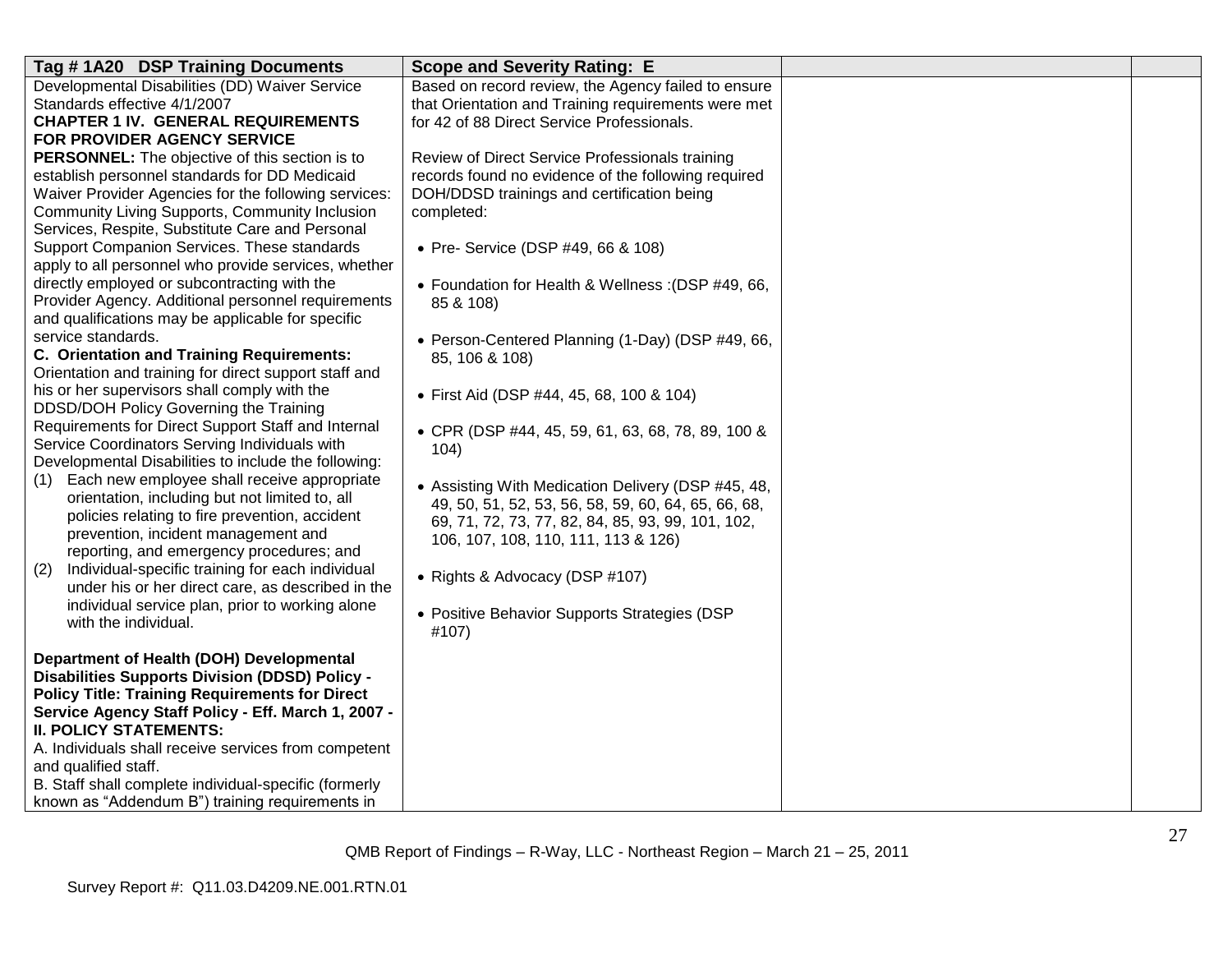| accordance with the specifications described in the<br>individual service plan (ISP) of each individual<br>served.<br>C. Staff shall complete training on DOH-approved<br>incident reporting procedures in accordance with 7<br>NMAC 1.13.<br>D. Staff providing direct services shall complete<br>training in universal precautions on an annual basis.<br>The training materials shall meet Occupational<br>Safety and Health Administration (OSHA)<br>requirements.<br>E. Staff providing direct services shall maintain<br>certification in first aid and CPR. The training                                                                                                                                                                                                                                                                                                                                                                                   |  |  |
|-------------------------------------------------------------------------------------------------------------------------------------------------------------------------------------------------------------------------------------------------------------------------------------------------------------------------------------------------------------------------------------------------------------------------------------------------------------------------------------------------------------------------------------------------------------------------------------------------------------------------------------------------------------------------------------------------------------------------------------------------------------------------------------------------------------------------------------------------------------------------------------------------------------------------------------------------------------------|--|--|
| materials shall meet OSHA requirements/guidelines.<br>F. Staff who may be exposed to hazardous<br>chemicals shall complete relevant training in<br>accordance with OSHA requirements.<br>G. Staff shall be certified in a DDSD-approved<br>behavioral intervention system (e.g., Mandt, CPI)<br>before using physical restraint techniques. Staff<br>members providing direct services shall maintain<br>certification in a DDSD-approved behavioral<br>intervention system if an individual they support has<br>a behavioral crisis plan that includes the use of<br>physical restraint techniques.<br>H. Staff shall complete and maintain certification in<br>a DDSD-approved medication course in accordance<br>with the DDSD Medication Delivery Policy M-001.<br>I. Staff providing direct services shall complete<br>safety training within the first thirty (30) days of<br>employment and before working alone with an<br>individual receiving services. |  |  |
|                                                                                                                                                                                                                                                                                                                                                                                                                                                                                                                                                                                                                                                                                                                                                                                                                                                                                                                                                                   |  |  |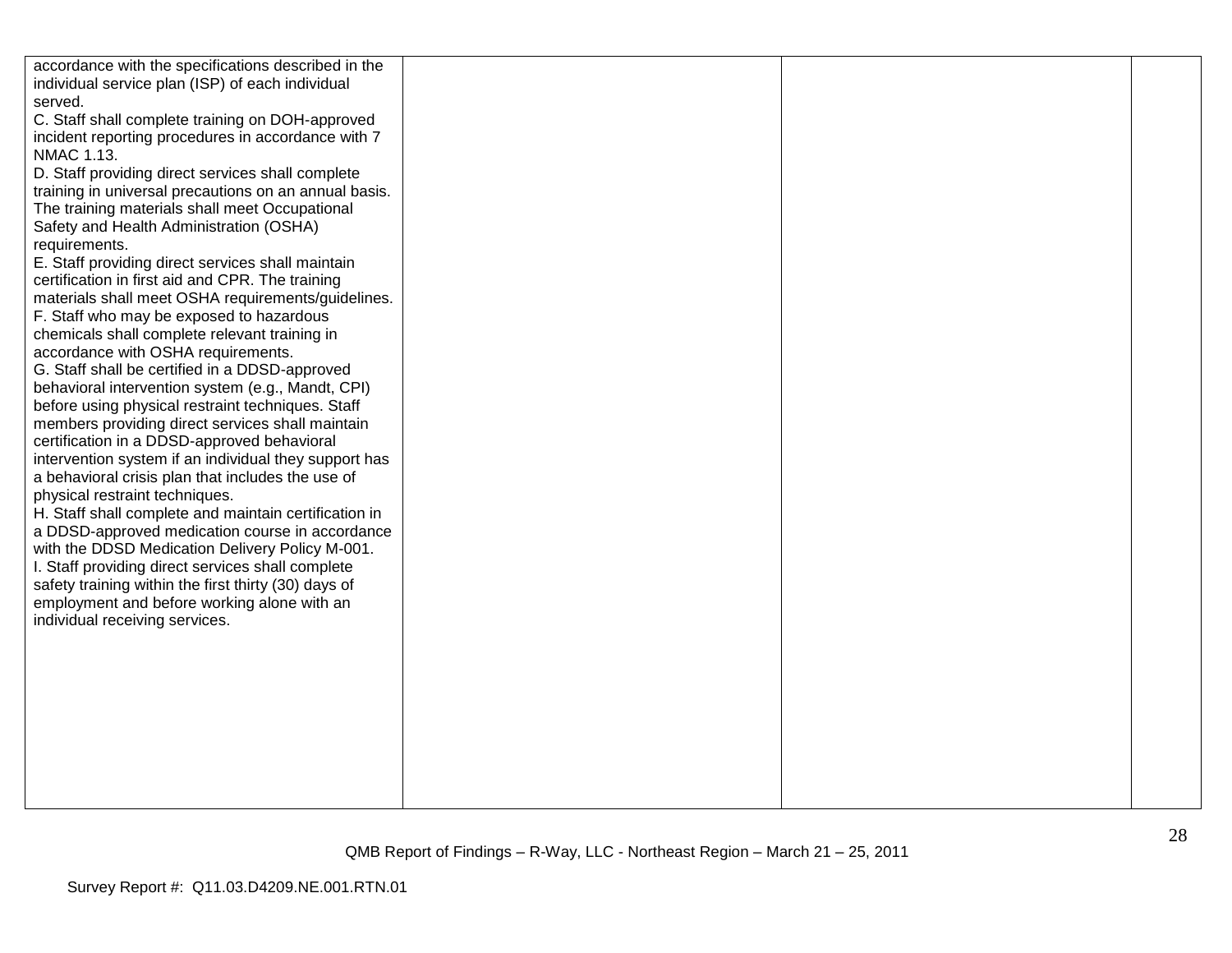| Tag #1A22 Staff Competence                                                                                  | <b>Scope and Severity Rating: D</b>                                                               |  |
|-------------------------------------------------------------------------------------------------------------|---------------------------------------------------------------------------------------------------|--|
| Developmental Disabilities (DD) Waiver Service                                                              | Based on interview, the Agency failed to ensure that                                              |  |
| Standards effective 4/1/2007<br><b>CHAPTER 1 IV. GENERAL REQUIREMENTS</b>                                   | training competencies were met for 6 of 16 Direct<br>Service Professionals.                       |  |
| FOR PROVIDER AGENCY SERVICE                                                                                 |                                                                                                   |  |
| <b>PERSONNEL:</b> The objective of this section is to                                                       | When DSP were asked if the individual has an                                                      |  |
| establish personnel standards for DD Medicaid                                                               | <b>Crisis Plans for Medical, Chronic or potentially</b>                                           |  |
| Waiver Provider Agencies for the following services:                                                        | Life-Threatening conditions and what the plan                                                     |  |
| <b>Community Living Supports, Community Inclusion</b>                                                       | covered, the following was reported:                                                              |  |
| Services, Respite, Substitute Care and Personal<br>Support Companion Services. These standards              | • DSP #54 stated, "I don't really know." According                                                |  |
| apply to all personnel who provide services, whether                                                        | to the Individual Specific Training Section of the                                                |  |
| directly employed or subcontracting with the                                                                | ISP, the Individual requires a Seizure Crisis Plan.                                               |  |
| Provider Agency. Additional personnel requirements                                                          | (Individual #2)                                                                                   |  |
| and qualifications may be applicable for specific                                                           |                                                                                                   |  |
| service standards.<br>F. Qualifications for Direct Service Personnel:                                       | When DSP were asked if the individual has any                                                     |  |
| The following employment qualifications and                                                                 | specific dietary and /or nutritional requirements<br>and what the plan covered, the following was |  |
| competency requirements are applicable to all                                                               | reported:                                                                                         |  |
| Direct Service Personnel employed by a Provider                                                             |                                                                                                   |  |
| Agency:                                                                                                     | • DSP #54 stated, "No." According to the                                                          |  |
|                                                                                                             | Individual Specific Training Section of the ISP,                                                  |  |
| Direct service personnel shall be eighteen (18)<br>(1)<br>years or older. Exception: Adult Habilitation can | the individual has a Nutritional Plan. (Individual                                                |  |
| employ direct care personnel under the age of                                                               | #2)                                                                                               |  |
| eighteen 18 years, but the employee shall work                                                              | When DSP were asked if they received training                                                     |  |
| directly under a supervisor, who is physically                                                              | on the Individual's Speech Therapy Plan and                                                       |  |
| present at all times;                                                                                       | what the plan covered, the following was                                                          |  |
| Direct service personnel shall have the ability<br>(2)                                                      | reported:                                                                                         |  |
| to read and carry out the requirements in an                                                                | • DSP #54 stated, "No, I really don't know."                                                      |  |
| ISP;                                                                                                        | According to the Individual Specific Training                                                     |  |
|                                                                                                             | Section of the ISP, the Individual requires a                                                     |  |
| Direct service personnel shall be available to<br>(3)                                                       | Speech Therapy Plan. (Individual #2)                                                              |  |
| communicate in the language that is                                                                         |                                                                                                   |  |
| functionally required by the individual or in the<br>use of any specific augmentative                       | • DSP #95 stated, "Her name is Meredith (Speech                                                   |  |
| communication system utilized by the                                                                        | Language Pathologist), and she sees (Individual<br>#2) every other week but I'm not sure what she |  |
| individual;                                                                                                 | works on." (Individual #2)                                                                        |  |
|                                                                                                             |                                                                                                   |  |
| Direct service personnel shall meet the<br>(4)                                                              | When DSP were asked if they received training                                                     |  |
| qualifications specified by DDSD in the Policy                                                              | on the Individual's Occupational Therapy Plan                                                     |  |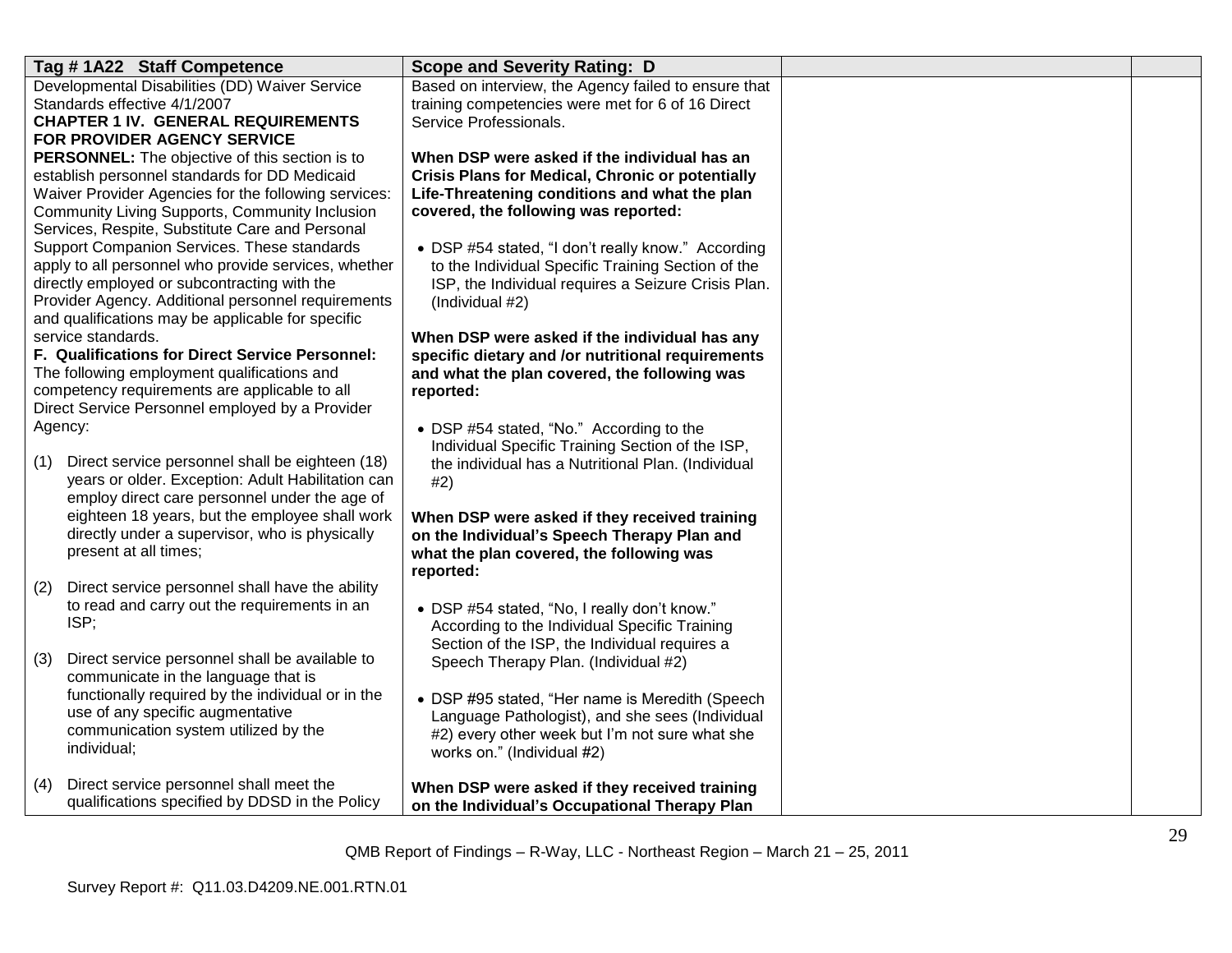|     | Governing the Training Requirements for Direct<br>Support Staff and Internal Service<br>Coordinators, Serving Individuals with<br>Developmental Disabilities; and                                                                                        | and what the plan covered, the following was<br>reported:<br>• DSP #43 stated, "No, it has been a long time, but<br>I don't think he has had one for a long time."                       |  |
|-----|----------------------------------------------------------------------------------------------------------------------------------------------------------------------------------------------------------------------------------------------------------|------------------------------------------------------------------------------------------------------------------------------------------------------------------------------------------|--|
| (5) | Direct service Provider Agencies of Respite<br>Services, Substitute Care, Personal Support<br>Services, Nutritional Counseling, Therapists<br>and Nursing shall demonstrate basic                                                                        | According to the Individual Specific Training<br>Section of the ISP, the Individual requires an<br>Occupational Therapy Plan. (Individual #12)                                           |  |
|     | knowledge of developmental disabilities and<br>have training or demonstrable qualifications<br>related to the role he or she is performing and<br>complete individual specific training as required<br>in the ISP for each individual he or she support. | • DSP #54 stated, "No, I don't know." According to<br>the Individual Specific Training Section of the<br>ISP, the Individual requires an Occupational<br>Therapy Plan. (Individual #2)   |  |
| (6) | Report required personnel training status to the<br>DDSD Statewide Training Database as<br>specified in DDSD policies as related to<br>training requirements as follows:                                                                                 | When DSP were asked if they received training<br>on the Individual's Physical Therapy Plan and<br>what the plan covered, the following was<br>reported:                                  |  |
|     | (a) Initial comprehensive personnel status report<br>(name, date of hire, Social Security number<br>category) on all required personnel to be<br>submitted to DDSD Statewide Training<br>Database within the first ninety (90) calendar                  | • DSP #54 stated, "No, I don't know." According to<br>the Individual Specific Training Section of the<br>ISP, the Individual requires a Physical Therapy<br>Plan. (Individual #2)        |  |
|     | days of providing services;<br>(b) Staff who do not wish to use his or her Social<br>Security Number may request an alternative<br>tracking number; and                                                                                                  | When DSP were asked if they received training<br>on the Individual's Health Care Plans and what<br>the plan covered, the following was reported:                                         |  |
|     | (c) Quarterly personnel update reports sent to<br>DDSD Statewide Training Database to reflect<br>new hires, terminations, inter-provider<br>Agency position changes, and name<br>changes.                                                                | • DSP #54 stated, "No, I don't know." According to<br>the Individual Specific Training section of the ISP<br>indicates there are HCPs for: Seizures and<br>Hypertension. (Individual #2) |  |
|     | Department of Health (DOH) Developmental<br><b>Disabilities Supports Division (DDSD) Policy -</b><br><b>Policy Title: Training Requirements for Direct</b>                                                                                               | When DSP were asked who provided training<br>regarding the individual's Seizure disorder, the<br>following was reported:                                                                 |  |
|     | Service Agency Staff Policy - Eff. March 1, 2007 -<br><b>II. POLICY STATEMENTS:</b><br>A. Individuals shall receive services from competent<br>and qualified staff.                                                                                      | • DSP #95 stated, "No, I just have common sense<br>to tell me what to do." According to the ISP, the<br>individual has a diagnosis of Seizures.<br>(Individual #2)                       |  |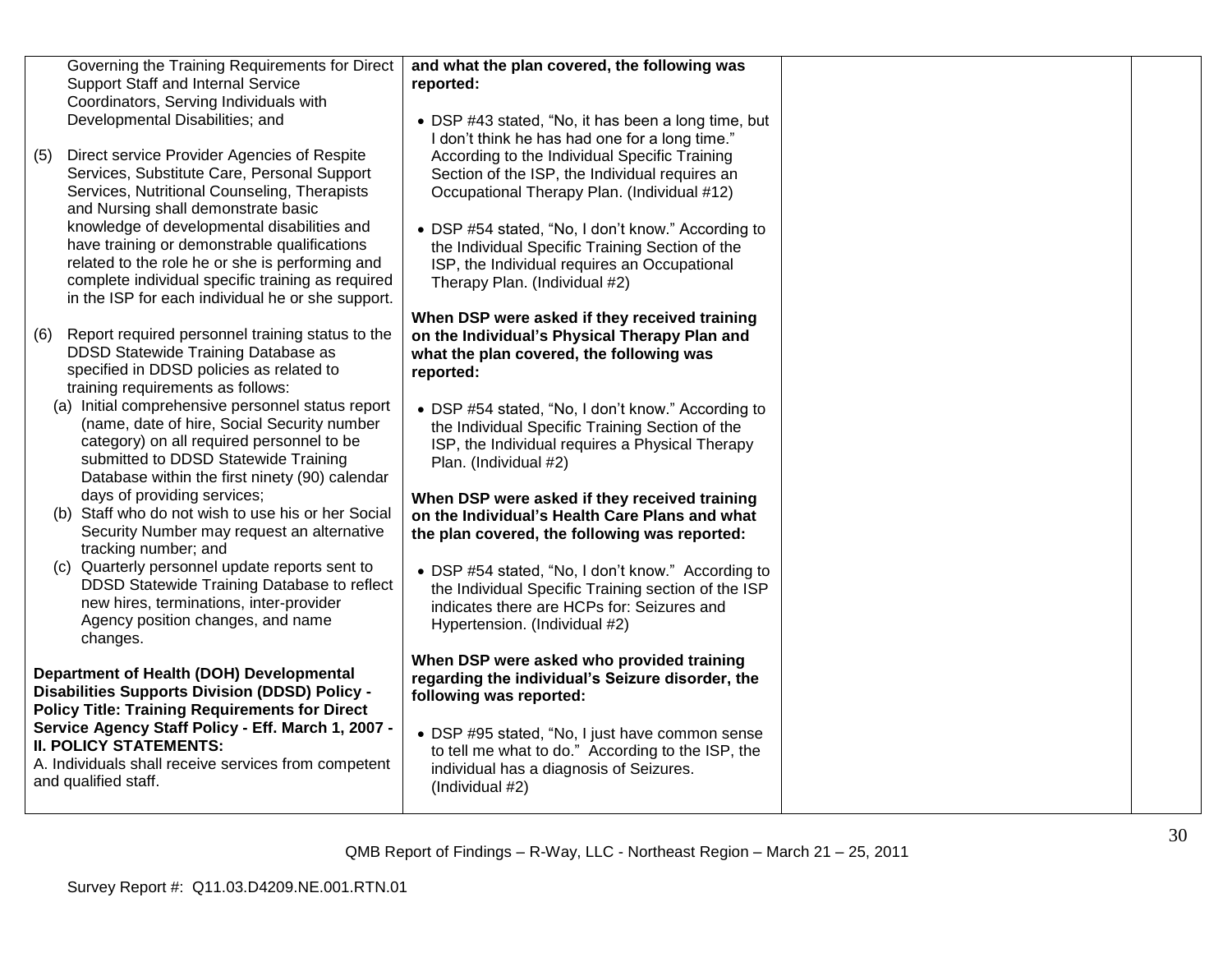| • DSP #99 stated, "No one yet, just what Sharon<br>(former Service Coordinator) and the doctor told<br>us." (Individual #11)<br>When DSP were asked if there is person -<br>specific plan/crisis plan on the individual, the<br>following was reported:<br>• DSP #95 stated, "Not that I have ever seen."<br>According to the Individual Specific Training<br>Section of the ISP, the Individual requires a<br>Seizure Crisis Plan. (Individual #2)<br>When DSP were asked, what are the steps did<br>they need to take before assisting an individual<br>with PRN medication, the following was<br>reported:<br>• DSP #44 stated, "I give her Advil, I have been |  |
|-------------------------------------------------------------------------------------------------------------------------------------------------------------------------------------------------------------------------------------------------------------------------------------------------------------------------------------------------------------------------------------------------------------------------------------------------------------------------------------------------------------------------------------------------------------------------------------------------------------------------------------------------------------------|--|
| verbally told it is ok to give it to her; I always<br>communicate with (#43)." According to DDSD<br>Policy Number M-001 prior to self-administration,<br>self-administration with physical assist or<br>assisting with delivery of PRN medications, the<br>direct support staff must contact the agency<br>nurse to describe observed symptoms and thus<br>assure that the PRN medication is being used<br>according to instructions given by the ordering<br>PCP. (Individual #1)                                                                                                                                                                                |  |
| When DSP were asked to describe what<br>medications are prescribed for the individual<br>and identify the purpose of each medication<br>prescribed for the individual, the following was<br>reported:                                                                                                                                                                                                                                                                                                                                                                                                                                                             |  |
| • DSP #44 stated, "Vitamin D, I give at 3:00pm; I<br>don't know the others because Margie (#43)<br>gives those." (Individual #1)                                                                                                                                                                                                                                                                                                                                                                                                                                                                                                                                  |  |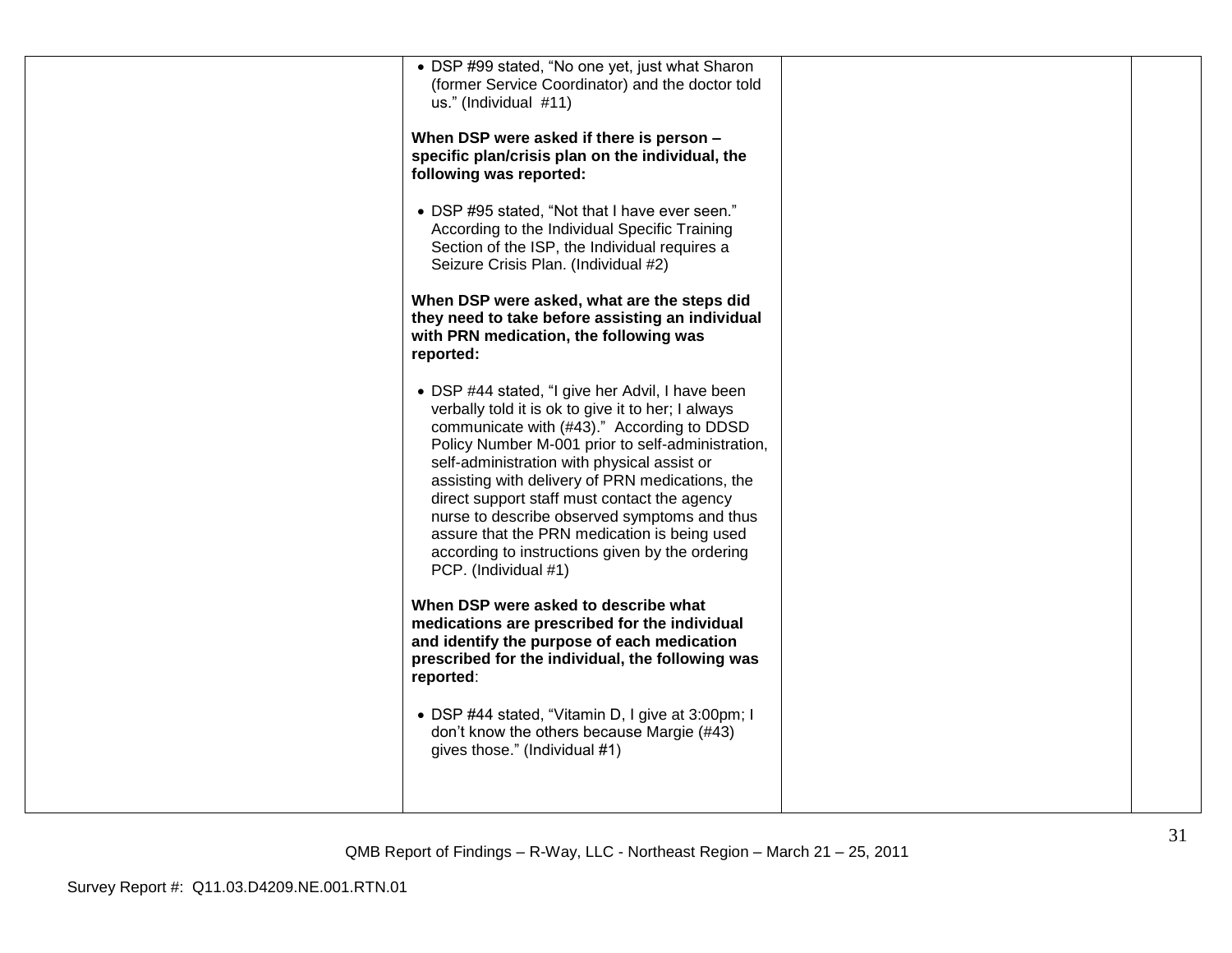| Tag #1A25 (CoP) CCHS                                                                                             | <b>Scope and Severity Rating: E</b>                 |  |
|------------------------------------------------------------------------------------------------------------------|-----------------------------------------------------|--|
| NMAC 7.1.9.8 CAREGIVER AND HOSPITAL                                                                              | Based on record review, the Agency failed to        |  |
| <b>CAREGIVER EMPLOYMENT REQUIREMENTS:</b>                                                                        | maintain documentation indicating no "disqualifying |  |
| F. Timely Submission: Care providers shall submit                                                                | convictions" or documentation of the timely         |  |
| all fees and pertinent application information for all                                                           | submission of pertinent application information to  |  |
| individuals who meet the definition of an applicant,                                                             | the Caregiver Criminal History Screening Program    |  |
| caregiver or hospital caregiver as described in                                                                  | was on file for 49 of 93 Agency Personnel.          |  |
| Subsections B, D and K of 7.1.9.7 NMAC, no later                                                                 |                                                     |  |
| than twenty (20) calendar days from the first day of                                                             | The following Agency Personnel Files contained      |  |
| employment or effective date of a contractual                                                                    | no evidence of Caregiver Criminal History           |  |
| relationship with the care provider.                                                                             | <b>Screenings:</b>                                  |  |
| NMAC 7.1.9.9 CAREGIVERS OR HOSPITAL<br><b>CAREGIVERS AND APPLICANTS WITH</b>                                     | • #40 - Date of hire 01/24/2009                     |  |
| <b>DISQUALIFYING CONVICTIONS:</b><br>A. Prohibition on Employment: A care provider                               | • #42 - Date of hire 05/07/2009                     |  |
| shall not hire or continue the employment or                                                                     | • #44 – Date of hire 05/07/2001                     |  |
| contractual services of any applicant, caregiver or<br>hospital caregiver for whom the care provider has         | • #45 - Date of hire 11/27/2009                     |  |
| received notice of a disqualifying conviction, except                                                            |                                                     |  |
| as provided in Subsection B of this section.                                                                     | • #49 - Date of hire 11/09/2010                     |  |
| NMAC 7.1.9.11 DISQUALIFYING CONVICTIONS.                                                                         | • #52 – Date of hire 07/09/2007                     |  |
| The following felony convictions disqualify an<br>applicant, caregiver or hospital caregiver from                |                                                     |  |
| employment or contractual services with a care                                                                   | • #53 - Date of hire 04/07/2010                     |  |
| provider:<br>A. homicide;                                                                                        | • #56 – Date of hire 03/04/2010                     |  |
| <b>B.</b> trafficking, or trafficking in controlled substances;<br>C. kidnapping, false imprisonment, aggravated | • #58 - Date of hire 07/06/2010                     |  |
| assault or aggravated battery;<br>D. rape, criminal sexual penetration, criminal sexual                          | • #59 – Date of hire 06/06/2006                     |  |
| contact, incest, indecent exposure, or other related<br>felony sexual offenses;                                  | • #60 – Date of hire $08/07/2001$                   |  |
| E. crimes involving adult abuse, neglect or financial<br>exploitation;                                           | • #64 - Date of hire 06/10/2008                     |  |
| F. crimes involving child abuse or neglect;<br>G. crimes involving robbery, larceny, extortion,                  | • #65 - Date of hire 05/07/2009                     |  |
| burglary, fraud, forgery, embezzlement, credit card<br>fraud, or receiving stolen property; or                   | • #66 – Date of hire $08/20/2010$                   |  |
| H. an attempt, solicitation, or conspiracy involving                                                             |                                                     |  |
| any of the felonies in this subsection.                                                                          | • #68 – Date of hire $10/16/2008$                   |  |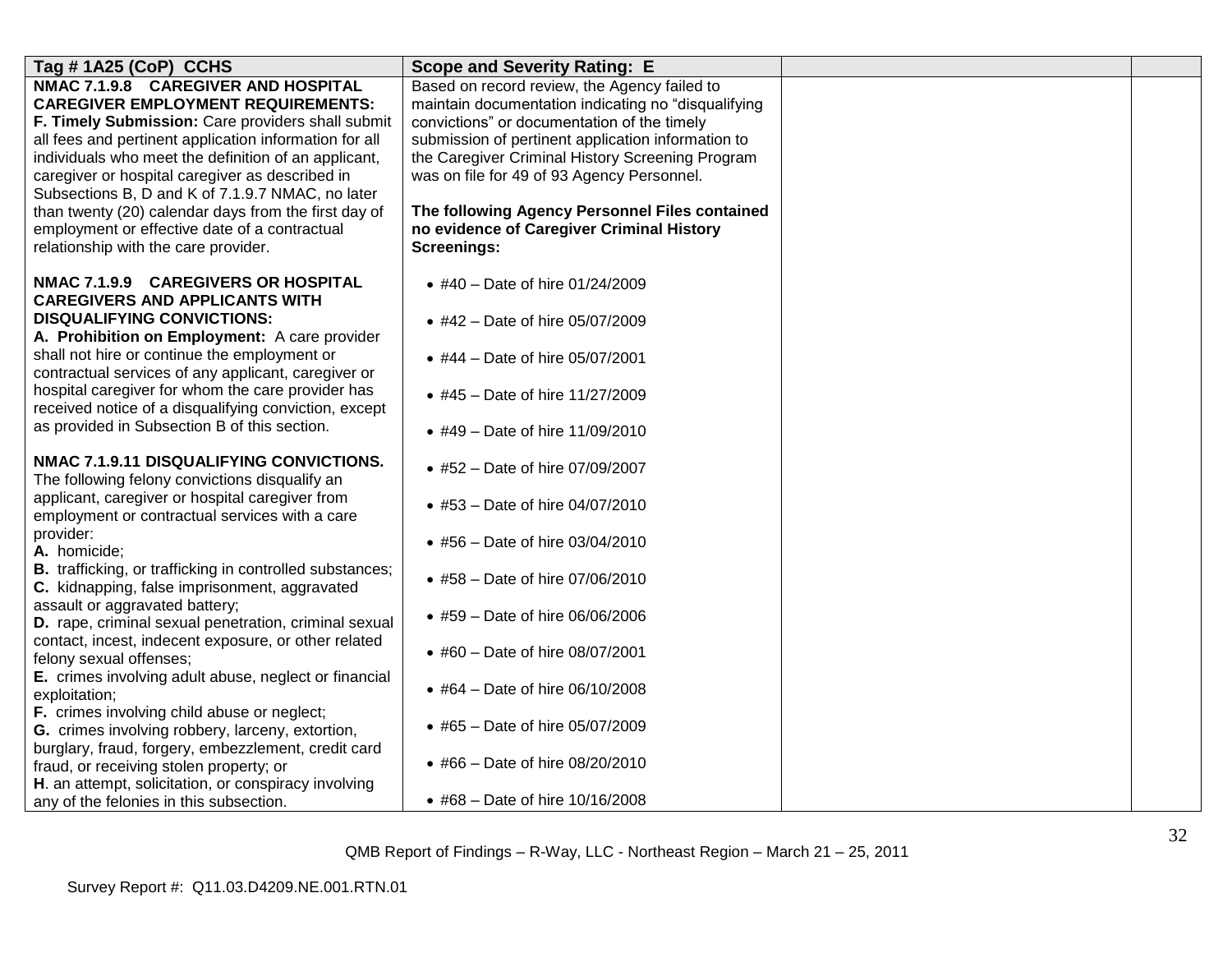| • #69 - Date of hire 06/25/2010  |  |
|----------------------------------|--|
| • #70 - Date of hire 04/07/2010  |  |
| • #72 - Date of hire 10/15/2008  |  |
| • #77 - Date of hire 12/07/2010  |  |
| • #78 - Date of hire 01/08/2008  |  |
| • #80 - Date of hire 03/23/2010  |  |
| • #82 - Date of hire 06/21/2010  |  |
| • #84 - Date of hire 03/31/2010  |  |
| • #85 - Date of hire 05/24/2010  |  |
| ● #86 - Date of hire 02/24/2006  |  |
| • #87 - Date of hire 02/09/2001  |  |
| • #88 - Date of hire 09/10/2001  |  |
| • #91 - Date of hire 01/09/2001  |  |
| • #94 - Date of hire 11/23/2009  |  |
| • #95 - Date of hire 07/11/2008  |  |
| • #96 - Date of hire 04/07/2010  |  |
| • #97 - Date of hire 02/09/2009  |  |
| • #99 - Date of hire 03/07/3009  |  |
| • #101 - Date of hire 04/07/2010 |  |
| • #104 - Date of hire 07/06/2009 |  |
|                                  |  |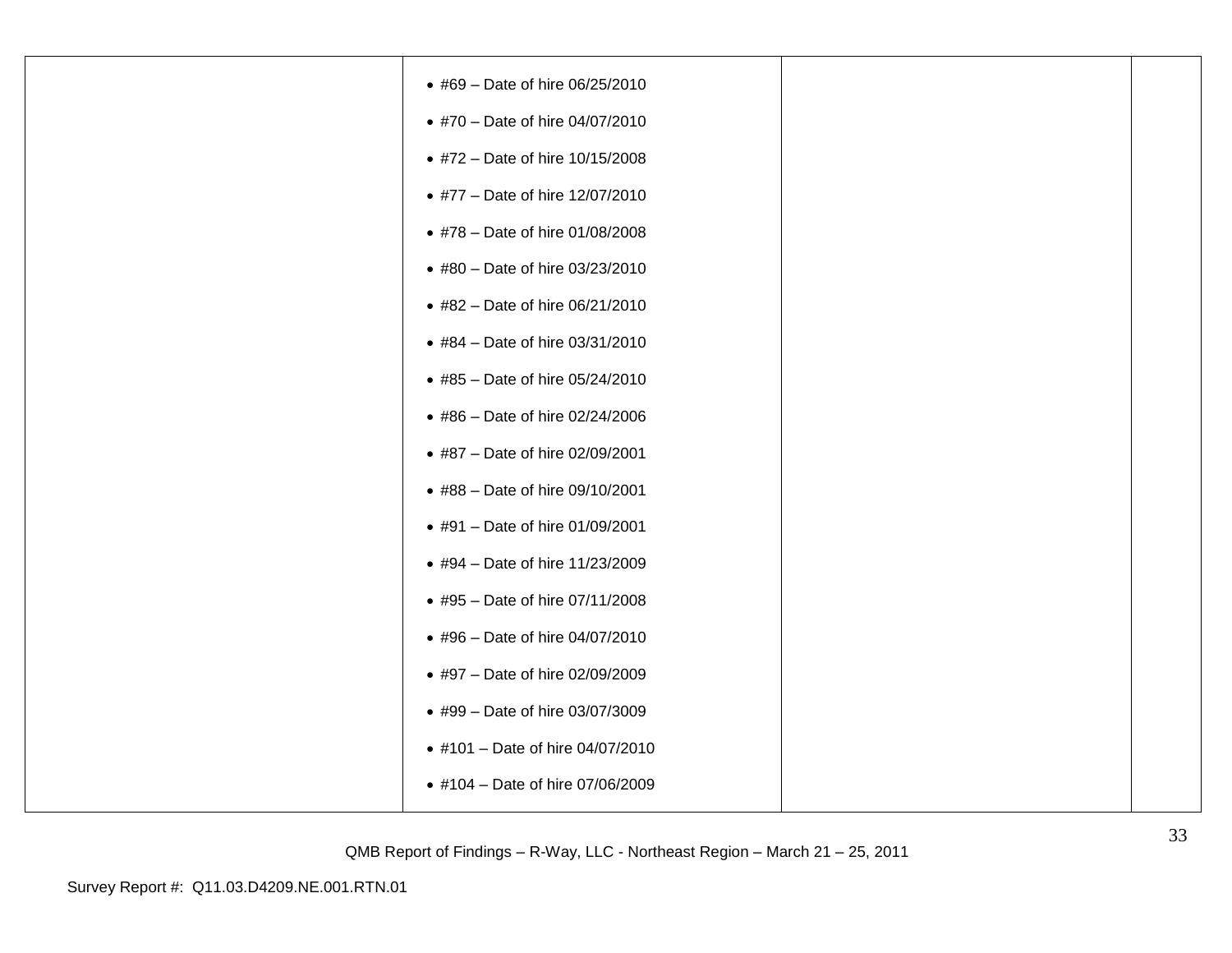| • #106 - Date of hire 07/26/2010                                                                                                          |  |
|-------------------------------------------------------------------------------------------------------------------------------------------|--|
| • #107 - Date of hire 02/10/2010                                                                                                          |  |
| • #108 - Date of hire 09/16/2010                                                                                                          |  |
| • #109 - Date of hire 04/09/2009                                                                                                          |  |
| • #110 - Date of hire 04/09/2002                                                                                                          |  |
| • #116 - Date of hire 03/04/2008                                                                                                          |  |
| • #119 - Date of hire 04/01/2010                                                                                                          |  |
| • #126 - Date of hire 08/01/2009                                                                                                          |  |
| • #127 - Date of hire 08/01/2010                                                                                                          |  |
| • #128 - Date of hire 08/15/2001                                                                                                          |  |
| • #130 - Date of hire 01/11/2011                                                                                                          |  |
| The following Agency Personnel Files contained<br><b>Caregiver Criminal History Screenings, which</b><br>were not specific to the Agency: |  |
| • #50 - Date of hire 09/20/2010                                                                                                           |  |
| • #51 - Date of hire 10/03/2003                                                                                                           |  |
| • #76 - Date of hire 01/05/2005                                                                                                           |  |
|                                                                                                                                           |  |
|                                                                                                                                           |  |
|                                                                                                                                           |  |
|                                                                                                                                           |  |
|                                                                                                                                           |  |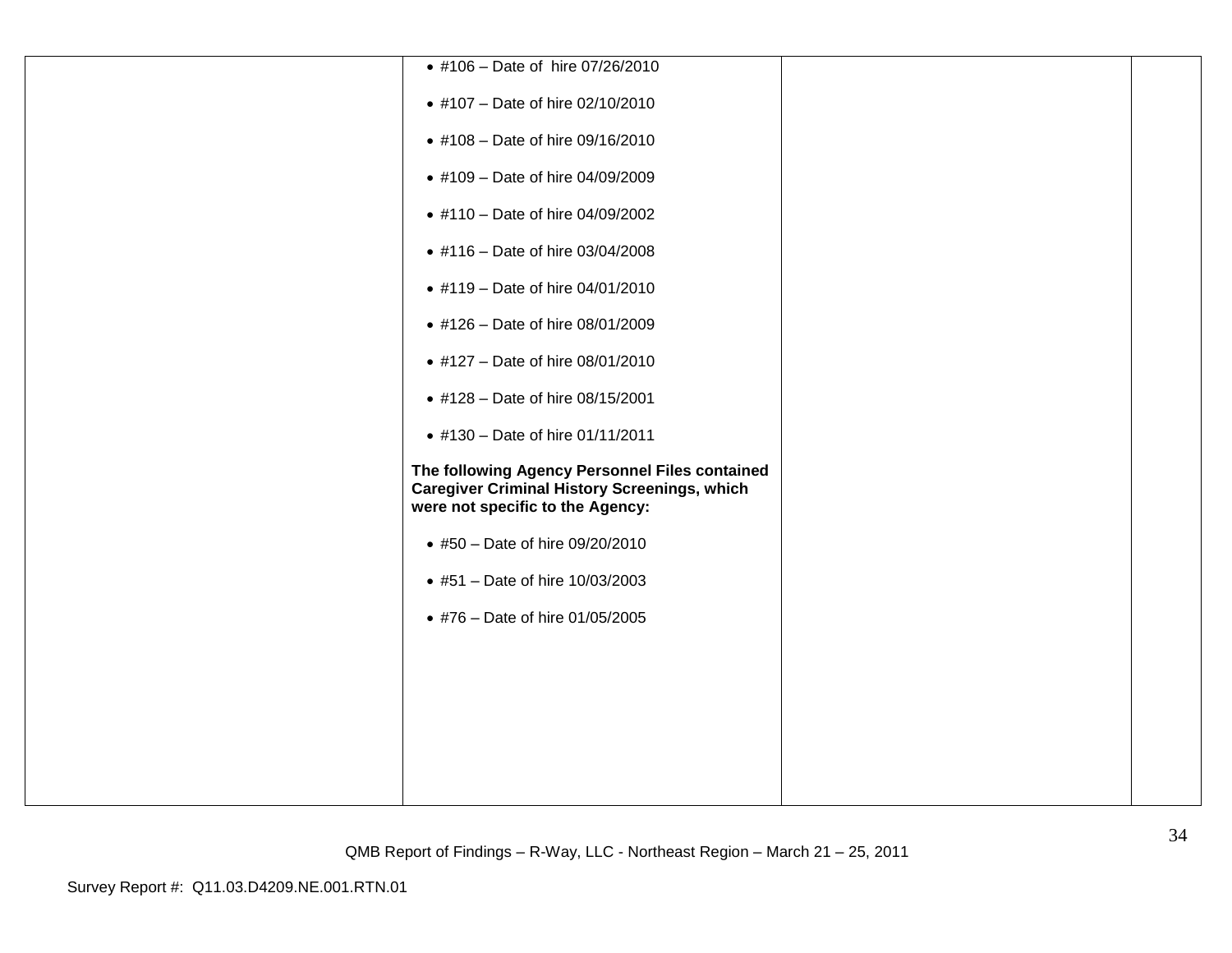| Tag #1A26 (CoP) COR / EAR                               | <b>Scope and Severity Rating: E</b>             |  |
|---------------------------------------------------------|-------------------------------------------------|--|
| NMAC 7.1.12.8 REGISTRY ESTABLISHED;                     | Based on record review, the Agency failed to    |  |
| PROVIDER INQUIRY REQUIRED: Upon the                     | maintain documentation in the employee's        |  |
| effective date of this rule, the department has         | personnel records that evidenced inquiry to the |  |
| established and maintains an accurate and               | Employee Abuse Registry prior to employment for |  |
| complete electronic registry that contains the name.    | 44 of 93 Agency Personnel.                      |  |
| date of birth, address, social security number, and     |                                                 |  |
| other appropriate identifying information of all        | The following Agency personnel records          |  |
| persons who, while employed by a provider, have         | contained NO evidence of the Employee Abuse     |  |
| been determined by the department, as a result of       | <b>Registry being completed:</b>                |  |
| an investigation of a complaint, to have engaged in     |                                                 |  |
| a substantiated registry-referred incident of abuse,    | • #40- Date of hire 01/24/2009                  |  |
| neglect or exploitation of a person receiving care or   |                                                 |  |
| services from a provider. Additions and updates to      | • #42 - Date of hire 05/07/2009                 |  |
| the registry shall be posted no later than two (2)      |                                                 |  |
| business days following receipt. Only department        | • #45 - Date of hire 11/27/2009                 |  |
| staff designated by the custodian may access,           |                                                 |  |
| maintain and update the data in the registry.           | • #49 – Date of hire 11/09/2010                 |  |
| Provider requirement to inquire of<br>Α.                |                                                 |  |
| registry. A provider, prior to employing or             | • #50 - Date of hire 09/20/2010                 |  |
| contracting with an employee, shall inquire of the      |                                                 |  |
| registry whether the individual under consideration     | • #53 – Date of hire $04/07/2010$               |  |
| for employment or contracting is listed on the          |                                                 |  |
| registry.                                               | • #56 - Date of hire 03/04/2010                 |  |
| Prohibited employment. A provider may<br>В.             |                                                 |  |
| not employ or contract with an individual to be an      | • #58 – Date of hire 07/06/2010                 |  |
| employee if the individual is listed on the registry as |                                                 |  |
| having a substantiated registry-referred incident of    | • #64 - Date of hire 06/16/2008                 |  |
| abuse, neglect or exploitation of a person receiving    |                                                 |  |
| care or services from a provider.                       | • #65 – Date of hire 05/07/2009                 |  |
| Documentation of inquiry to registry.<br>D.             |                                                 |  |
| The provider shall maintain documentation in the        | • #66 - Date of hire 08/20/2010                 |  |
| employee's personnel or employment records that         |                                                 |  |
| evidences the fact that the provider made an inquiry    | • #68 - Date of hire 10/16/2008                 |  |
| to the registry concerning that employee prior to       |                                                 |  |
| employment. Such documentation must include             | • #69 - Date of hire 06/25/2010                 |  |
| evidence, based on the response to such inquiry         |                                                 |  |
| received from the custodian by the provider, that the   | • #70 - Date of hire 04/07/2010                 |  |
| employee was not listed on the registry as having a     |                                                 |  |
| substantiated registry-referred incident of abuse,      |                                                 |  |
| neglect or exploitation.                                | • #77 - Date of hire 12/07/2010                 |  |
| Ε.<br>Documentation for other staff. With               |                                                 |  |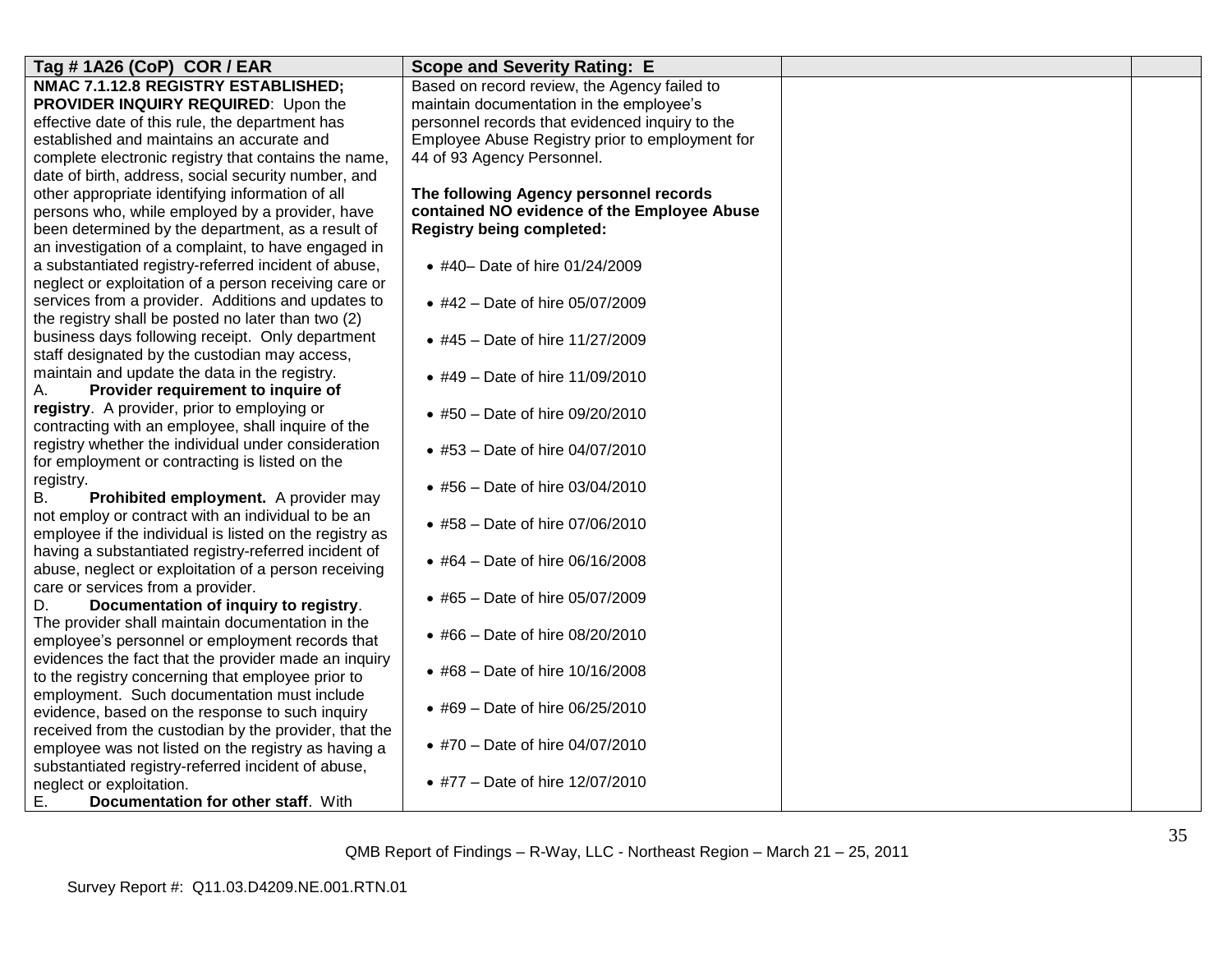| respect to all employed or contracted individuals<br>providing direct care who are licensed health care       | • #80 - Date of hire 03/23/2010  |  |
|---------------------------------------------------------------------------------------------------------------|----------------------------------|--|
| professionals or certified nurse aides, the provider                                                          | • #82 - Date of hire 06/21/2010  |  |
| shall maintain documentation reflecting the<br>individual's current licensure as a health care                | • #84 - Date of hire 03/31/2010  |  |
| professional or current certification as a nurse aide.                                                        |                                  |  |
| F.<br>Consequences of noncompliance. The<br>department or other governmental agency having                    | • #85 - Date of hire 05/24/2010  |  |
| regulatory enforcement authority over a provider<br>may sanction a provider in accordance with                | • #91 - Date of hire 01/09/2009  |  |
| applicable law if the provider fails to make an<br>appropriate and timely inquiry of the registry, or fails   | • #94 - Date of hire 11/23/2009  |  |
| to maintain evidence of such inquiry, in connection<br>with the hiring or contracting of an employee; or for  | • #95 - Date of hire 07/11/2008  |  |
| employing or contracting any person to work as an<br>employee who is listed on the registry. Such             | • #96 - Date of hire 04/07/2010  |  |
| sanctions may include a directed plan of correction,<br>civil monetary penalty not to exceed five thousand    | • #97 - Date of hire 02/09/2008  |  |
| dollars (\$5000) per instance, or termination or non-<br>renewal of any contract with the department or other | • #99 - Date of hire 03/07/2009  |  |
| governmental agency.                                                                                          | • #101 - Date of hire 04/07/2010 |  |
| Developmental Disabilities (DD) Waiver Service<br>Standards effective 4/1/2007                                | • #103 - Date of hire 07/06/2009 |  |
| <b>Chapter 1.IV. General Provider Requirements.</b><br>D. Criminal History Screening: All personnel shall     | • #104 - Date of hire 03/24/2007 |  |
| be screened by the Provider Agency in regard to the<br>employee's qualifications, references, and             | • #106 - Date of hire 07/26/2010 |  |
| employment history, prior to employment. All<br>Provider Agencies shall comply with the Criminal              | • #107 - Date of hire 02/10/2010 |  |
| Records Screening for Caregivers 7.1.12 NMAC<br>and Employee Abuse Registry 7.1.12 NMAC as                    | • #108 - Date of hire 09/16/2010 |  |
| required by the Department of Health, Division of<br>Health Improvement.                                      | • #109 - Date of hire 04/09/2009 |  |
|                                                                                                               | • #130 - Date of hire 01/11/2011 |  |
|                                                                                                               |                                  |  |
|                                                                                                               |                                  |  |
|                                                                                                               |                                  |  |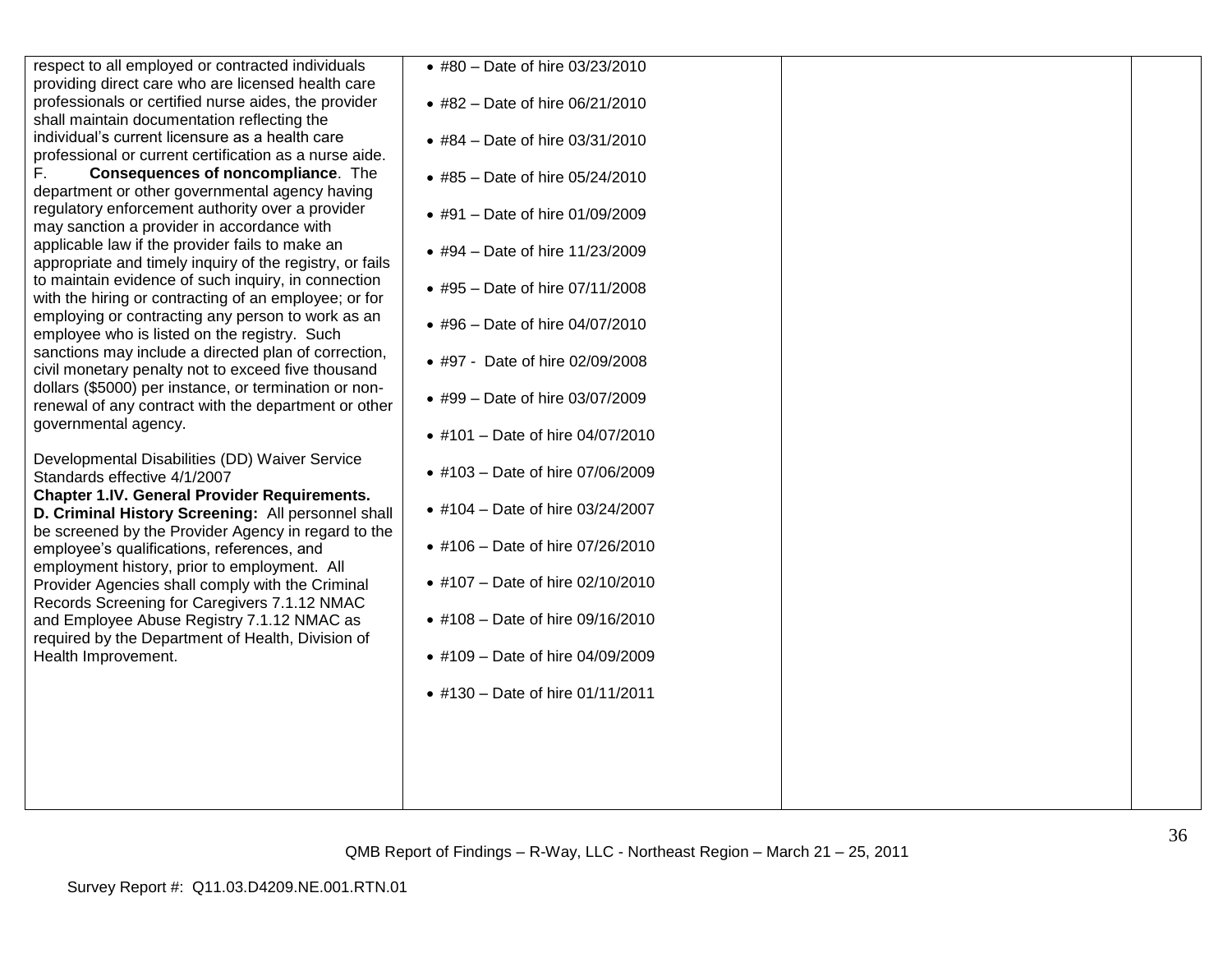| The following Agency Personnel records<br>contained evidence that indicated the Employee<br>Abuse Registry was completed after hire: |  |
|--------------------------------------------------------------------------------------------------------------------------------------|--|
| $\bullet$ #52 - Date of hire 07/09/2007. Completed<br>06/27/10.                                                                      |  |
| $*$ #59 - Date of hire 06/06/2006. Completed<br>10/23/2006.                                                                          |  |
| $\bullet$ #62 - Date of hire 03/09/2007. Completed<br>10/17/2008.                                                                    |  |
| $\bullet$ #83 - Date of hire 09/08/2008. Completed<br>11/06/2008.                                                                    |  |
| $\bullet$ #86 - Date of hire 02/24/2006. Completed<br>05/01/2007.                                                                    |  |
| $\bullet$ #90 - Date of hire 1/23/2007. Completed<br>02/03/2007.                                                                     |  |
| $\bullet$ #102 - Date of hire 03/19/2007. Completed<br>03/21/2007.                                                                   |  |
| • #105 - Date of hire 03/09/2006. Completed<br>12/03/2007.                                                                           |  |
| $\bullet$ #116 - Date of hire 03/04/2008. Completed<br>03/07/2008.                                                                   |  |
| $\bullet$ #120 - Date of hire 07/05/2006. Completed<br>03/24/2008.                                                                   |  |
| $\bullet$ #125 - Date of hire 02/03/2009. Completed<br>02/06/2009.                                                                   |  |
|                                                                                                                                      |  |
|                                                                                                                                      |  |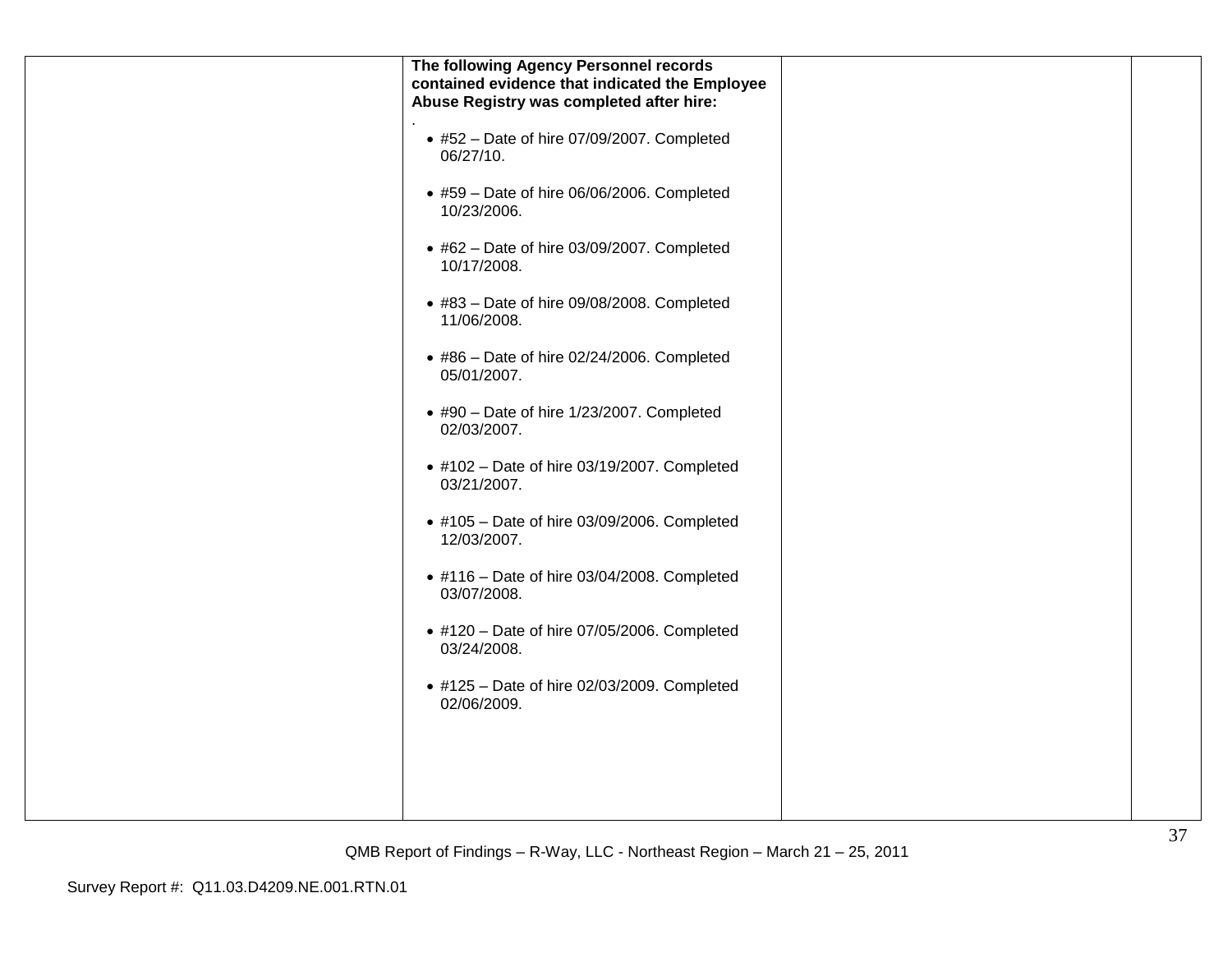| Tag #1A27 (CoP) Late & Failure to Report                                                                  | <b>Scope and Severity Rating: D</b>                              |  |
|-----------------------------------------------------------------------------------------------------------|------------------------------------------------------------------|--|
| 7.1.13.9 INCIDENT MANAGEMENT SYSTEM                                                                       | Based on the Incident Management Bureau's Late                   |  |
| <b>REPORTING REQUIREMENTS FOR</b>                                                                         | and Failure Reports, the Agency failed to report                 |  |
| <b>COMMUNITY BASED SERVICE PROVIDERS:</b>                                                                 | suspected abuse, neglect, or misappropriation of                 |  |
| A. Duty To Report:                                                                                        | property, unexpected and natural/expected deaths;                |  |
| (1) All community based service providers shall                                                           | or other reportable incidents to the Division of                 |  |
| immediately report abuse, neglect or                                                                      | Health Improvement for 2 of 20 individuals.                      |  |
| misappropriation of property to the adult protective                                                      |                                                                  |  |
| services division.                                                                                        | Individual #20                                                   |  |
| (2) All community based service providers shall                                                           | • Incident date 6/20/2010. Allegation was Law                    |  |
| report to the division within twenty four (24) hours :                                                    | Enforcement Involvement. Incident report was                     |  |
| abuse, neglect, or misappropriation of property,                                                          | received 6/9/2010. Late Reporting. IMB Late &                    |  |
| unexpected and natural/expected deaths; and other                                                         | Failure Report indicated incident of Neglect was                 |  |
| reportable incidents                                                                                      | "Confirmed."                                                     |  |
| to include:                                                                                               |                                                                  |  |
| (a) an environmental hazardous condition, which                                                           | Individual #21                                                   |  |
| creates an immediate threat to life or health; or                                                         | • Incident date 10/10/2010. Allegation was                       |  |
| (b) admission to a hospital or psychiatric facility or                                                    | Emergency Services Incident report was                           |  |
| the provision of emergency services that results in<br>medical care which is unanticipated or unscheduled | received 10/13/2010. Late Reporting. IMB Late &                  |  |
| for the consumer and which would not routinely be                                                         | Failure Report indicated incident of Neglect was<br>"Confirmed." |  |
| provided by a community based service provider.                                                           |                                                                  |  |
| (3) All community based service providers shall                                                           |                                                                  |  |
| ensure that the reporter with direct knowledge of an                                                      |                                                                  |  |
| incident has immediate access to the division                                                             |                                                                  |  |
| incident report form to allow the reporter to respond                                                     |                                                                  |  |
| to, report, and document incidents in a timely and                                                        |                                                                  |  |
| accurate manner.                                                                                          |                                                                  |  |
| B. Notification: (1) Incident Reporting: Any                                                              |                                                                  |  |
| consumer, employee, family member or legal                                                                |                                                                  |  |
| guardian may report an incident independently or                                                          |                                                                  |  |
| through the community based service provider to                                                           |                                                                  |  |
| the division by telephone call, written                                                                   |                                                                  |  |
| correspondence or other forms of communication                                                            |                                                                  |  |
| utilizing the division's incident report form. The                                                        |                                                                  |  |
| incident report form and instructions for the                                                             |                                                                  |  |
| completion and filing are available at the division's                                                     |                                                                  |  |
| website,                                                                                                  |                                                                  |  |
| http://dhi.health.state.nm.us/elibrary/ironline/ir.php                                                    |                                                                  |  |
| or may be obtained from the department by calling<br>the toll free number                                 |                                                                  |  |
|                                                                                                           |                                                                  |  |
|                                                                                                           |                                                                  |  |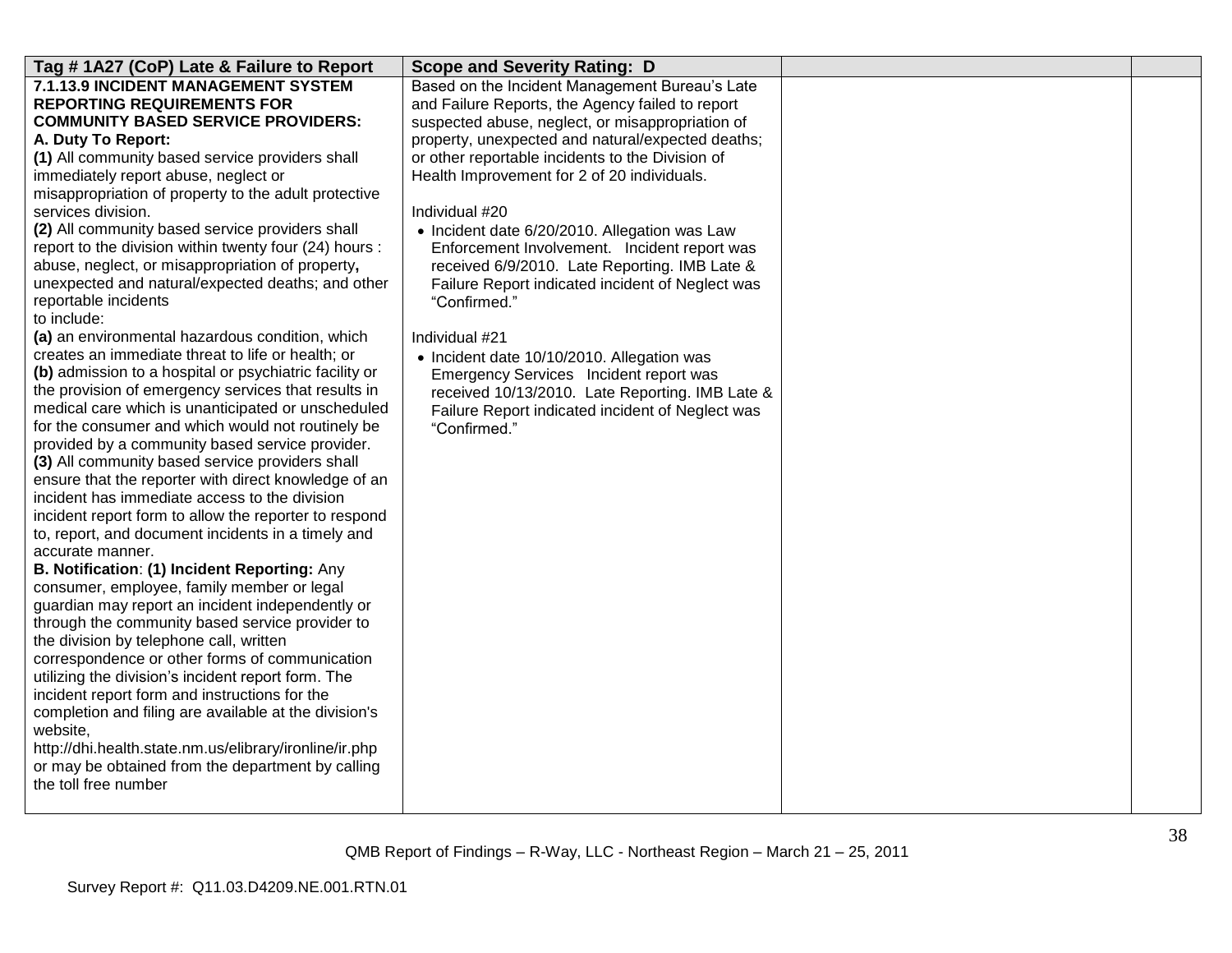| Tag # 1A28.1 (CoP) Incident Mgt. System -               | <b>Scope &amp; Severity Rating: E</b>                |  |
|---------------------------------------------------------|------------------------------------------------------|--|
| <b>Personnel Training</b>                               |                                                      |  |
| NMAC 7.1.13.10 INCIDENT MANAGEMENT                      | Based on record review and interview, the Agency     |  |
| <b>SYSTEM REQUIREMENTS:</b>                             | failed to provide documentation verifying completion |  |
| A. General: All licensed health care facilities and     | of Incident Management Training for 27 of 93         |  |
| community based service providers shall establish       | Agency Personnel.                                    |  |
| and maintain an incident management system,             |                                                      |  |
| which emphasizes the principles of prevention and       | <b>Direct Service Professional Personnel (DSP):</b>  |  |
| staff involvement. The licensed health care facility or | • Incident Management Training (Abuse, Neglect &     |  |
| community based service provider shall ensure that      | Misappropriation of Consumers' Property) (#42,       |  |
| the incident management system policies and             | 44, 45, 47, 50, 53, 68, 73, 74, 77, 82, 83, 85, 93,  |  |
| procedures requires all employees to be                 | 94, 99, 102, 104, 107, 116 & 127)                    |  |
| competently trained to respond to, report, and          |                                                      |  |
| document incidents in a timely and accurate             | <b>Service Coordination Personnel (SC):</b>          |  |
| manner.                                                 | • Incident Management Training (Abuse, Neglect &     |  |
| D. Training Documentation: All licensed health          | Misappropriation of Consumers' Property) (#128,      |  |
| care facilities and community based service             | 130 & 131)                                           |  |
| providers shall prepare training documentation for      |                                                      |  |
| each employee to include a signed statement             | When Direct Service Professionals were asked         |  |
| indicating the date, time, and place they received      | what two State Agencies must be contacted            |  |
| their incident management reporting instruction. The    | when there is suspected Abuse, Neglect &             |  |
| licensed health care facility and community based       | Misappropriation of Consumers' Property, the         |  |
| service provider shall maintain documentation of an     | following was reported:                              |  |
| employee's training for a period of at least twelve     |                                                      |  |
| (12) months, or six (6) months after termination of     | • DSP #54 stated, "I don't know."                    |  |
| an employee's employment. Training curricula shall      |                                                      |  |
| be kept on the provider premises and made               | • DSP #78 stated, "Human Service Department          |  |
| available on request by the department. Training        | and then let R-Way know."                            |  |
| documentation shall be made available immediately       |                                                      |  |
| upon a division representative's request. Failure to    | • DSP #95 stated, "R-Way, I wouldn't know where"     |  |
| provide employee training documentation shall           |                                                      |  |
| subject the licensed health care facility or            |                                                      |  |
| community based service provider to the penalties       | When DSP were asked to give examples of              |  |
| provided for in this rule.                              | Abuse, Neglect & Misappropriation of                 |  |
| <b>Policy Title: Training Requirements for Direct</b>   | <b>Consumers' Property, the following was</b>        |  |
| Service Agency Staff Policy - Eff. March 1, 2007        | reported:                                            |  |
| <b>II. POLICY STATEMENTS:</b>                           |                                                      |  |
| A. Individuals shall receive services from competent    | • DSP #95 stated, "Exploitation is, I wouldn't       |  |
| and qualified staff.                                    | know."                                               |  |
| C. Staff shall complete training on DOH-approved        |                                                      |  |
| incident reporting procedures in accordance with 7      |                                                      |  |
| NMAC 1.13.                                              |                                                      |  |
|                                                         |                                                      |  |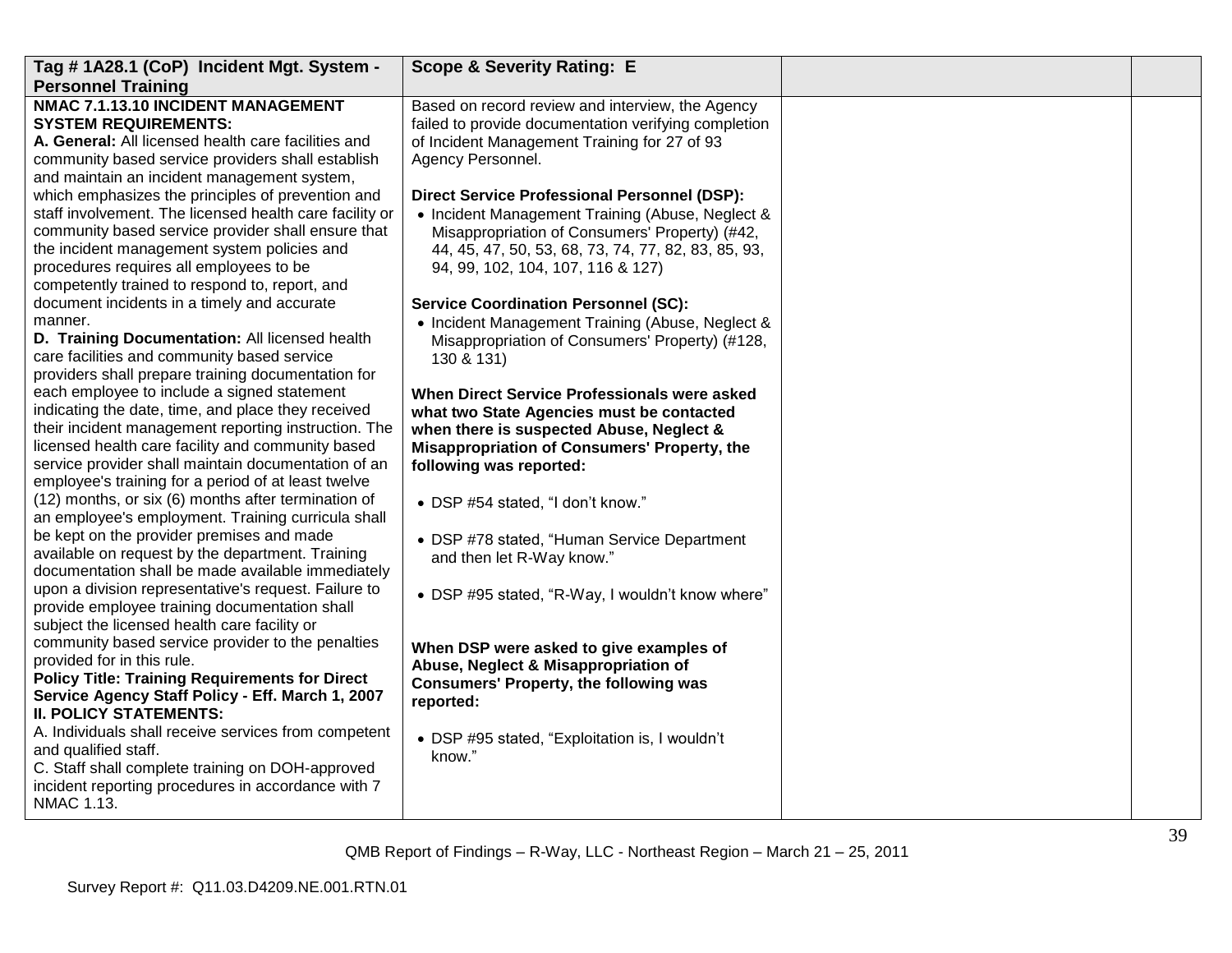| Tag #1A28.2 (CoP) Incident Mgt. System -<br><b>Parent/Guardian Training</b>                                                                                                                                                                                                                                                                                                                                                                                                                                                                                                                                                                                                                                                                                                                                                                                                                                                                                  | <b>Scope &amp; Severity Rating: E</b>                                                                                                                                                                                                                                                                                                                                                                                                                                                                            |  |
|--------------------------------------------------------------------------------------------------------------------------------------------------------------------------------------------------------------------------------------------------------------------------------------------------------------------------------------------------------------------------------------------------------------------------------------------------------------------------------------------------------------------------------------------------------------------------------------------------------------------------------------------------------------------------------------------------------------------------------------------------------------------------------------------------------------------------------------------------------------------------------------------------------------------------------------------------------------|------------------------------------------------------------------------------------------------------------------------------------------------------------------------------------------------------------------------------------------------------------------------------------------------------------------------------------------------------------------------------------------------------------------------------------------------------------------------------------------------------------------|--|
| NMAC 7.1.13.10 INCIDENT MANAGEMENT<br><b>SYSTEM REQUIREMENTS:</b><br>A. General: All licensed health care facilities and<br>community based service providers shall establish<br>and maintain an incident management system,<br>which emphasizes the principles of prevention and<br>staff involvement. The licensed health care facility or<br>community based service provider shall ensure that<br>the incident management system policies and<br>procedures requires all employees to be<br>competently trained to respond to, report, and<br>document incidents in a timely and accurate<br>manner.                                                                                                                                                                                                                                                                                                                                                     | Based on record review, the Agency failed to<br>provide documentation indicating consumer, family<br>members, or legal guardians had received an<br>orientation packet including incident management<br>system policies and procedural information<br>concerning the reporting of Abuse, Neglect and<br>Misappropriation of Consumers' Property, for 4 of 18<br>individuals.<br>• Parent/Guardian Incident Management Training<br>(Abuse, Neglect & Misappropriation of<br>Consumers' Property) (#3, 8, 11 & 15) |  |
| E. Consumer and Guardian Orientation Packet:<br>Consumers, family members and legal guardians<br>shall be made aware of and have available<br>immediate accessibility to the licensed health care<br>facility and community based service provider<br>incident reporting processes. The licensed health<br>care facility and community based service provider<br>shall provide consumers, family members or legal<br>guardians an orientation packet to include incident<br>management systems policies and procedural<br>information concerning the reporting of abuse,<br>neglect or misappropriation. The licensed health<br>care facility and community based service provider<br>shall include a signed statement indicating the date,<br>time, and place they received their orientation<br>packet to be contained in the consumer's file. The<br>appropriate consumer, family member or legal<br>guardian shall sign this at the time of orientation. |                                                                                                                                                                                                                                                                                                                                                                                                                                                                                                                  |  |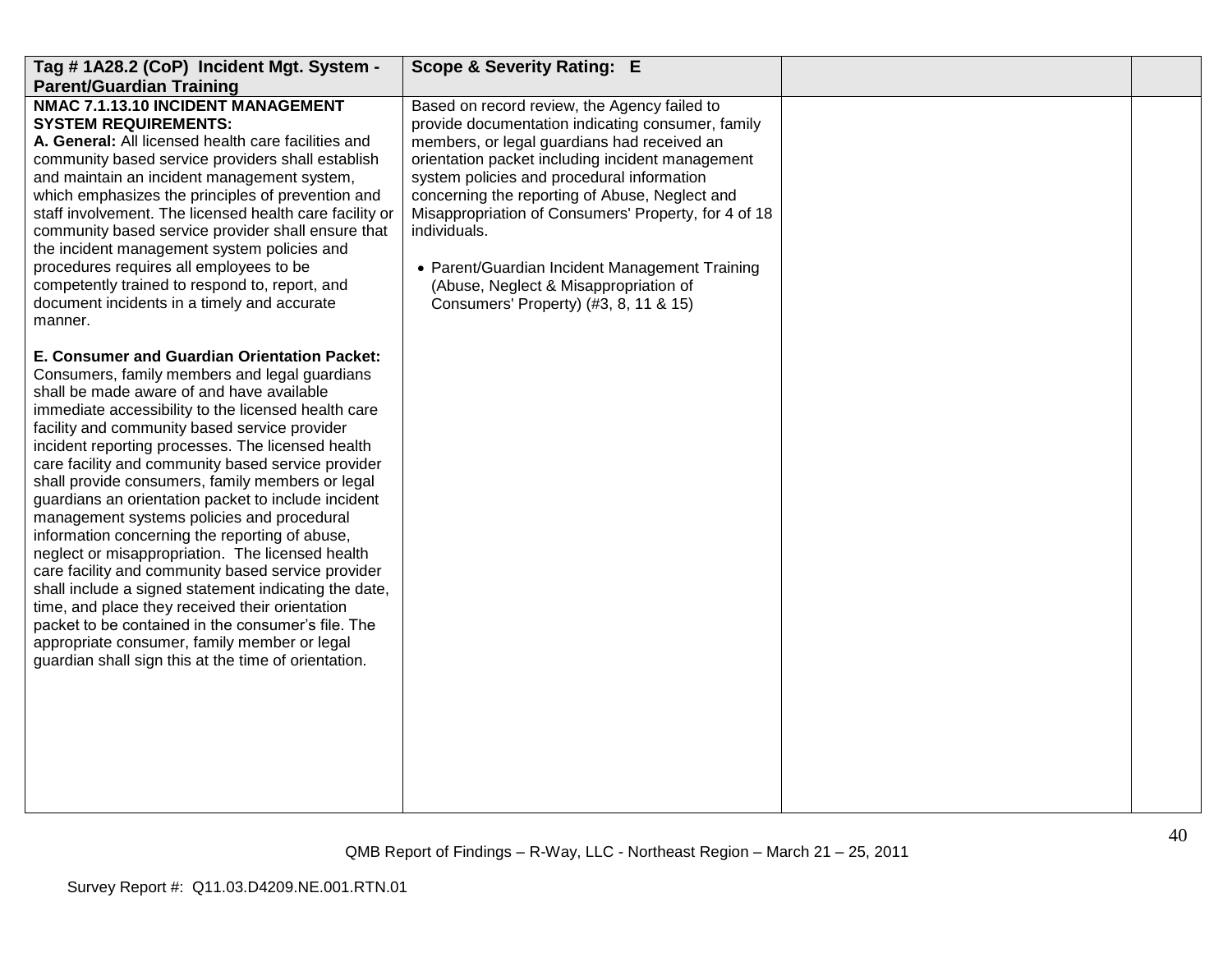| Tag #1A29 Complaints / Grievances -                                                                                                                                                                                                                                                                                                                                                                                                                                                                                                                                                                                                                                                                                                                                                                                                                                                                                                                                                                                                                                                                   | <b>Scope and Severity Rating: A</b>                                                                                                                                                                                                                          |    |
|-------------------------------------------------------------------------------------------------------------------------------------------------------------------------------------------------------------------------------------------------------------------------------------------------------------------------------------------------------------------------------------------------------------------------------------------------------------------------------------------------------------------------------------------------------------------------------------------------------------------------------------------------------------------------------------------------------------------------------------------------------------------------------------------------------------------------------------------------------------------------------------------------------------------------------------------------------------------------------------------------------------------------------------------------------------------------------------------------------|--------------------------------------------------------------------------------------------------------------------------------------------------------------------------------------------------------------------------------------------------------------|----|
|                                                                                                                                                                                                                                                                                                                                                                                                                                                                                                                                                                                                                                                                                                                                                                                                                                                                                                                                                                                                                                                                                                       |                                                                                                                                                                                                                                                              |    |
| <b>Acknowledgement</b><br><b>NMAC 7.26.3.6</b><br>A.<br>These regulations set out rights that the<br>department expects all providers of services to<br>individuals with developmental disabilities to<br>respect. These regulations are intended to<br>complement the department's Client Complaint<br>Procedures (7 NMAC 26.4) [now 7.26.4 NMAC].<br>NMAC 7.26.3.13 Client Complaint Procedure<br>Available. A complainant may initiate a complaint<br>as provided in the client complaint procedure to<br>resolve complaints alleging that a service provider<br>has violated a client's rights as described in Section<br>10 [now 7.26.3.10 NMAC]. The department will<br>enforce remedies for substantiated complaints of<br>violation of a client's rights as provided in client<br>complaint procedure. [09/12/94; 01/15/97;<br>Recompiled 10/31/01]<br>NMAC 7.26.4.13 Complaint Process:<br>A. (2). The service provider's complaint or<br>grievance procedure shall provide, at a minimum,<br>that: (a) the client is notified of the service provider's<br>complaint or grievance procedure | Based on record review, the Agency failed to<br>provide documentation, the complaint procedure<br>had been made available to individuals or their legal<br>guardians for 2 of 18 individuals.<br>• Grievance/Complaint Procedure<br>Acknowledgement (#3 & 8) |    |
|                                                                                                                                                                                                                                                                                                                                                                                                                                                                                                                                                                                                                                                                                                                                                                                                                                                                                                                                                                                                                                                                                                       |                                                                                                                                                                                                                                                              |    |
|                                                                                                                                                                                                                                                                                                                                                                                                                                                                                                                                                                                                                                                                                                                                                                                                                                                                                                                                                                                                                                                                                                       |                                                                                                                                                                                                                                                              | 41 |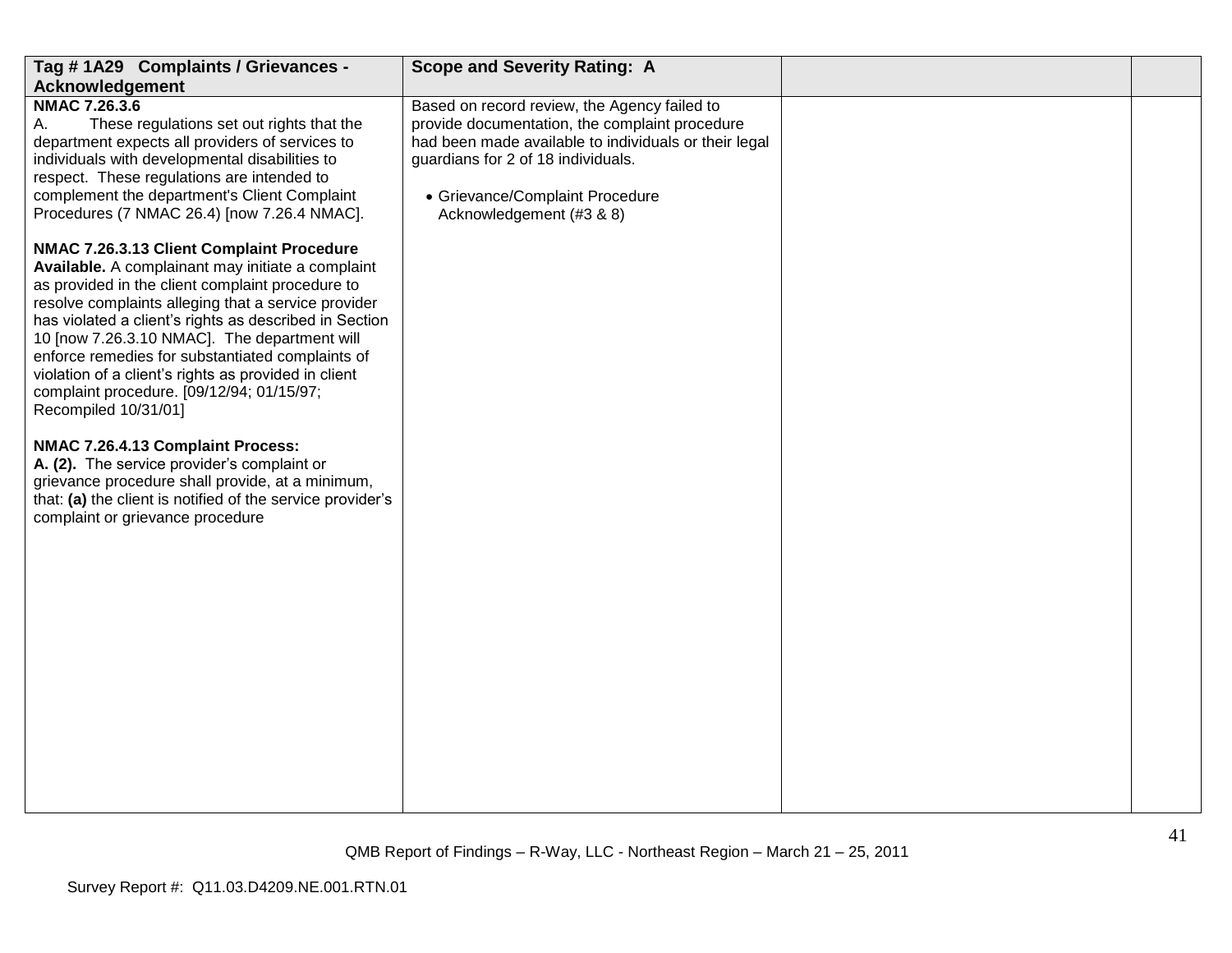| Tag #1A31 (CoP) Client Rights/Human                                                                                                                                                                                                                                                                                                                                                                                                                                                                                                                                                                                                                    | <b>Scope and Severity Rating: D</b>                                                                                                                                                                                                                                                                                                                                                                                                                                                                                      |  |
|--------------------------------------------------------------------------------------------------------------------------------------------------------------------------------------------------------------------------------------------------------------------------------------------------------------------------------------------------------------------------------------------------------------------------------------------------------------------------------------------------------------------------------------------------------------------------------------------------------------------------------------------------------|--------------------------------------------------------------------------------------------------------------------------------------------------------------------------------------------------------------------------------------------------------------------------------------------------------------------------------------------------------------------------------------------------------------------------------------------------------------------------------------------------------------------------|--|
| <b>Rights</b>                                                                                                                                                                                                                                                                                                                                                                                                                                                                                                                                                                                                                                          |                                                                                                                                                                                                                                                                                                                                                                                                                                                                                                                          |  |
| 7.26.3.11 RESTRICTIONS OR LIMITATION OF<br><b>CLIENT'S RIGHTS:</b><br>A. A service provider shall not restrict or limit a<br>client's rights except:<br>(1) where the restriction or limitation is allowed in<br>an emergency and is necessary to prevent<br>imminent risk of physical harm to the client or<br>another person; or<br>(2) where the interdisciplinary team has determined<br>that the client's limited capacity to exercise the right<br>threatens his or her physical safety; or<br>(3) as provided for in Section 10.1.14 [now<br>Subsection N of 7.26.3.10 NMAC].                                                                   | Based on record review and interview, the Agency<br>failed to ensure the rights of Individuals was not<br>restricted or limited for 1 of 18 Individuals.<br>A review of Agency Individual files found no<br>documentation of Positive Behavior Plans and/or<br>Positive Behavior Crisis Plans, which contain<br>restrictions being reviewed at least quarterly by the<br>Human Rights Committee. (#5)<br>When #133 was asked if the Agency had<br>documentation of Human Rights approval, the<br>following was reported, |  |
| B. Any emergency intervention to prevent physical<br>harm shall be reasonable to prevent harm, shall be<br>the least restrictive intervention necessary to meet<br>the emergency, shall be allowed no longer than<br>necessary and shall be subject to interdisciplinary<br>team (IDT) review. The IDT upon completion of its<br>review may refer its findings to the office of quality<br>assurance. The emergency intervention may be<br>subject to review by the service provider's<br>behavioral support committee or human rights<br>committee in accordance with the behavioral<br>support policies or other department regulation or<br>policy. | #133 stated, "Molly Phelan, (R-Way trainer) is in<br>charge of the Human Rights documentation."<br>Human Rights approval documentation was not<br>presented to surveyors during the on-site survey.                                                                                                                                                                                                                                                                                                                      |  |
| C. The service provider may adopt reasonable<br>program policies of general applicability to clients<br>served by that service provider that do not violate<br>client rights. [09/12/94; 01/15/97; Recompiled<br>10/31/01]                                                                                                                                                                                                                                                                                                                                                                                                                             |                                                                                                                                                                                                                                                                                                                                                                                                                                                                                                                          |  |
| <b>Long Term Services Division</b><br><b>Policy Title: Human Rights Committee</b><br>Requirements Eff Date: March 1, 2003<br><b>IV. POLICY STATEMENT - Human Rights</b><br>Committees are required for residential service<br>provider agencies. The purpose of these                                                                                                                                                                                                                                                                                                                                                                                  |                                                                                                                                                                                                                                                                                                                                                                                                                                                                                                                          |  |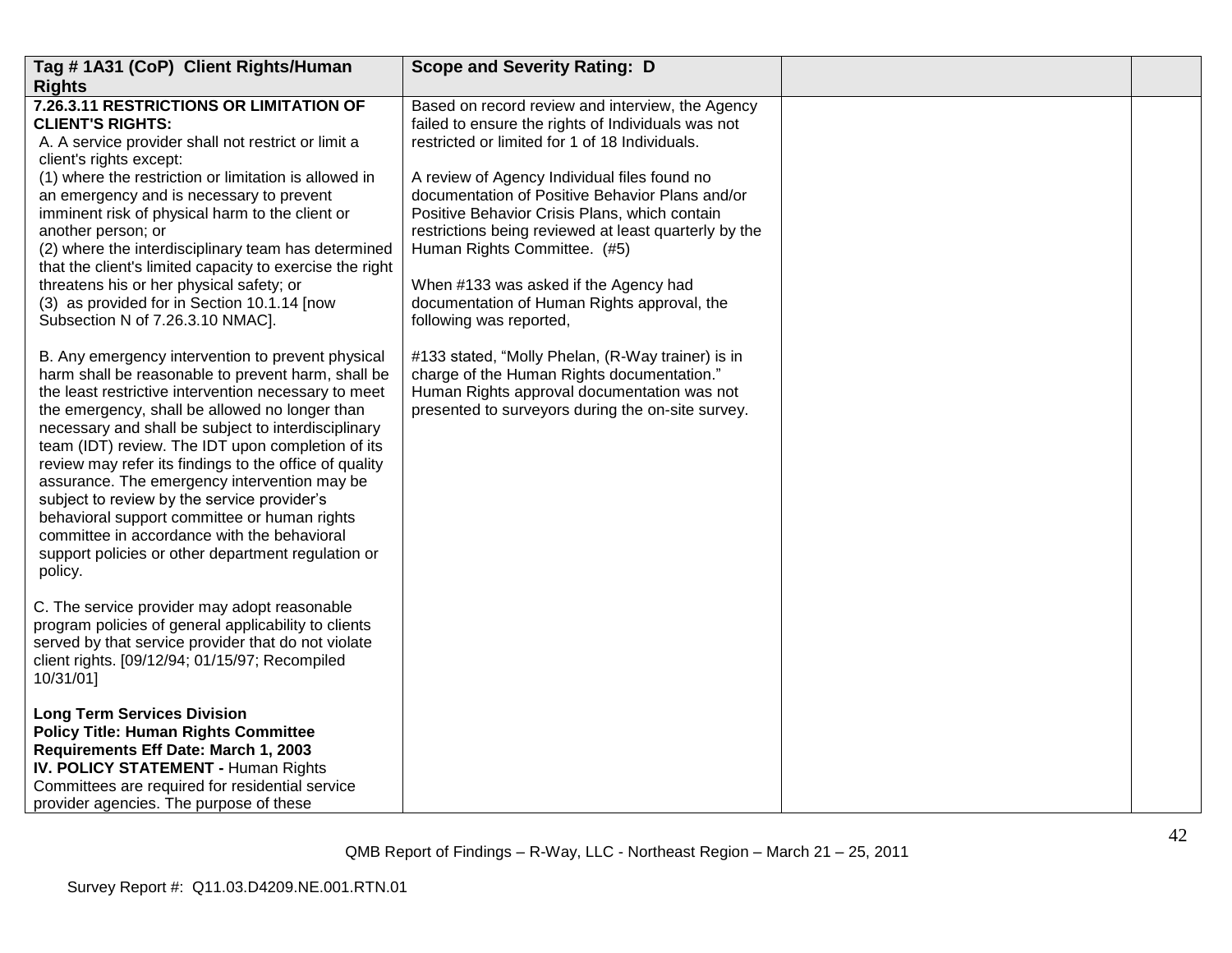| committees with respect to the provision of Behavior<br>Supports is to review and monitor the<br>implementation of certain Behavior Support Plans.                                                                                                                                                                                                                     |  |
|------------------------------------------------------------------------------------------------------------------------------------------------------------------------------------------------------------------------------------------------------------------------------------------------------------------------------------------------------------------------|--|
| Human Rights Committees may not approve any of<br>the interventions specifically prohibited in the<br>following policies:<br>• Aversive Intervention Prohibitions<br>· Psychotropic Medications Use<br>• Behavioral Support Service Provision.                                                                                                                         |  |
| A Human Rights Committee may also serve other<br>agency functions as appropriate, such as the review<br>of internal policies on sexuality and incident<br>management follow-up.                                                                                                                                                                                        |  |
| A. HUMAN RIGHTS COMMITTEE ROLE IN<br><b>BEHAVIOR SUPPORTS</b><br>Only those Behavior Support Plans with an aversive<br>intervention included as part of the plan or<br>associated Crisis Intervention Plan need to be<br>reviewed prior to implementation. Plans not<br>containing aversive interventions do not require<br>Human Rights Committee review or approval. |  |
| 2. The Human Rights Committee will determine and<br>adopt a written policy stating the frequency and<br>purpose of meetings. Behavior Support Plans<br>approved by the Human Rights Committee will be<br>reviewed at least quarterly.                                                                                                                                  |  |
| 3. Records, including minutes of all meetings will be<br>retained at the agency with primary responsibility for<br>implementation for at least five years from the<br>completion of each individual's Individual Service<br>Plan.                                                                                                                                      |  |
| <b>Department of Health Developmental Disabilities</b><br><b>Supports Division (DDSD) - Procedure Title:</b><br><b>Medication Assessment and Delivery Procedure</b><br>Eff Date: November 1, 2006<br><b>B. 1. e.</b> If the PRN medication is to be used in                                                                                                            |  |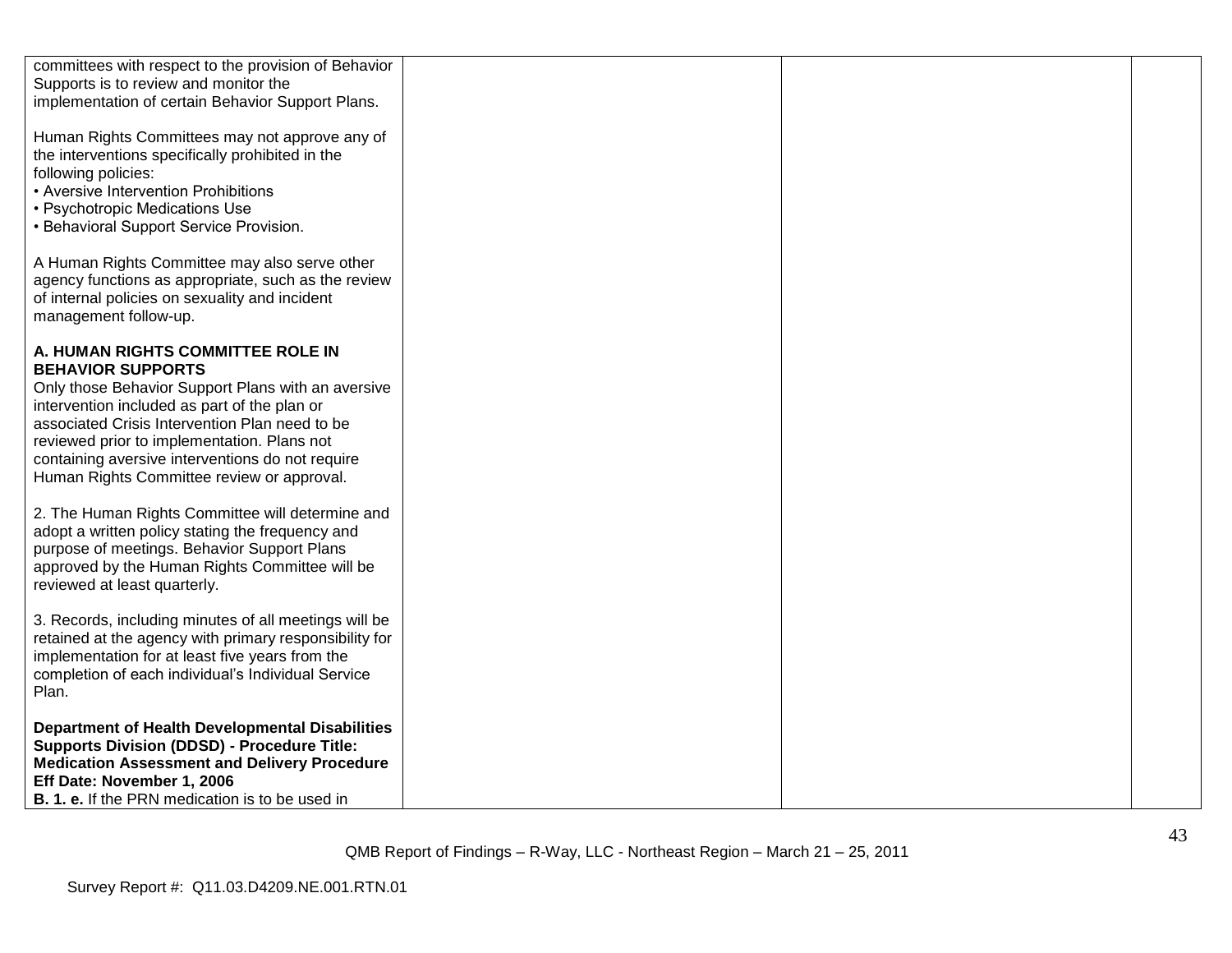| response to psychiatric and/or behavioral symptoms    |  |  |
|-------------------------------------------------------|--|--|
| in addition to the above requirements, obtain current |  |  |
| written consent from the individual, guardian or      |  |  |
| surrogate health decision maker and submit for        |  |  |
| review by the agency's Human Rights Committee         |  |  |
| (References: Psychotropic Medication Use Policy,      |  |  |
|                                                       |  |  |
| Section D, page 5 Use of PRN Psychotropic             |  |  |
| Medications; and, Human Rights Committee              |  |  |
| Requirements Policy, Section B, page 4                |  |  |
| Interventions Requiring Review and Approval - Use     |  |  |
| of PRN Medications).                                  |  |  |
|                                                       |  |  |
|                                                       |  |  |
|                                                       |  |  |
|                                                       |  |  |
|                                                       |  |  |
|                                                       |  |  |
|                                                       |  |  |
|                                                       |  |  |
|                                                       |  |  |
|                                                       |  |  |
|                                                       |  |  |
|                                                       |  |  |
|                                                       |  |  |
|                                                       |  |  |
|                                                       |  |  |
|                                                       |  |  |
|                                                       |  |  |
|                                                       |  |  |
|                                                       |  |  |
|                                                       |  |  |
|                                                       |  |  |
|                                                       |  |  |
|                                                       |  |  |
|                                                       |  |  |
|                                                       |  |  |
|                                                       |  |  |
|                                                       |  |  |
|                                                       |  |  |
|                                                       |  |  |
|                                                       |  |  |
|                                                       |  |  |
|                                                       |  |  |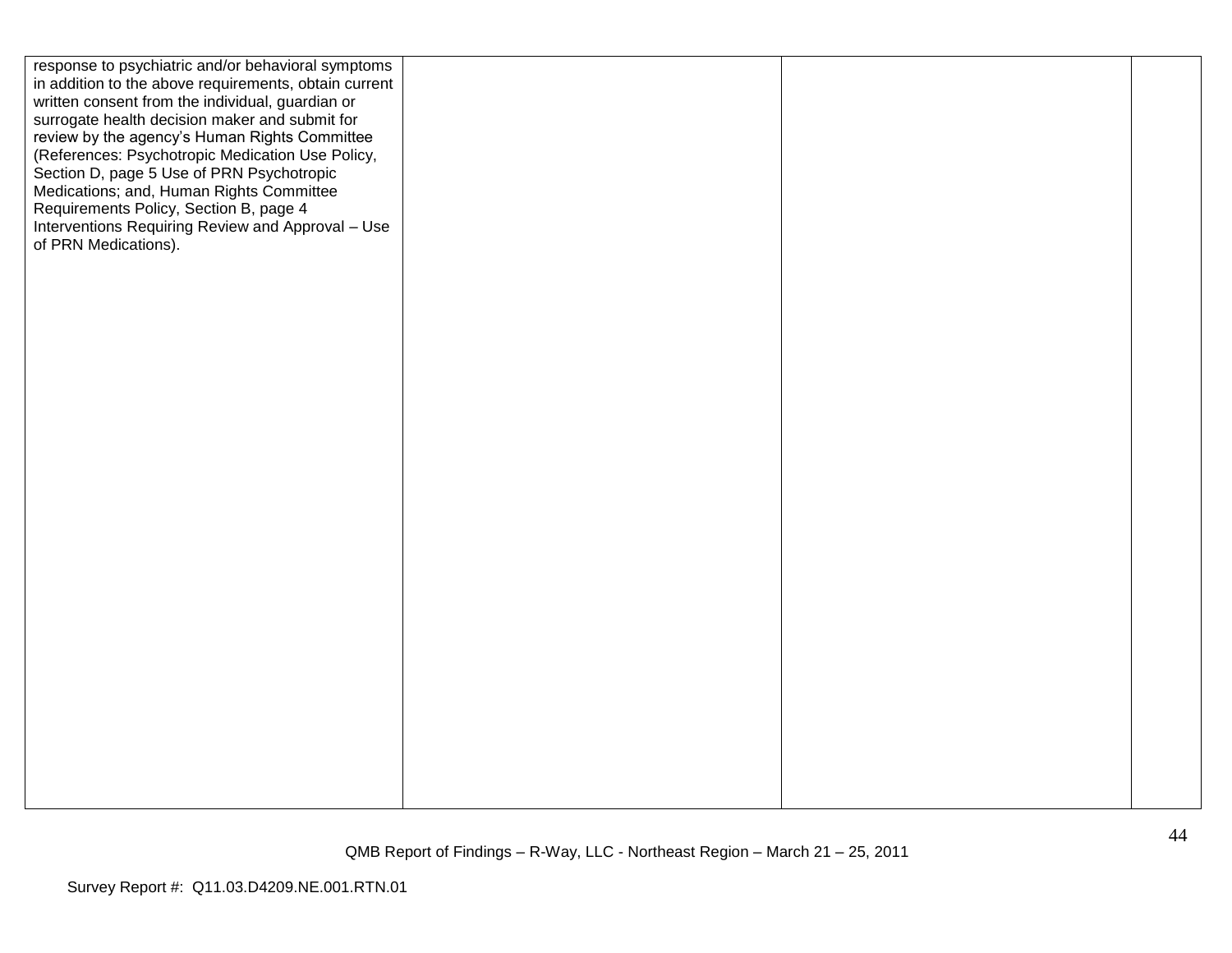| Tag # 1A32 & 6L14 (CoP) ISP                                                                                                                                                                                                                                                                                                                                                                                                                                                                                                                                                                                                                                                                                                                                                                                                                                                                                                                                                                                                                                                                                                                                                 | <b>Scope and Severity Rating: E</b>                                                                                                                                                                                                                                                                                                                                                                       |  |
|-----------------------------------------------------------------------------------------------------------------------------------------------------------------------------------------------------------------------------------------------------------------------------------------------------------------------------------------------------------------------------------------------------------------------------------------------------------------------------------------------------------------------------------------------------------------------------------------------------------------------------------------------------------------------------------------------------------------------------------------------------------------------------------------------------------------------------------------------------------------------------------------------------------------------------------------------------------------------------------------------------------------------------------------------------------------------------------------------------------------------------------------------------------------------------|-----------------------------------------------------------------------------------------------------------------------------------------------------------------------------------------------------------------------------------------------------------------------------------------------------------------------------------------------------------------------------------------------------------|--|
| Implementation                                                                                                                                                                                                                                                                                                                                                                                                                                                                                                                                                                                                                                                                                                                                                                                                                                                                                                                                                                                                                                                                                                                                                              |                                                                                                                                                                                                                                                                                                                                                                                                           |  |
| NMAC 7.26.5.16.C and D Development of the<br>ISP. Implementation of the ISP. The ISP shall be<br>implemented according to the timelines determined<br>by the IDT and as specified in the ISP for each<br>stated desired outcomes and action plan.                                                                                                                                                                                                                                                                                                                                                                                                                                                                                                                                                                                                                                                                                                                                                                                                                                                                                                                           | Based on record review, the Agency failed to<br>implement the ISP according to the timelines<br>determined by the IDT and as specified in the ISP<br>for each stated desired outcomes and action plan<br>for 13 of 18 individuals.                                                                                                                                                                        |  |
| C.<br>The IDT shall review and discuss<br>information and recommendations with the<br>individual, with the goal of supporting the individual<br>in attaining desired outcomes. The IDT develops an<br>ISP based upon the individual's personal vision<br>statement, strengths, needs, interests and<br>preferences. The ISP is a dynamic document,<br>revised periodically, as needed, and amended to<br>reflect progress towards personal goals and                                                                                                                                                                                                                                                                                                                                                                                                                                                                                                                                                                                                                                                                                                                        | Per Individuals ISP the following was found with<br>regards to the implementation of ISP Outcomes:<br><b>Administrative Files Reviewed:</b><br><b>Family Living Data Collection/Data</b><br>Tracking/Progress with regards to ISP<br><b>Outcomes:</b>                                                                                                                                                     |  |
| achievements consistent with the individual's future<br>vision. This regulation is consistent with standards<br>established for individual plan development as set<br>forth by the commission on the accreditation of<br>rehabilitation facilities (CARF) and/or other program<br>accreditation approved and adopted by the<br>developmental disabilities division and the<br>department of health. It is the policy of the<br>developmental disabilities division (DDD), that to the<br>extent permitted by funding, each individual receive<br>supports and services that will assist and encourage<br>independence and productivity in the community<br>and attempt to prevent regression or loss of current<br>capabilities. Services and supports include<br>specialized and/or generic services, training,<br>education and/or treatment as determined by the<br>IDT and documented in the ISP.<br>D. The intent is to provide choice and obtain<br>opportunities for individuals to live, work and play<br>with full participation in their communities. The<br>following principles provide direction and purpose in<br>planning for individuals with developmental | Individual #1<br>• None found for 11/2010 - 01/2011<br>Individual #2<br>• None found for 12/2010 - 02/2011<br>Individual #3<br>• None found for $11/2010 - 01/2011$<br>Individual #4<br>• None found for 11/2010<br>Individual #5<br>• None found for $11/2010 - 01/2011$<br>Individual #6<br>• None found for 12/2010 - 02/2011<br>Individual #8<br>• None found for 12/2010 - 02/2011<br>Individual #11 |  |
| disabilities.<br>[05/03/94; 01/15/97; Recompiled 10/31/01]                                                                                                                                                                                                                                                                                                                                                                                                                                                                                                                                                                                                                                                                                                                                                                                                                                                                                                                                                                                                                                                                                                                  | • None found for 01/2011 - 02/2011<br>Individual #15                                                                                                                                                                                                                                                                                                                                                      |  |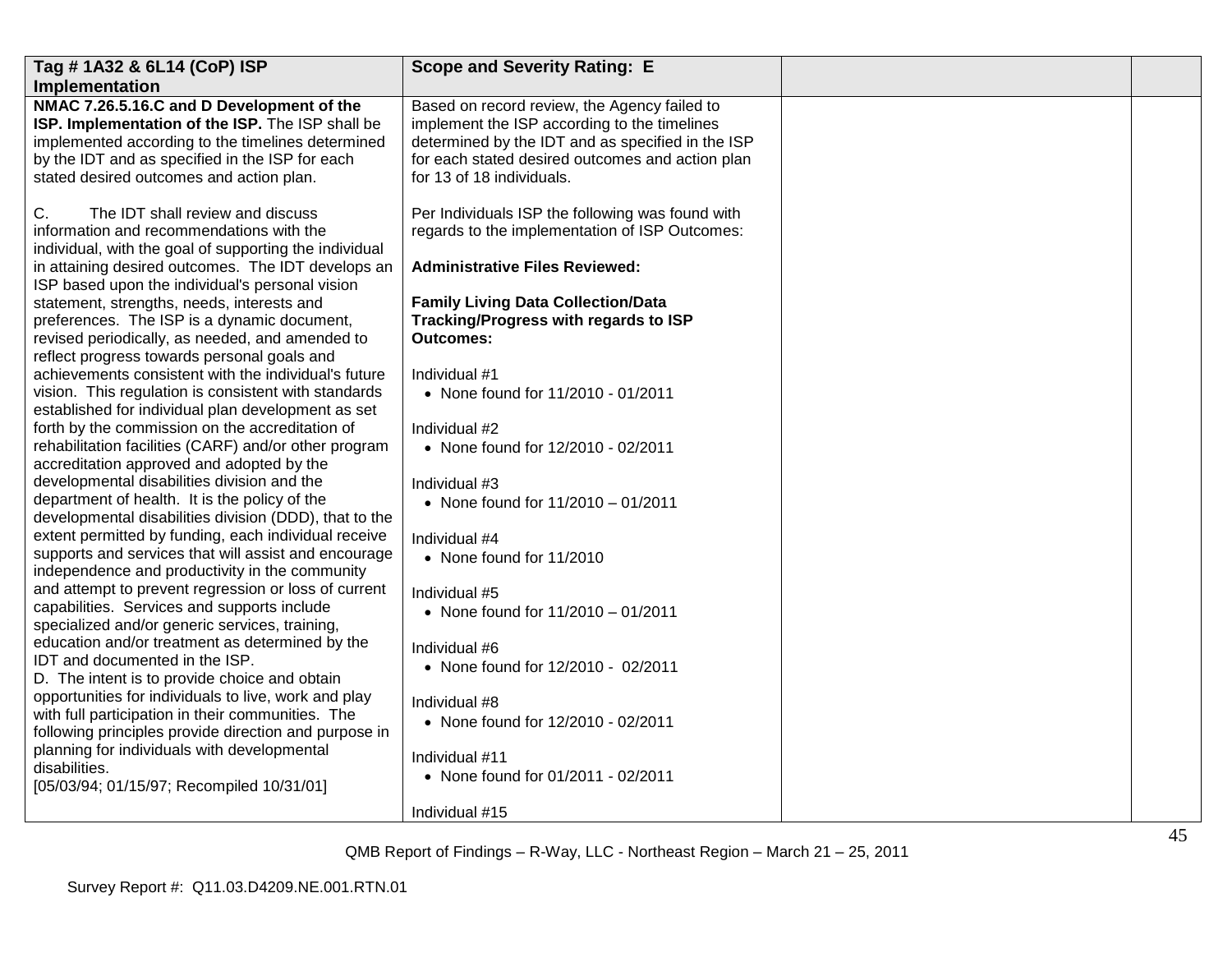| • None found for 01/2011 - 02/2011                                                                          |  |
|-------------------------------------------------------------------------------------------------------------|--|
| <b>Independent Living Data Collection/Data</b><br>Tracking/Progress with regards to ISP<br><b>Outcomes:</b> |  |
| Individual #13<br>• None found for 11/2010 - 01/2011                                                        |  |
| <b>Community Access Data Collection/Data</b><br>Tracking/Progress with regards to ISP<br><b>Outcomes:</b>   |  |
| Individual #9<br>• None found for 11/2010 - 01/2011                                                         |  |
| <b>Residential Files Reviewed:</b>                                                                          |  |
| • Family Living Data Collection/Data Tracking:                                                              |  |
| $\degree$ Individual #2 - None found for 03/01/2011 -<br>03/24/2011                                         |  |
| $\degree$ Individual #3 - None found for 03/01/2011 -<br>03/24/2011                                         |  |
| $\degree$ Individual #5 - None found for 03/01/2011 -<br>03/24/2011                                         |  |
| $\degree$ Individual #7 - None found for 03/01/2011 -<br>03/21/2011                                         |  |
| $\degree$ Individual #8 - None found for 03/01/2011 -<br>03/22/2011                                         |  |
| $\degree$ Individual #10 - None found for 03/01/2011 -<br>03/22/2011.                                       |  |
| $\degree$ Individual #11 - None found for 03/01/2011 -<br>03/22/2011                                        |  |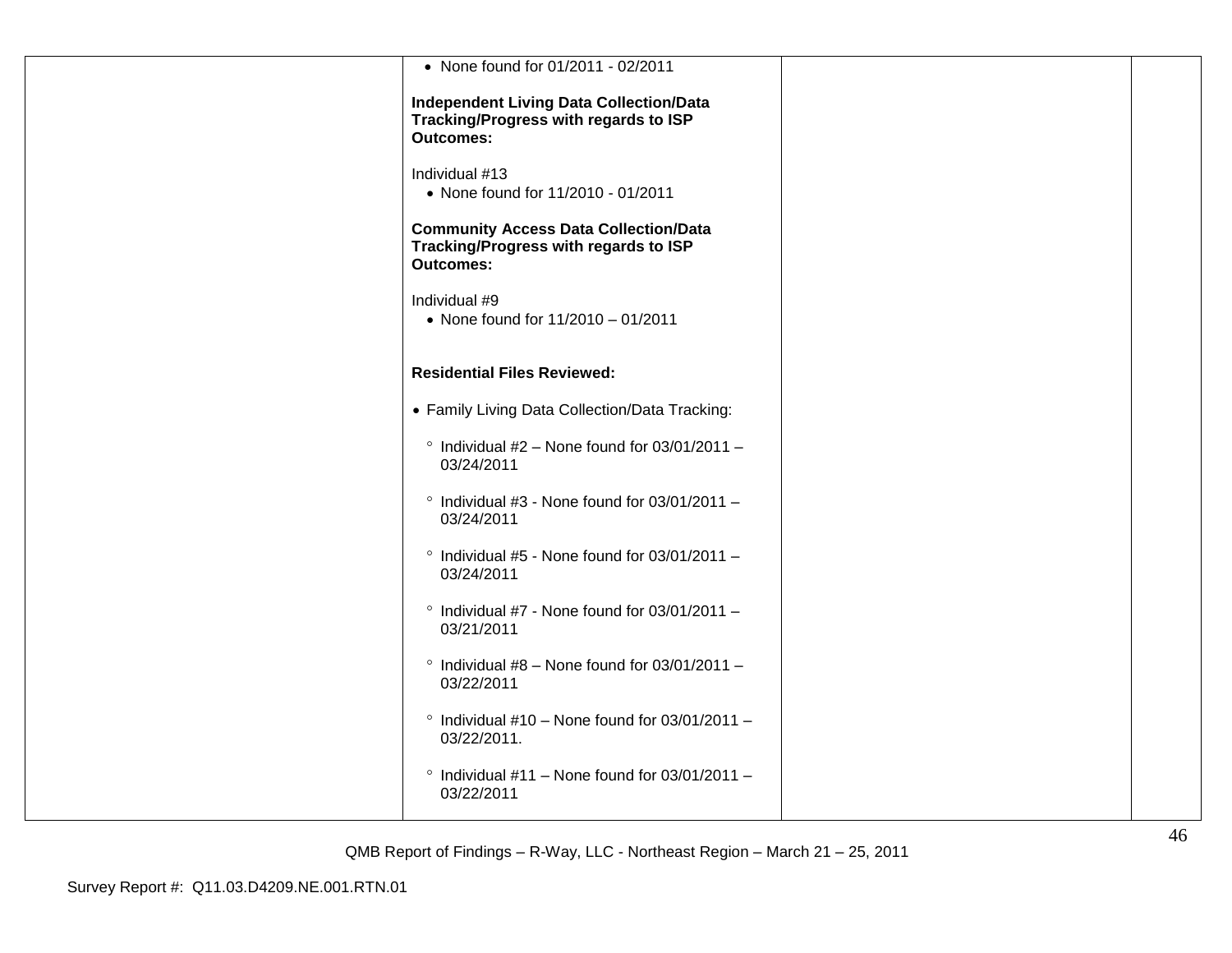| $\degree$ Individual #15 - None found for 03/01/2011 -<br>03/23/2011 |  |
|----------------------------------------------------------------------|--|
|                                                                      |  |
|                                                                      |  |
|                                                                      |  |
|                                                                      |  |
|                                                                      |  |
|                                                                      |  |
|                                                                      |  |
|                                                                      |  |
|                                                                      |  |
|                                                                      |  |
|                                                                      |  |
|                                                                      |  |
|                                                                      |  |
|                                                                      |  |
|                                                                      |  |
|                                                                      |  |
|                                                                      |  |
|                                                                      |  |
|                                                                      |  |
|                                                                      |  |
|                                                                      |  |
|                                                                      |  |
|                                                                      |  |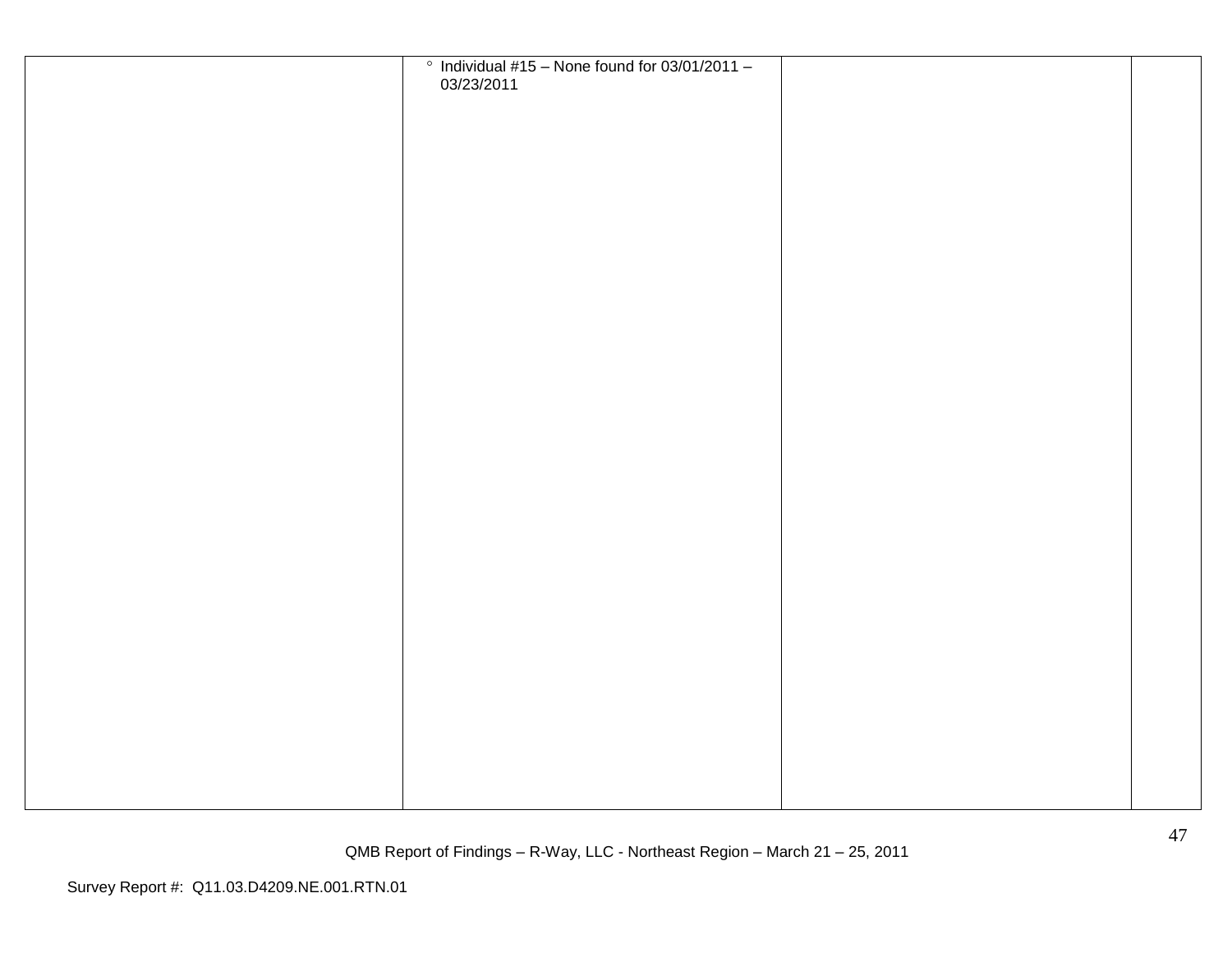| Tag # 1A36 Service Coordination                                                                                                                                                                                                                                                                                                                                                                                                                                                                                                                                                                                                                                                                                           | <b>Scope and Severity Rating: A</b>                                                                                                                                                                                                                                                                                       |  |
|---------------------------------------------------------------------------------------------------------------------------------------------------------------------------------------------------------------------------------------------------------------------------------------------------------------------------------------------------------------------------------------------------------------------------------------------------------------------------------------------------------------------------------------------------------------------------------------------------------------------------------------------------------------------------------------------------------------------------|---------------------------------------------------------------------------------------------------------------------------------------------------------------------------------------------------------------------------------------------------------------------------------------------------------------------------|--|
| Developmental Disabilities (DD) Waiver Service<br>Standards effective 4/1/2007<br><b>CHAPTER 1 IV. GENERAL REQUIREMENTS</b><br>FOR PROVIDER AGENCY SERVICE<br><b>PERSONNEL:</b> The objective of this section is to<br>establish personnel standards for DD Medicaid<br>Waiver Provider Agencies for the following services:<br>Community Living Supports, Community Inclusion<br>Services, Respite, Substitute Care and Personal<br>Support Companion Services. These standards<br>apply to all personnel who provide services, whether<br>directly employed or subcontracting with the<br>Provider Agency. Additional personnel requirements<br>and qualifications may be applicable for specific<br>service standards. | Based on record review, the Agency failed to ensure<br>that Orientation and Training requirements were met<br>for 1 of 5 Service Coordinators.<br>Review of Service Coordinators training records<br>found no evidence of the following required<br>DOH/DDSD trainings being completed:<br>• Pre-Service Manual (SC #130) |  |
| <b>Orientation and Training Requirements:</b><br>C.<br>Orientation and training for direct support staff and<br>his or her supervisors shall comply with the<br>DDSD/DOH Policy Governing the Training<br>Requirements for Direct Support Staff and Internal<br>Service Coordinators Serving Individuals with<br>Developmental Disabilities to include the following:<br>Each new employee shall receive appropriate<br>(1)<br>orientation, including but not limited to, all<br>policies relating to fire prevention, accident<br>prevention, incident management and<br>reporting, and emergency procedures; and                                                                                                        |                                                                                                                                                                                                                                                                                                                           |  |
| NMAC 7.26.5.7 "service coordinator": the<br>community provider staff member, sometimes called<br>the program manager or the internal case manager,<br>who supervises, implements and monitors the<br>service plan within the community service provider<br>agency                                                                                                                                                                                                                                                                                                                                                                                                                                                         |                                                                                                                                                                                                                                                                                                                           |  |
| NMAC 7.26.5.11 (b) service coordinator: the service<br>coordinators of the community provider agencies<br>shall assure that appropriate staff develop strategies<br>specific to their responsibilities in the ISP; the                                                                                                                                                                                                                                                                                                                                                                                                                                                                                                    |                                                                                                                                                                                                                                                                                                                           |  |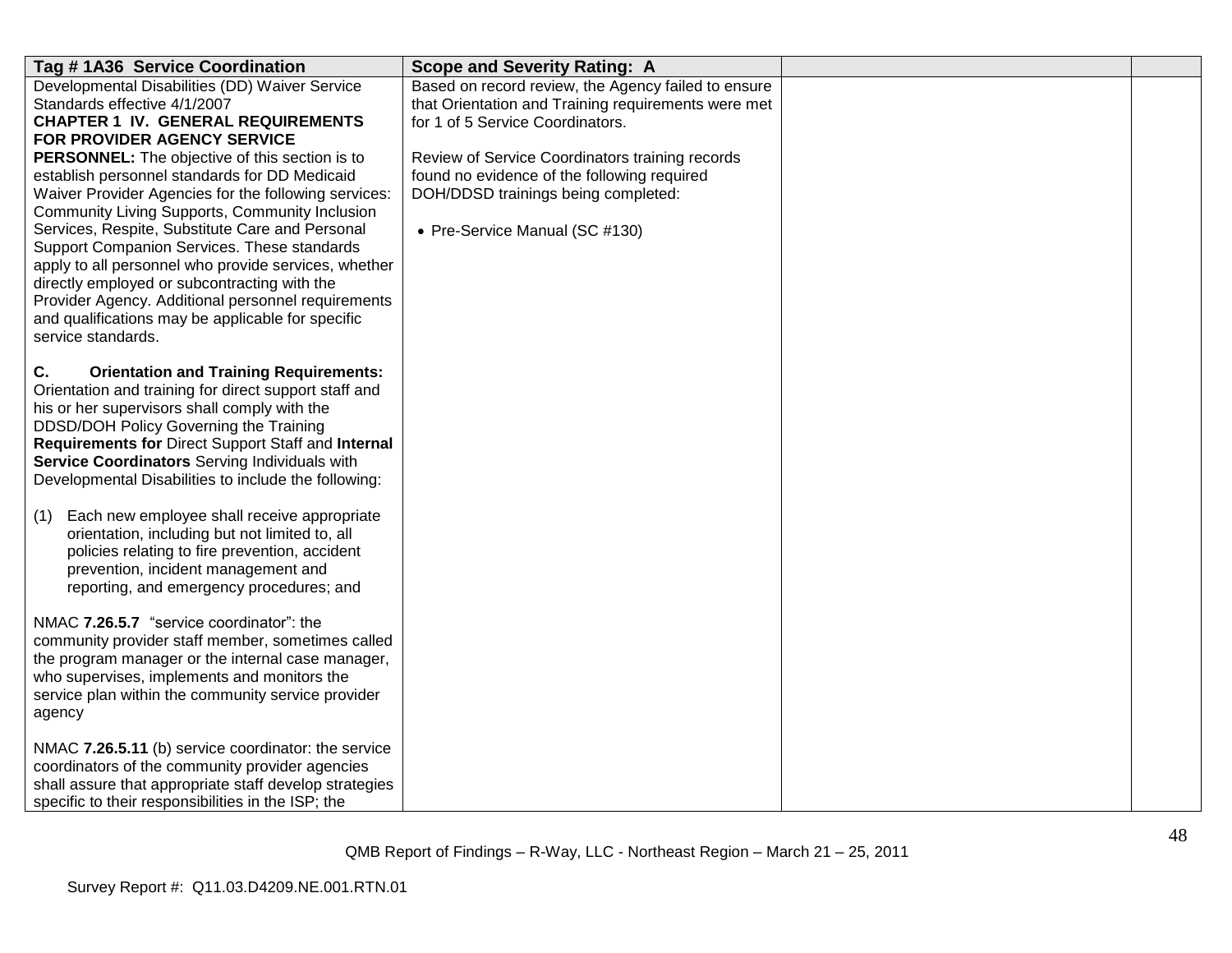service coordinators shall assure the action plans and strategies are implemented consistent with the provisions of the ISP, and shall report to the case manager on ISP implementation and the individual"s progress on action plans within their agencies; for persons funded solely by state general funds, the service coordinator shall assume all the duties of the independent case manager described within these regulations; if there are two or more "key" community service provider agencies with two or more service coordinator staff, the IDT shall designate which service coordinator shall assume the duties of the case manager; the criteria to guide the IDTs selection are set forth as follows:

- (i) the designated service coordinator shall have the skills necessary to carry out the duties and responsibilities of the case manager as defined in these regulations;
- (ii) the designated service coordinator shall have the time and interest to fulfill the functions of the case manager as defined in these regulations;
- (iii) the designated service coordinator shall be familiar with and understand community service delivery and supports;
- (iv) the designated service coordinator shall know the individual or be willing to become familiar and develop a relationship with the individual being served;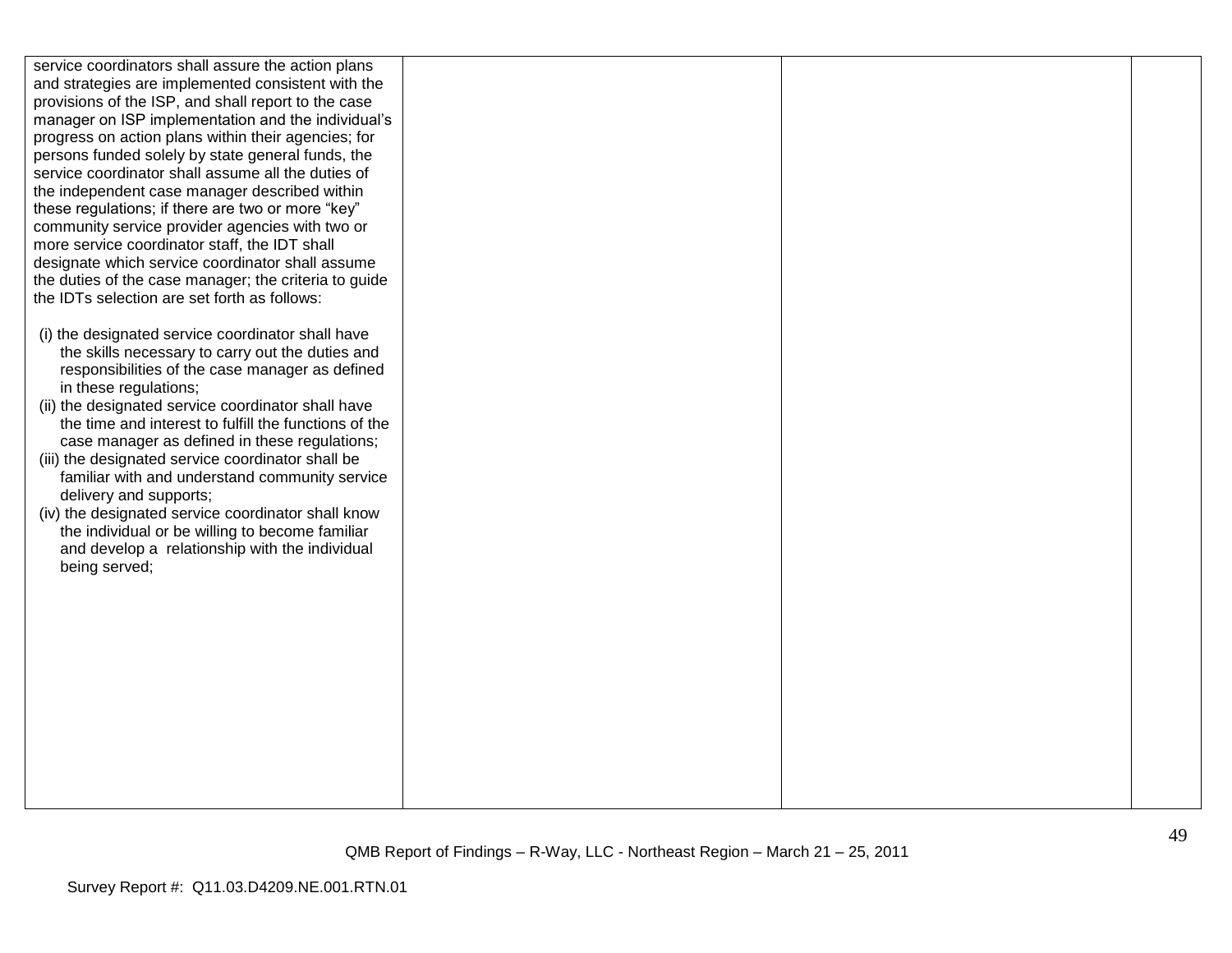| Tag #1A37 Individual Specific Training                                                                                                                                                                                                                                                                                                                                                                                                                                                                                                                                                                                                                                                                                                                                        | <b>Scope and Severity Rating: F</b>                                                                                                                                                                                                                                                                                                                                                                                                                                                                                                                                                                 |  |
|-------------------------------------------------------------------------------------------------------------------------------------------------------------------------------------------------------------------------------------------------------------------------------------------------------------------------------------------------------------------------------------------------------------------------------------------------------------------------------------------------------------------------------------------------------------------------------------------------------------------------------------------------------------------------------------------------------------------------------------------------------------------------------|-----------------------------------------------------------------------------------------------------------------------------------------------------------------------------------------------------------------------------------------------------------------------------------------------------------------------------------------------------------------------------------------------------------------------------------------------------------------------------------------------------------------------------------------------------------------------------------------------------|--|
| Developmental Disabilities (DD) Waiver Service<br>Standards effective 4/1/2007<br><b>CHAPTER 1 IV. GENERAL REQUIREMENTS</b><br>FOR PROVIDER AGENCY SERVICE<br><b>PERSONNEL:</b> The objective of this section is to<br>establish personnel standards for DD Medicaid<br>Waiver Provider Agencies for the following services:<br>Community Living Supports, Community Inclusion<br>Services, Respite, Substitute Care and Personal<br>Support Companion Services. These standards<br>apply to all personnel who provide services, whether<br>directly employed or subcontracting with the<br>Provider Agency. Additional personnel requirements<br>and qualifications may be applicable for specific<br>service standards.<br><b>C. Orientation and Training Requirements:</b> | Based on record review, the Agency failed to ensure<br>that Individual Specific Training requirements were<br>met for 40 of 93 Agency Personnel.<br>Review of personnel records found no evidence of<br>the following:<br><b>Direct Service Professional Personnel (DSP):</b><br>Individual Specific Training (#42, 44, 47, 48, 49,<br>50, 52, 53, 56, 58, 59, 60, 63, 65, 66, 68, 69,<br>70, 72, 73, 77, 79, 81, 82, 85, 88, 93, 96, 99,<br>104, 106, 108, 111, 112, 119, 126 & 127)<br><b>Service Coordination Personnel (SC):</b><br>Individual Specific Training (#128, 129 & 130)<br>$\bullet$ |  |
| Orientation and training for direct support staff and<br>his or her supervisors shall comply with the<br>DDSD/DOH Policy Governing the Training<br>Requirements for Direct Support Staff and Internal<br>Service Coordinators Serving Individuals with<br>Developmental Disabilities to include the following:<br>Individual-specific training for each individual<br>(2)<br>under his or her direct care, as described in the<br>individual service plan, prior to working alone<br>with the individual.                                                                                                                                                                                                                                                                     |                                                                                                                                                                                                                                                                                                                                                                                                                                                                                                                                                                                                     |  |
| Department of Health (DOH) Developmental<br><b>Disabilities Supports Division (DDSD) Policy -</b><br><b>Policy Title: Training Requirements for Direct</b><br>Service Agency Staff Policy - Eff. March 1, 2007 -<br><b>II. POLICY STATEMENTS:</b><br>A. Individuals shall receive services from competent<br>and qualified staff.<br>B. Staff shall complete individual-specific (formerly<br>known as "Addendum B") training requirements in<br>accordance with the specifications described in the<br>individual service plan (ISP) of each individual<br>served.                                                                                                                                                                                                           |                                                                                                                                                                                                                                                                                                                                                                                                                                                                                                                                                                                                     |  |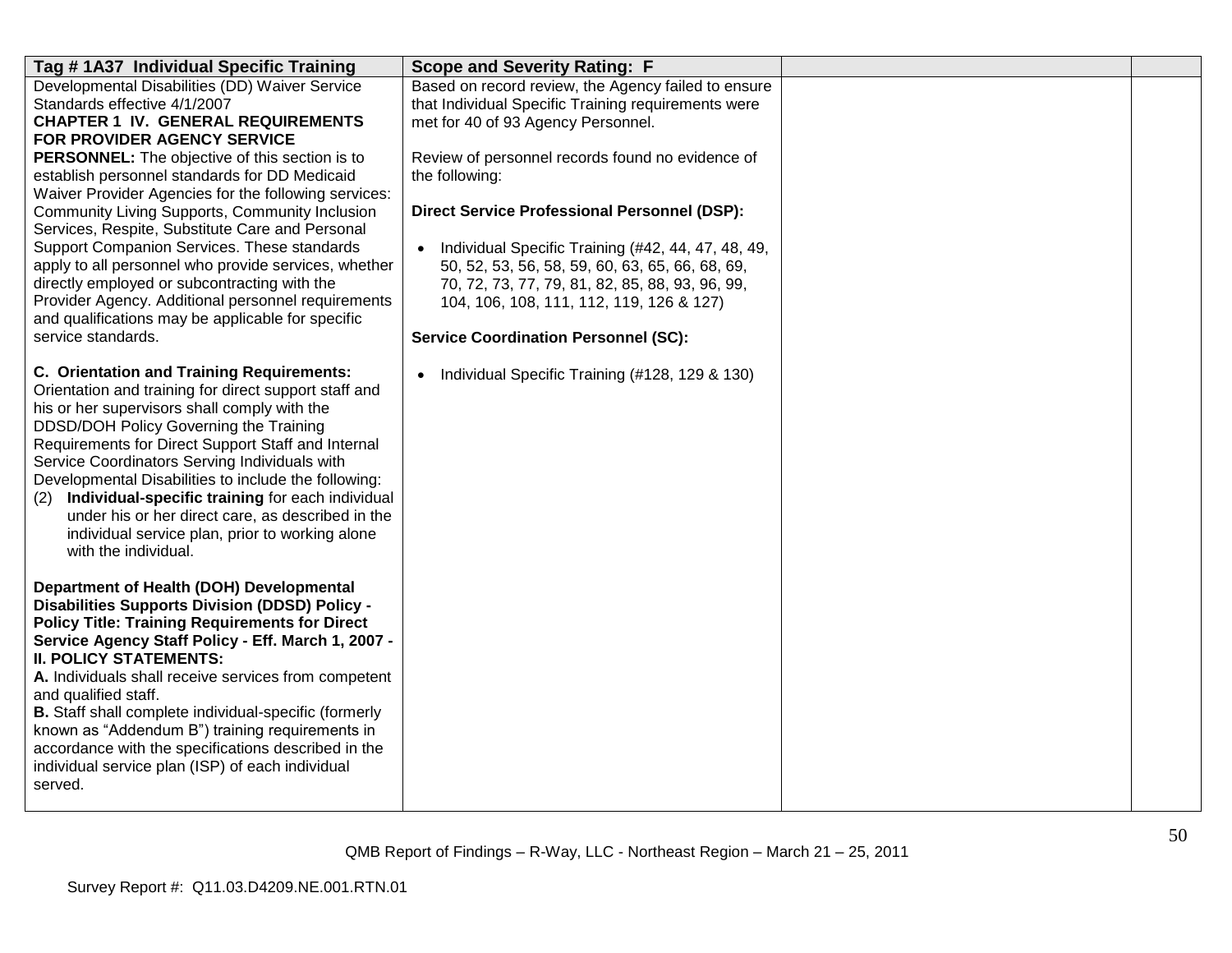| Tag # 5I11 Reporting Requirements                                                                | <b>Scope and Severity Rating: A</b>                 |  |
|--------------------------------------------------------------------------------------------------|-----------------------------------------------------|--|
| (Community Inclusion Quarterly Reports)                                                          |                                                     |  |
| Developmental Disabilities (DD) Waiver Service                                                   | Based on record review, the Agency failed to        |  |
| Standards effective 4/1/2007                                                                     | complete quarterly reports as required for 1 of 6   |  |
| <b>CHAPTER 5 IV. COMMUNITY INCLUSION</b>                                                         | individuals receiving Community Inclusion services. |  |
| <b>SERVICES PROVIDER AGENCY</b>                                                                  |                                                     |  |
| <b>REQUIREMENTS</b>                                                                              | <b>Community Access Quarterly Reports</b>           |  |
| E. Provider Agency Reporting Requirements: All                                                   | • Individual #9 - None found for 06/2010 - 02/2011  |  |
| Community Inclusion Provider Agencies are                                                        |                                                     |  |
| required to submit written quarterly status reports to                                           |                                                     |  |
| the individual's Case Manager no later than fourteen                                             |                                                     |  |
| (14) calendar days following the end of each                                                     |                                                     |  |
| quarter. In addition to reporting required by specific                                           |                                                     |  |
| Community Access, Supported Employment, and                                                      |                                                     |  |
| Adult Habilitation Standards, the quarterly reports                                              |                                                     |  |
| shall contain the following written documentation:<br>(1) Identification and implementation of a |                                                     |  |
| meaningful day definition for each person served;                                                |                                                     |  |
| (2) Documentation summarizing the following:                                                     |                                                     |  |
| (a) Daily choice-based options; and                                                              |                                                     |  |
| (b) Daily progress toward goals using age-                                                       |                                                     |  |
| appropriate strategies specified in each                                                         |                                                     |  |
| individual's action plan in the ISP.                                                             |                                                     |  |
| (3) Significant changes in the individual's routine or                                           |                                                     |  |
| staffing;                                                                                        |                                                     |  |
| (4) Unusual or significant life events;                                                          |                                                     |  |
| (5) Quarterly updates on health status, including                                                |                                                     |  |
| changes in medication, assistive technology needs                                                |                                                     |  |
| and durable medical equipment needs;                                                             |                                                     |  |
| (6) Record of personally meaningful community                                                    |                                                     |  |
| inclusion;                                                                                       |                                                     |  |
| (7) Success of supports as measured by whether or                                                |                                                     |  |
| not the person makes progress toward his or her                                                  |                                                     |  |
| desired outcomes as identified in the ISP; and                                                   |                                                     |  |
| (8) Any additional reporting required by DDSD.                                                   |                                                     |  |
|                                                                                                  |                                                     |  |
|                                                                                                  |                                                     |  |
|                                                                                                  |                                                     |  |
|                                                                                                  |                                                     |  |
|                                                                                                  |                                                     |  |
|                                                                                                  |                                                     |  |
|                                                                                                  |                                                     |  |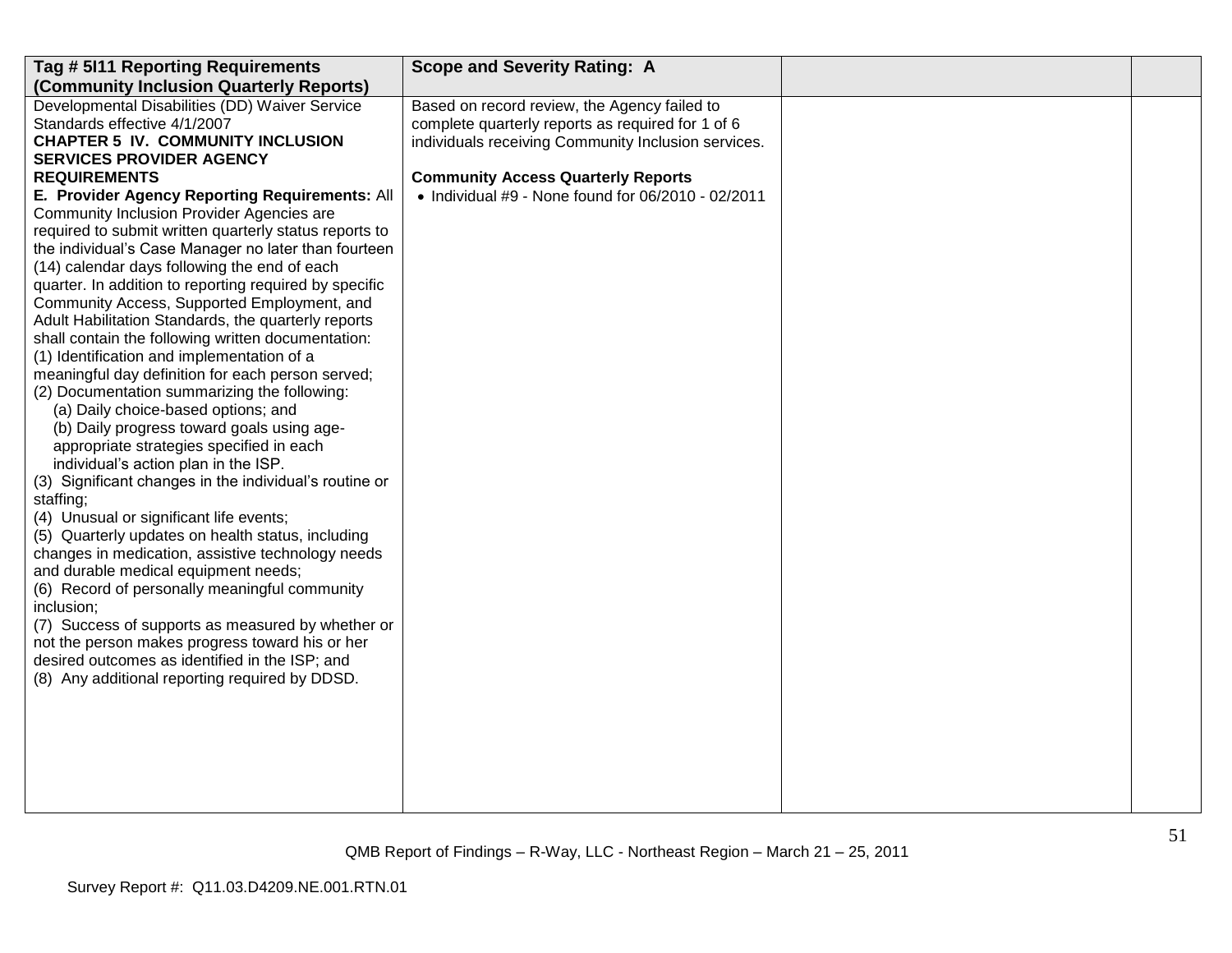| Tag # 5136 CA Reimbursement                                                                     | <b>Scope and Severity Rating: B</b>                                                          |  |
|-------------------------------------------------------------------------------------------------|----------------------------------------------------------------------------------------------|--|
| Developmental Disabilities (DD) Waiver Service                                                  | Based on record review, the Agency failed to                                                 |  |
| Standards effective 4/1/2007                                                                    | provide written or electronic documentation as                                               |  |
| <b>CHAPTER 1 III. PROVIDER AGENCY</b>                                                           | evidence for each unit billed for Community Access                                           |  |
| DOCUMENTATION OF SERVICE DELIVERY AND                                                           | Services for 5 of 6 individuals.                                                             |  |
| <b>LOCATION</b>                                                                                 |                                                                                              |  |
| A. General: All Provider Agencies shall maintain                                                | Individual #1                                                                                |  |
| all records necessary to fully disclose the                                                     | December 2010                                                                                |  |
| service, quality, quantity and clinical necessity                                               | • The Agency billed 144 units of Community                                                   |  |
| furnished to individuals who are currently                                                      | Access from 12/20/2010 through 12/23/2010.                                                   |  |
| receiving services. The Provider Agency                                                         | Documentation received accounted for 120                                                     |  |
| records shall be sufficiently detailed to                                                       | units.                                                                                       |  |
| substantiate the date, time, individual name,                                                   |                                                                                              |  |
| servicing Provider Agency, level of services,                                                   | January 2011                                                                                 |  |
| and length of a session of service billed.                                                      | • The Agency billed 132 units of Community                                                   |  |
| В.<br><b>Billable Units: The documentation of the</b>                                           | Access from 01/17/2011 through 01/21/2011.                                                   |  |
| billable time spent with an individual shall be                                                 | Documentation received accounted for 124                                                     |  |
| kept on the written or electronic record that is                                                | units.                                                                                       |  |
| prepared prior to a request for reimbursement<br>from the HSD. For each unit billed, the record |                                                                                              |  |
| shall contain the following:                                                                    | Individual #2                                                                                |  |
| Date, start and end time of each service<br>(1)                                                 | December 2010                                                                                |  |
| encounter or other billable service interval;                                                   | • The Agency billed 48 units of Community                                                    |  |
| (2)<br>A description of what occurred during the                                                | Access from 12/01/2010 through 12/3/2010.                                                    |  |
| encounter or service interval; and                                                              | Documentation received accounted for 40 units.                                               |  |
| (3)<br>The signature or authenticated name of staff                                             |                                                                                              |  |
| providing the service.                                                                          | • The Agency billed 56 units of Community                                                    |  |
|                                                                                                 | Access from 12/22/2010 through 12/23/2010.<br>Documentation received accounted for 34 units. |  |
| MAD-MR: 03-59 Eff 1/1/2004                                                                      |                                                                                              |  |
| 8.314.1 BI RECORD KEEPING AND                                                                   | January 2011                                                                                 |  |
| <b>DOCUMENTATION REQUIREMENTS:</b>                                                              | • The Agency billed 37 units of Community                                                    |  |
| Providers must maintain all records necessary to                                                | Access from 01/08/2011 through 01/09/2011.                                                   |  |
| fully disclose the extent of the services provided to                                           | No documentation found on 01/8 & 9 to justify                                                |  |
| the Medicaid recipient. Services that have been                                                 | billing.                                                                                     |  |
| billed to Medicaid, but are not substantiated in a                                              |                                                                                              |  |
| treatment plan and/or patient records for the                                                   | February 2011                                                                                |  |
| recipient are subject to recoupment.                                                            | • The Agency billed 37 units of Community                                                    |  |
|                                                                                                 | Access from 02/08/2011 through 02/09/2011.                                                   |  |
| Developmental Disabilities (DD) Waiver Service                                                  | No documentation found on 02/8 & 9 to justify                                                |  |
| Standards effective 4/1/2007                                                                    | billing.                                                                                     |  |
| <b>CHAPTER 5 XI. COMMUNITY ACCESS</b>                                                           |                                                                                              |  |
| <b>SERVICES REQUIREMENTS</b>                                                                    |                                                                                              |  |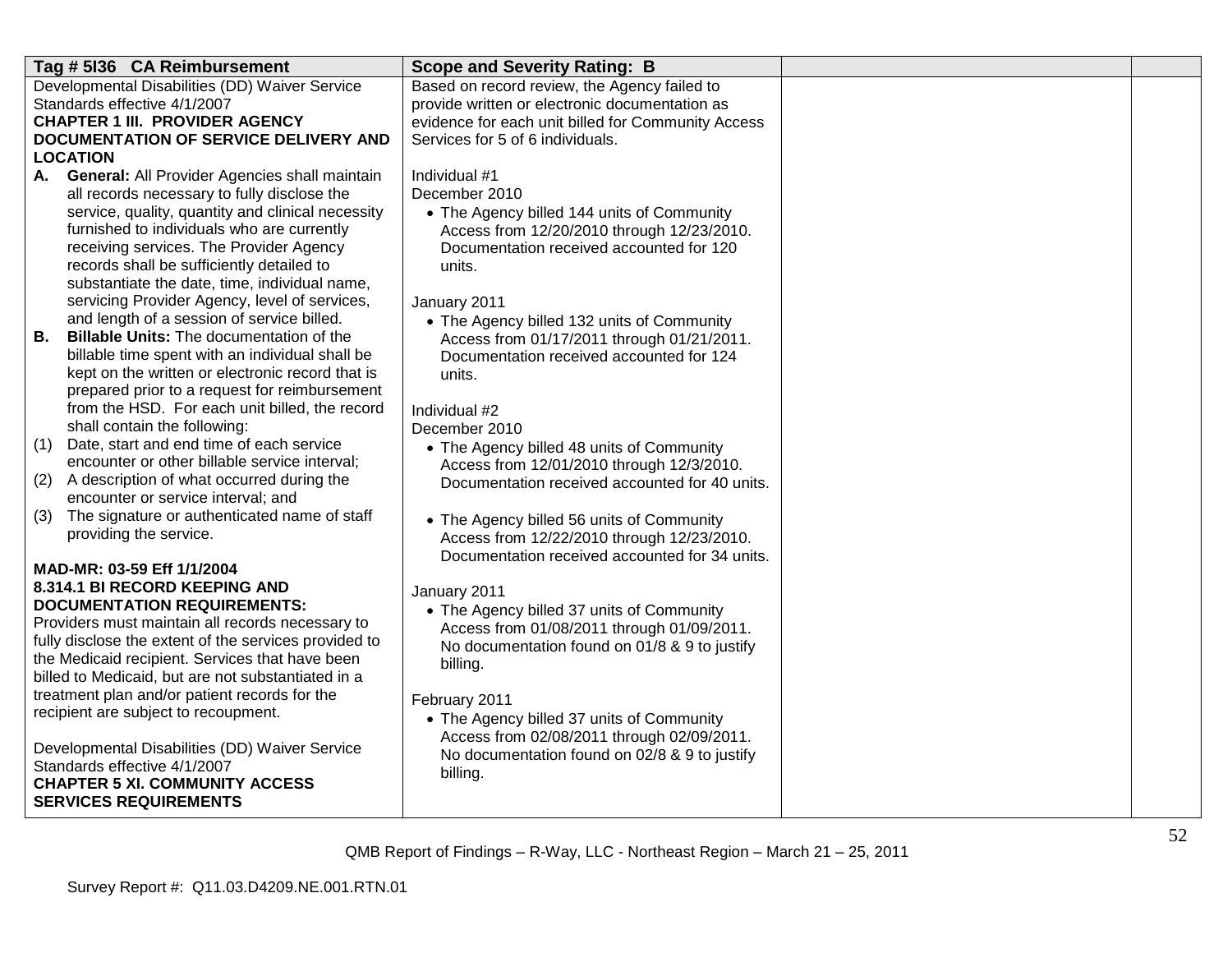| <b>G. Reimbursement</b>                                  | Individual #4                                  |  |
|----------------------------------------------------------|------------------------------------------------|--|
| (1) Billable Unit: A billable unit is defined as one-    | January 2011                                   |  |
| quarter hour of service.                                 | • The Agency billed 16 units of Community      |  |
|                                                          | Access on 12/07/2010. Documentation received   |  |
| (2) Billable Activities: The Community Access            | accounted for 12 units.                        |  |
| Provider Agency can bill for those activities listed in  |                                                |  |
| the Community Access Scope of Service. Billable          | Individual #5                                  |  |
| units are typically provided face-to-face but time       | December 2010                                  |  |
| spent in non face-to-face activity may be claimed        | • The Agency billed 32 units of Community      |  |
| under the following conditions:                          | Access from 12/04/2010 through 12/25/2010.     |  |
|                                                          | Documentation received accounted for 16 units. |  |
| (a) Time that is non face-to-face is documented          |                                                |  |
| separately and clearly identified as to the              | Individual #12                                 |  |
| nature of the activity, and is tied directly to          | December 2010                                  |  |
| the individual's ISP, Action Plan;                       | • The Agency billed 16 units of Community      |  |
| Time that is non face-to-face involves<br>(b)            | Access from 12/02/2010 through 12/08/2010.     |  |
| outreach and identification and training of              | Documentation received accounted for 2 units.  |  |
| community connections and natural supports;              |                                                |  |
| and                                                      | January 2011                                   |  |
| (c) Non face-to-face hours do not exceed 10% of          | • The Agency billed 28 units of Community      |  |
| the monthly billable hours.                              | Access from 01/06/2011 through 01/27/2011.     |  |
|                                                          | Documentation received accounted for 7 units.  |  |
| (3) Non-Billable Activities: Activities that the service |                                                |  |
| Provider Agency may need to conduct, but which           |                                                |  |
| are not separately billable activities, may include:     |                                                |  |
|                                                          |                                                |  |
| (a) Time and expense for training service                |                                                |  |
| personnel;                                               |                                                |  |
| (b) Supervision of agency staff;                         |                                                |  |
| (c) Service documentation and billing activities; or     |                                                |  |
| (d) Time the individual spends in segregated             |                                                |  |
| facility-based settings activities.                      |                                                |  |
|                                                          |                                                |  |
|                                                          |                                                |  |
|                                                          |                                                |  |
|                                                          |                                                |  |
|                                                          |                                                |  |
|                                                          |                                                |  |
|                                                          |                                                |  |
|                                                          |                                                |  |
|                                                          |                                                |  |
|                                                          |                                                |  |
|                                                          |                                                |  |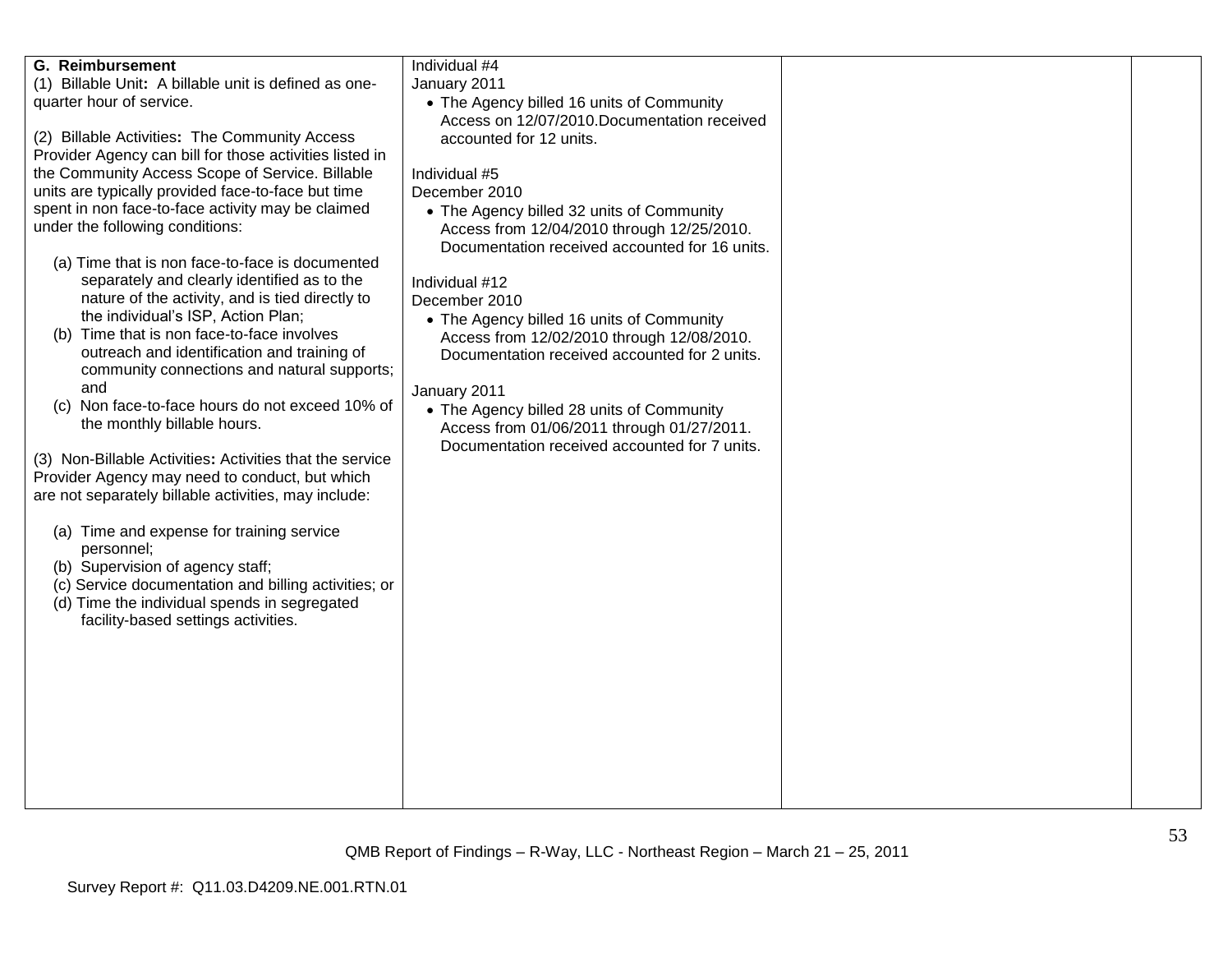| Tag # 6L06 (CoP) - FL Requirements                                                             | <b>Scope and Severity Rating: E</b>                    |  |
|------------------------------------------------------------------------------------------------|--------------------------------------------------------|--|
| Developmental Disabilities (DD) Waiver Service                                                 | Based on record review, the Agency failed              |  |
| Standards effective 4/1/2007                                                                   | complete all DDSD requirements for approval of         |  |
|                                                                                                | each direct support provider for 11 of 16 individuals. |  |
| <b>CHAPTER 6. III. REQUIREMENTS UNIQUE TO</b>                                                  |                                                        |  |
| <b>FAMILY LIVING SERVICES</b>                                                                  | The following was not found, not current and/or        |  |
| A. Support to Individuals in Family Living: The                                                | incomplete:                                            |  |
| Family Living Services Provider Agency shall                                                   |                                                        |  |
| provide and document:                                                                          | • Monthly Consultation with the Direct                 |  |
|                                                                                                | <b>Support Provider</b>                                |  |
| (5) Monthly consultation, by agency supervisors or                                             | ° Individual #1 - None found for 12/2010 -             |  |
| internal service coordinators, with the direct<br>support provider to include:                 | 2/2011.                                                |  |
|                                                                                                |                                                        |  |
| (a) Review, advise, and prompt the                                                             | ° Individual #3 - None found for 04/2010 -             |  |
| implementation of the individual's ISP                                                         | 8/2010.                                                |  |
| Action Plans, schedule of activities and                                                       | ° Individual #4 - None found for 05/2010 &             |  |
| appointments; and                                                                              | 10/2010.                                               |  |
|                                                                                                |                                                        |  |
| (b) Assist with service or support issues raised                                               | ° Individual #5 - None found for 06/2010,              |  |
| by the direct support provider or observed                                                     | 01/2011 & 02/2011.                                     |  |
| by supervisor, service coordinator or other                                                    |                                                        |  |
| IDT members.                                                                                   | $\degree$ Individual #6 – None found for 08/2010.      |  |
|                                                                                                |                                                        |  |
| <b>B. Home Studies.</b> The Family Living Services                                             | $\degree$ Individual #9 - None found for 03/2010 -     |  |
| Provider Agency shall complete all DDSD                                                        | 07/2010 & 01/2011 - 02/2011                            |  |
| requirements for approval of each direct support                                               |                                                        |  |
| provider, including completion of an approved home                                             | $\degree$ Individual #10 - None found for 03/2010 -    |  |
| study and training prior to placement. After the initial                                       | 10/2010 & 12/2010 - 02/2011                            |  |
| home study, an updated home study shall be                                                     |                                                        |  |
| completed annually. The home study must also be                                                | $\degree$ Individual #12 – None found for 03/2010 &    |  |
| updated each time there is a change in family<br>composition or when the family moves to a new | 06/2010                                                |  |
| home. The content and procedures used by the                                                   |                                                        |  |
| Provider Agency to conduct home studies shall be                                               | • Family Living (Initial) Home Study                   |  |
| approved by DDSD.                                                                              | ° Individual #3 - Not Found.                           |  |
|                                                                                                |                                                        |  |
| Developmental Disabilities (DD) Waiver Service                                                 | ° Individual #4 -Not Found.                            |  |
| Standards effective 4/1/2007                                                                   |                                                        |  |
| <b>CHAPTER 1. I. PROVIDER AGENCY</b>                                                           | $\degree$ Individual #6 - Not Found                    |  |
| <b>ENROLLMENT PROCESS</b>                                                                      |                                                        |  |
| D. Scope of DDSD Agreement                                                                     | $\degree$ Individual #8 - Not Found                    |  |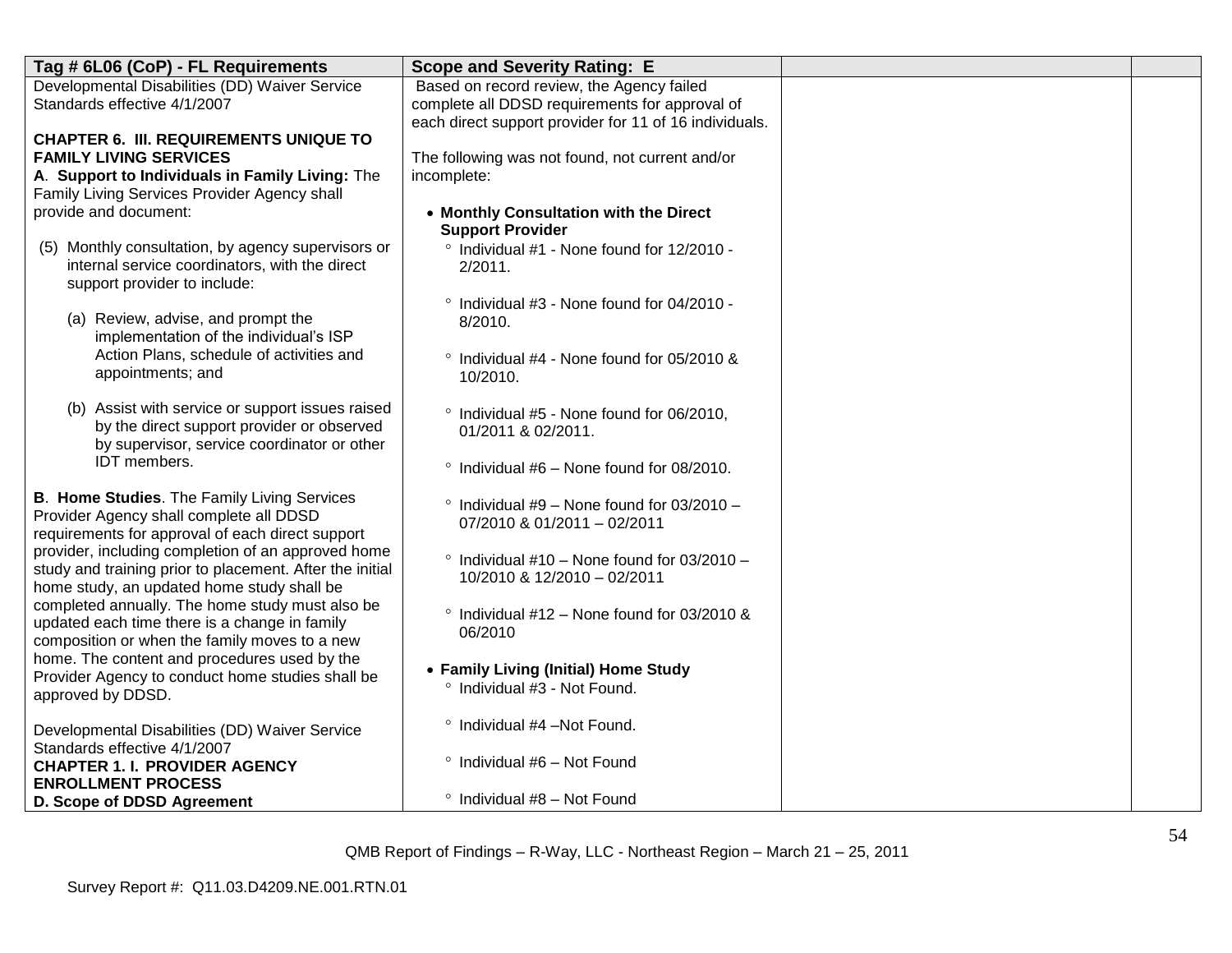| Provider Agencies must have prior written<br>(4)<br>approval of the Department of Health to<br>subcontract any service other than Respite;                                                                                  | ° Individual #9 - Not Found<br>$\degree$ Individual #11 - Not Found       |  |
|-----------------------------------------------------------------------------------------------------------------------------------------------------------------------------------------------------------------------------|---------------------------------------------------------------------------|--|
| NMAC 8.314.5.10 - DEVELOPMENTAL<br><b>DISABILITIES HOME AND COMMUNITY-BASED</b><br><b>SERVICES WAIVER</b>                                                                                                                   | • Family Living (Annual Update) Home Study<br>° Individual #1 - Not Found |  |
| <b>ELIGIBLE PROVIDERS:</b>                                                                                                                                                                                                  | ° Individual #2 - Not Found                                               |  |
| I. Qualifications for community living service<br>providers: There are three types of community<br>living services: Family living, supported living and                                                                     | ° Individual #3 - Not Found<br>$\degree$ Individual #4 - Not Found        |  |
| independent living. Community living providers must<br>meet all qualifications set forth by the DOH/DDSD,<br>DDW definitions and service standards.                                                                         | ° Individual #5 - Not Found                                               |  |
| (1) Family living service providers for adults must<br>meet the qualifications for staff required by the                                                                                                                    | ° Individual #8 - Not Found                                               |  |
| DOH/DDSD, DDW service definitions and<br>standards. The direct care provider employed by or<br>subcontracting with the provider agency must be                                                                              | ° Individual #9 - Not Found<br>° Individual #10 - Not Found               |  |
| approved through a home study completed prior to<br>provision of services and conducted<br>at subsequent intervals required of the provider<br>agency. All family living sub-contracts must be<br>approved by the DOH/DDSD. | $\degree$ Individual #11 - Not Found                                      |  |
|                                                                                                                                                                                                                             | • Current Family Living Contract<br>° Individual #2 - Not Found.          |  |
|                                                                                                                                                                                                                             | ° Individual #4 - Not Found.                                              |  |
|                                                                                                                                                                                                                             | ° Individual #5 - Not Found                                               |  |
|                                                                                                                                                                                                                             | ° Individual #6 - Not Found                                               |  |
|                                                                                                                                                                                                                             | ° Individual #8 - Not Found.<br>° Individual #9 - Not Found               |  |
|                                                                                                                                                                                                                             | ° Individual #10 - Not Found                                              |  |
|                                                                                                                                                                                                                             | $\degree$ Individual #11 - Not Found                                      |  |
|                                                                                                                                                                                                                             |                                                                           |  |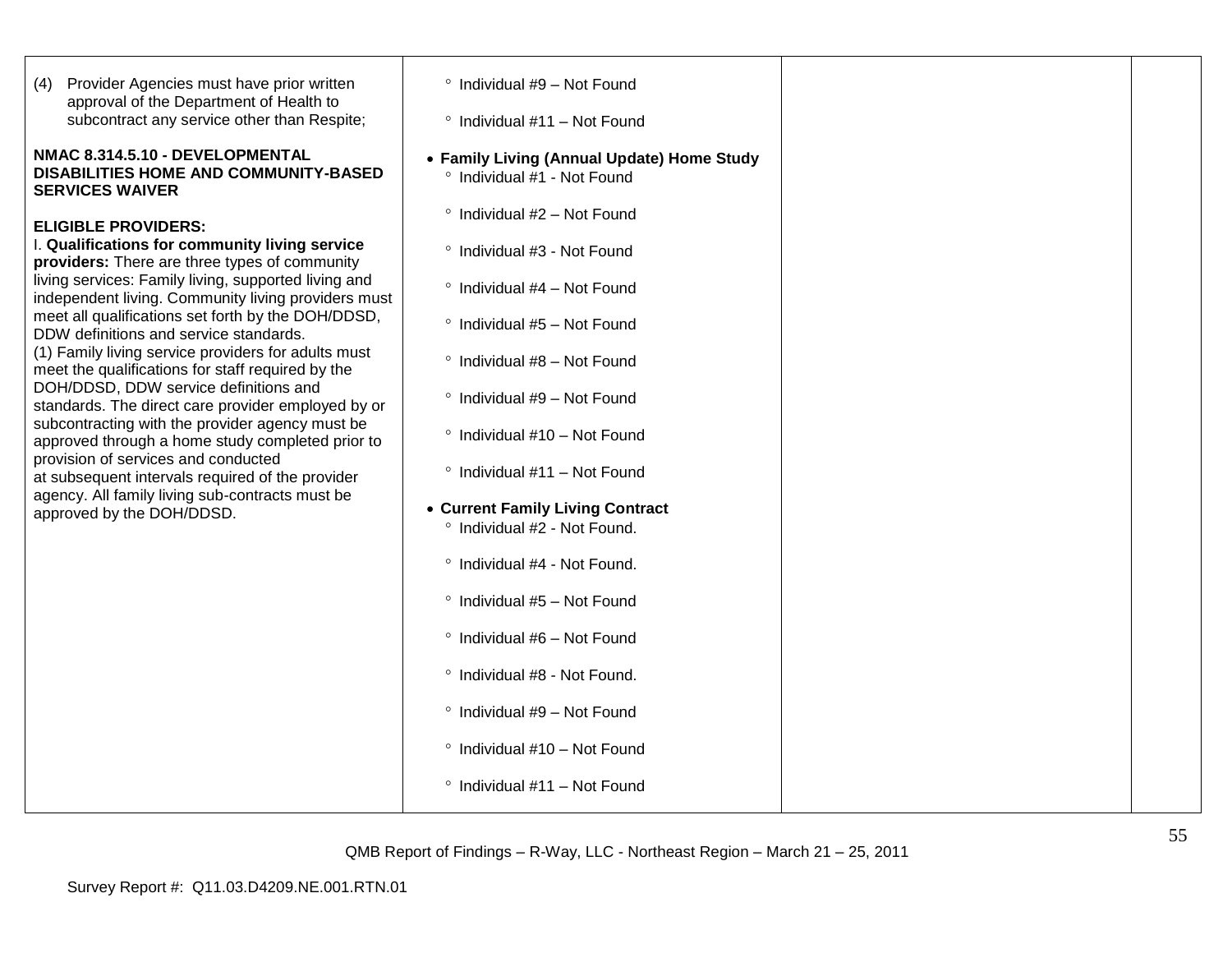| Tag # 6L13 (CoP) - CL Healthcare Reqts.                                                                   | <b>Scope and Severity Rating: E</b>                            |  |
|-----------------------------------------------------------------------------------------------------------|----------------------------------------------------------------|--|
| Developmental Disabilities (DD) Waiver Service                                                            | Based on record review, the Agency failed to                   |  |
| Standards effective 4/1/2007                                                                              | provide documentation of annual physical                       |  |
| <b>CHAPTER 6. VI. GENERAL REQUIREMENTS</b>                                                                | examinations and/or other examinations as                      |  |
| <b>FOR COMMUNITY LIVING</b>                                                                               | specified by a licensed physician for 10 of 18                 |  |
| G. Health Care Requirements for Community                                                                 | individuals receiving Community Living Services.               |  |
| <b>Living Services.</b>                                                                                   |                                                                |  |
| (1) The Community Living Service providers shall<br>ensure completion of a HAT for each individual        | The following was not found, incomplete and/or not<br>current: |  |
| receiving this service. The HAT shall be completed                                                        |                                                                |  |
| 2 weeks prior to the annual ISP meeting and                                                               | • Progress Notes written by DSP or Nurses                      |  |
| submitted to the Case Manager and all other IDT                                                           | regarding Health Status, Physical Condition and                |  |
| Members. A revised HAT is required to also be                                                             | Actions Taken, if applicable (#6)                              |  |
| submitted whenever the individual's health status                                                         |                                                                |  |
| changes significantly. For individuals who are newly                                                      | • Annual Physical (#7)                                         |  |
| allocated to the DD Waiver program, the HAT may                                                           |                                                                |  |
| be completed within 2 weeks following the initial ISP                                                     | • Dental Exam                                                  |  |
| meeting and submitted with any strategies and                                                             | ° Individual #6 - As indicated by collateral                   |  |
| support plans indicated in the ISP, or within 72                                                          | documentation reviewed, the exam was                           |  |
| hours following admission into direct services, which                                                     | completed on 07/27/2010. No evidence of exam                   |  |
| ever comes first.                                                                                         | results were found.                                            |  |
| (2) Each individual will have a Health Care                                                               |                                                                |  |
| Coordinator, designated by the IDT. When the                                                              | ° Individual #7 - As indicated by the DDSD file                |  |
| individual's HAT score is 4, 5 or 6 the Health Care<br>Coordinator shall be an IDT member, other than the | matrix Dental Exams are to be conducted                        |  |
| individual. The Health Care Coordinator shall                                                             | annually. No evidence of exam was found.                       |  |
| oversee and monitor health care services for the                                                          |                                                                |  |
| individual in accordance with these standards. In                                                         | $\degree$ Individual #8 - As indicated by the DDSD file        |  |
| circumstances where no IDT member voluntarily                                                             | matrix Dental Exams are to be conducted                        |  |
| accepts designation as the health care coordinator,                                                       | annually. No evidence of exam was found.                       |  |
| the community living provider shall assign a staff                                                        | ° Individual #13 - As indicated by the DDSD file               |  |
| member to this role.                                                                                      | matrix Dental Exams are to be conducted                        |  |
| (3) For each individual receiving Community Living                                                        | annually. No evidence of exam was found.                       |  |
| Services, the provider agency shall ensure and                                                            |                                                                |  |
| document the following:                                                                                   | Individual #15 - As indicated by the DDSD file                 |  |
| (a) Provision of health care oversight consistent                                                         | matrix Dental Exams are to be conducted                        |  |
| with these Standards as detailed in Chapter                                                               | annually. No evidence of exam was found.                       |  |
| One section III E: Healthcare Documentation                                                               |                                                                |  |
| by Nurses For Community Living Services,<br>Community Inclusion Services and Private                      | • Vision Exam                                                  |  |
| Duty Nursing Services.                                                                                    | ° Individual #3 - As indicated by collateral                   |  |
| b) That each individual with a score of 4, 5, or 6                                                        | documentation reviewed, exam was completed                     |  |
|                                                                                                           | on 08/31/2009. Follow-up was to return in one                  |  |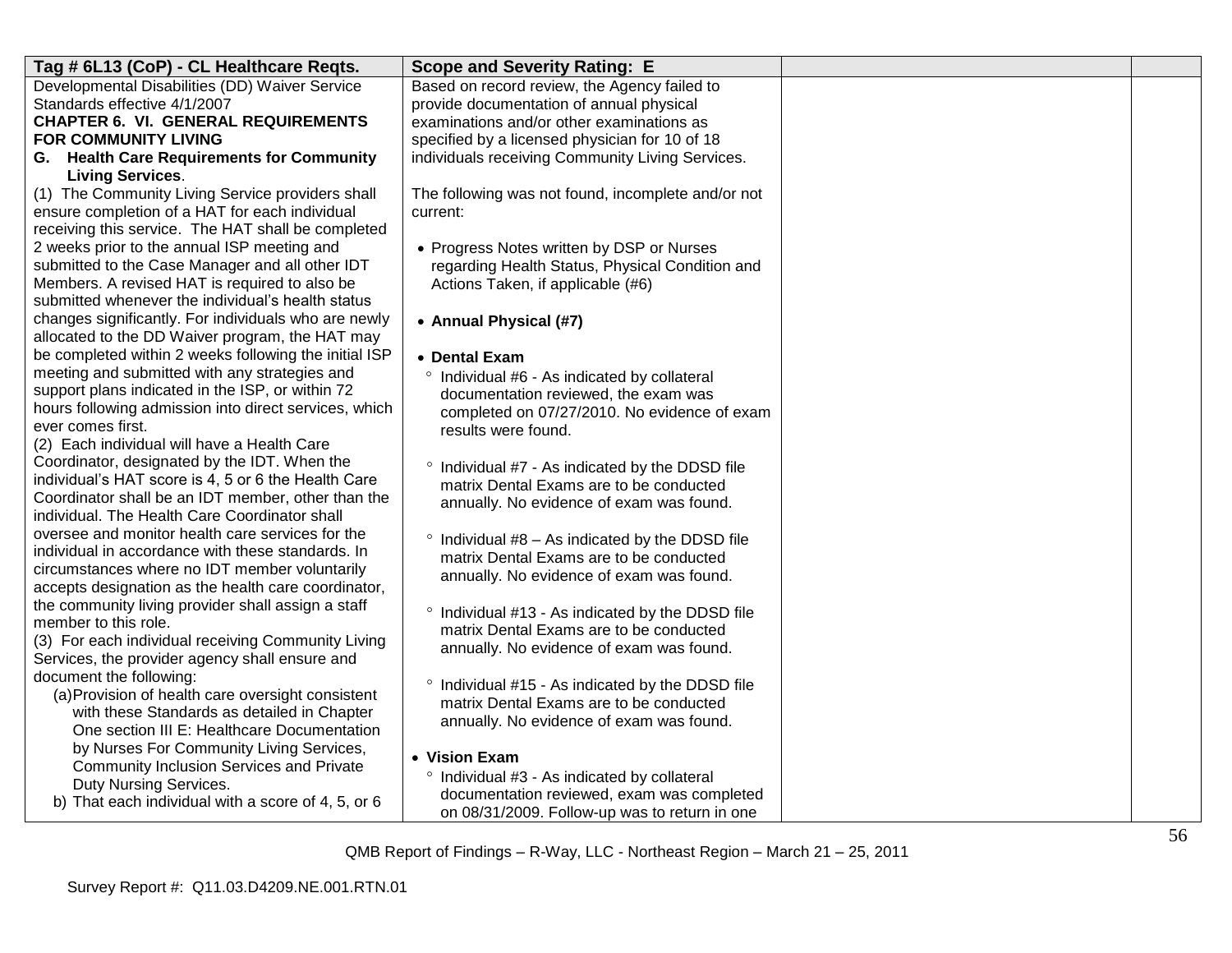| on the HAT, has a Health Care Plan |  |
|------------------------------------|--|
| developed by a licensed nurse.     |  |

(c)That an individual with chronic condition(s) with the potential to exacerbate into a life threatening condition, has Crisis Prevention/ Intervention Plan(s) developed by a licensed nurse or other appropriate professional for each such condition.

(4) That an average of 3 hours of documented nutritional counseling is available annually, if recommended by the IDT.

(5) That the physical property and grounds are free of hazards to the individual"s health and safety. (6) In addition, for each individual receiving Supported Living or Family Living Services, the provider shall verify and document the following:

- (a)The individual has a primary licensed physician;
- (b)The individual receives an annual physical examination and other examinations as specified by a licensed physician;
- (c)The individual receives annual dental check ups and other check -ups as specified by a licensed dentist;
- (d)The individual receives eye examinations as specified by a licensed optometrist or ophthalmologist; and
- (e)Agency activities that occur as follow -up to medical appointments (e.g. treatment, visits to specialists, changes in medication or daily routine).

year. No evidence of follow -up found.

- <sup>o</sup> Individual #6 As indicated by collateral documentation reviewed, the exam was completed on 07 /20/201 0. No evidence of exam results were found.
- <sup>o</sup> Individual #9 As indicated by collateral documentation reviewed, exam was completed 12/2009. Follow -up was to return in one year. No evidence of follow -up found.

## **Auditory Exam**

- $\degree$  Individual #16 As indicated by collateral documentation reviewed, exam was completed on 05 /07/2009. Follow -up was to be completed in 18 months. No evidence of follow -up found.
- <sup>o</sup> Individual #19 As indicated by collateral documentation reviewed, exam was completed on 06/09/2009. Follow -up was to be completed in 12 months. No evidence of follow -up found.

## **Mammogram Exam**

 $\degree$  Individual #2 - As indicated by collateral documentation reviewed, exam was completed on 07/02/2009. Follow -up was to be completed in 12 months. No evidence of follow -up found.

## **Bone Density Exam**

 $\degree$  Individual #15 - As indicated by collateral documentation reviewed, the exam was to be done by February 2011. No evidence of exam results were found.

#### **Blood Levels**

<sup>o</sup> Individual #19 - As indicated by collateral documentation reviewed, lab work was ordered on 02/22/2011. No evidence of lab results were found.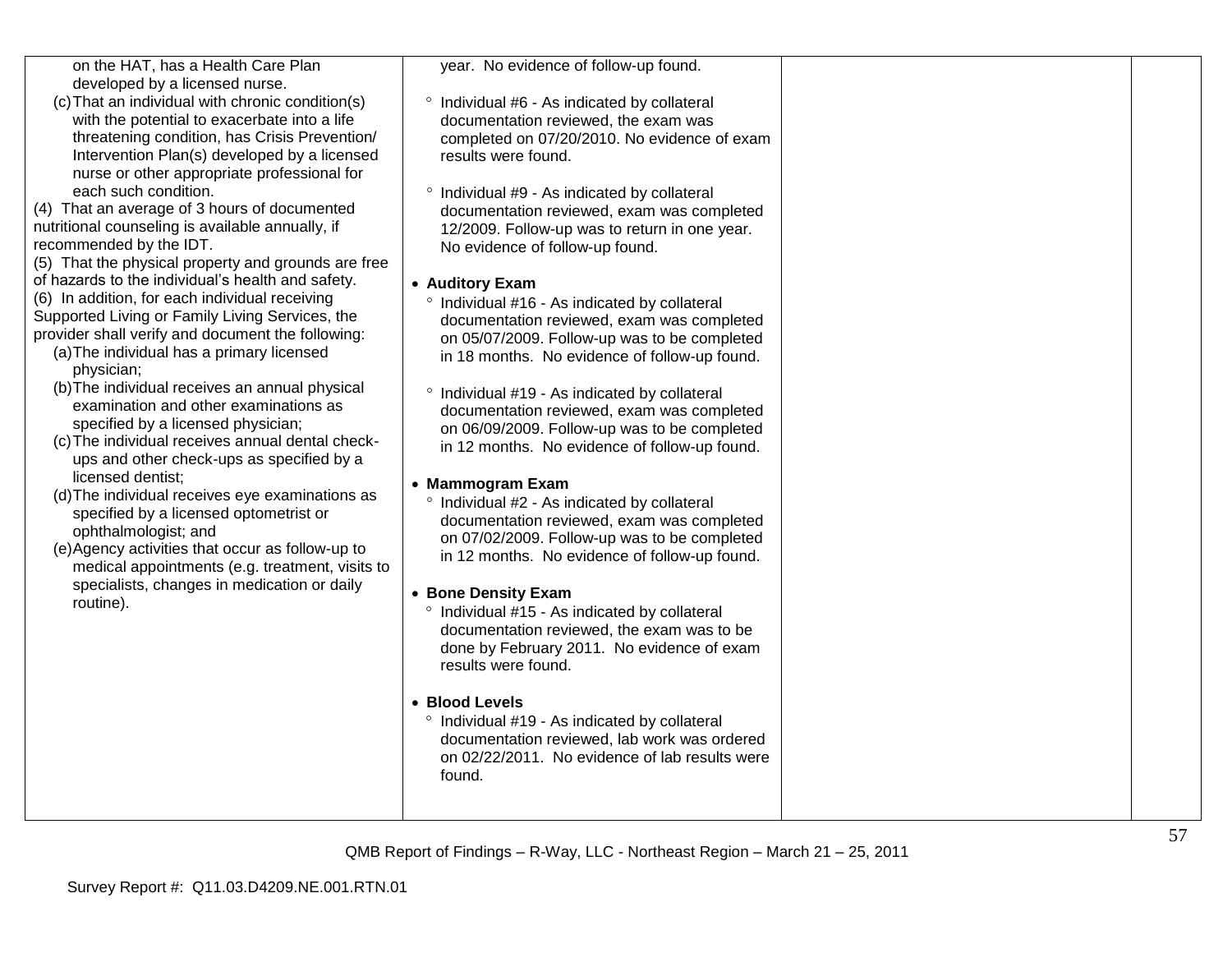| Tag # 6L14 Residential Case File                                                                 | <b>Scope and Severity Rating: E</b>                     |  |
|--------------------------------------------------------------------------------------------------|---------------------------------------------------------|--|
| Developmental Disabilities (DD) Waiver Service                                                   | Based on record review, the Agency failed to            |  |
| Standards effective 4/1/2007                                                                     | maintain a complete and confidential case file in the   |  |
| <b>CHAPTER 6. VIII. COMMUNITY LIVING</b>                                                         | residence for 11 of 14 Individuals receiving Family     |  |
| <b>SERVICE PROVIDER AGENCY REQUIREMENTS</b>                                                      | <b>Living Services</b>                                  |  |
| A. Residence Case File: For individuals receiving                                                |                                                         |  |
| Supported Living or Family Living, the Agency shall                                              | The following was not found, incomplete and/or not      |  |
| maintain in the individual's home a complete and                                                 | current:                                                |  |
| current confidential case file for each individual. For                                          |                                                         |  |
| individuals receiving Independent Living Services,                                               | • Current Emergency & Personal Identification           |  |
| rather than maintaining this file at the individual's                                            | <b>Information</b>                                      |  |
| home, the complete and current confidential case                                                 | <sup>o</sup> None Found (#3, 5 & 10)                    |  |
| file for each individual shall be maintained at the                                              | <sup>o</sup> Did not contain Pharmacy Information (#11) |  |
| agency's administrative site. Each file shall include                                            |                                                         |  |
| the following:                                                                                   | • Annual ISP (#3, 5, 8, 15 & 19)                        |  |
| (1) Complete and current ISP and all supplemental                                                |                                                         |  |
| plans specific to the individual;                                                                | • Individual Specific Training Section of ISP           |  |
| (2) Complete and current Health Assessment Tool;                                                 | (formerly Addendum B) (#3, 5, 8 & 15)                   |  |
| (3) Current emergency contact information, which<br>includes the individual's address, telephone |                                                         |  |
| number, names and telephone numbers of                                                           | • Positive Behavioral Plan (#3, 5, 7, 8 & 18)           |  |
| residential Community Living Support providers,                                                  |                                                         |  |
| relatives, or guardian or conservator, primary care                                              | • Positive Behavioral Crisis Plan (#5, 7, 8 & 18)       |  |
| physician's name(s) and telephone number(s),                                                     |                                                         |  |
| pharmacy name, address and telephone number                                                      | • Speech Therapy Plan $(\#2, 3, 5 \& 15)$               |  |
| and dentist name, address and telephone number,                                                  |                                                         |  |
| and health plan;                                                                                 | • Occupational Therapy Plan (#2 & 3)                    |  |
|                                                                                                  |                                                         |  |
| (4) Up-to-date progress notes, signed and dated by                                               | • Physical Therapy Plan $(#3, 11, 12, 8, 15)$           |  |
| the person making the note for at least the past                                                 |                                                         |  |
| month (older notes may be transferred to the                                                     | • Special Health Care Needs                             |  |
| agency office);                                                                                  | <sup>o</sup> Meal Time Plan (#15)                       |  |
| (5) Data collected to document ISP Action Plan                                                   | <sup>o</sup> Nutritional Plan (#2 & 5)                  |  |
| implementation                                                                                   |                                                         |  |
|                                                                                                  | • Crisis Plans: e.g., Crisis Plans for Chronic          |  |
| (6) Progress notes written by direct care staff and                                              | and/or Life Threatening Conditions                      |  |
| by nurses regarding individual health status and                                                 | Hypertension (#2, 7 & 12)                               |  |
| physical conditions including action taken in                                                    | Seizures (#2, 7 & 15)<br>$\circ$                        |  |
| response to identified changes in condition for at<br>least the past month;                      | Diabetes (#5)                                           |  |
| (7) Physician's or qualified health care providers                                               | Osteoporosis (#5)                                       |  |
| written orders;                                                                                  | Prader Willi (#5)                                       |  |
| (8) Progress notes documenting implementation of                                                 | <sup>o</sup> Aspiration (#11 & 15)                      |  |
|                                                                                                  |                                                         |  |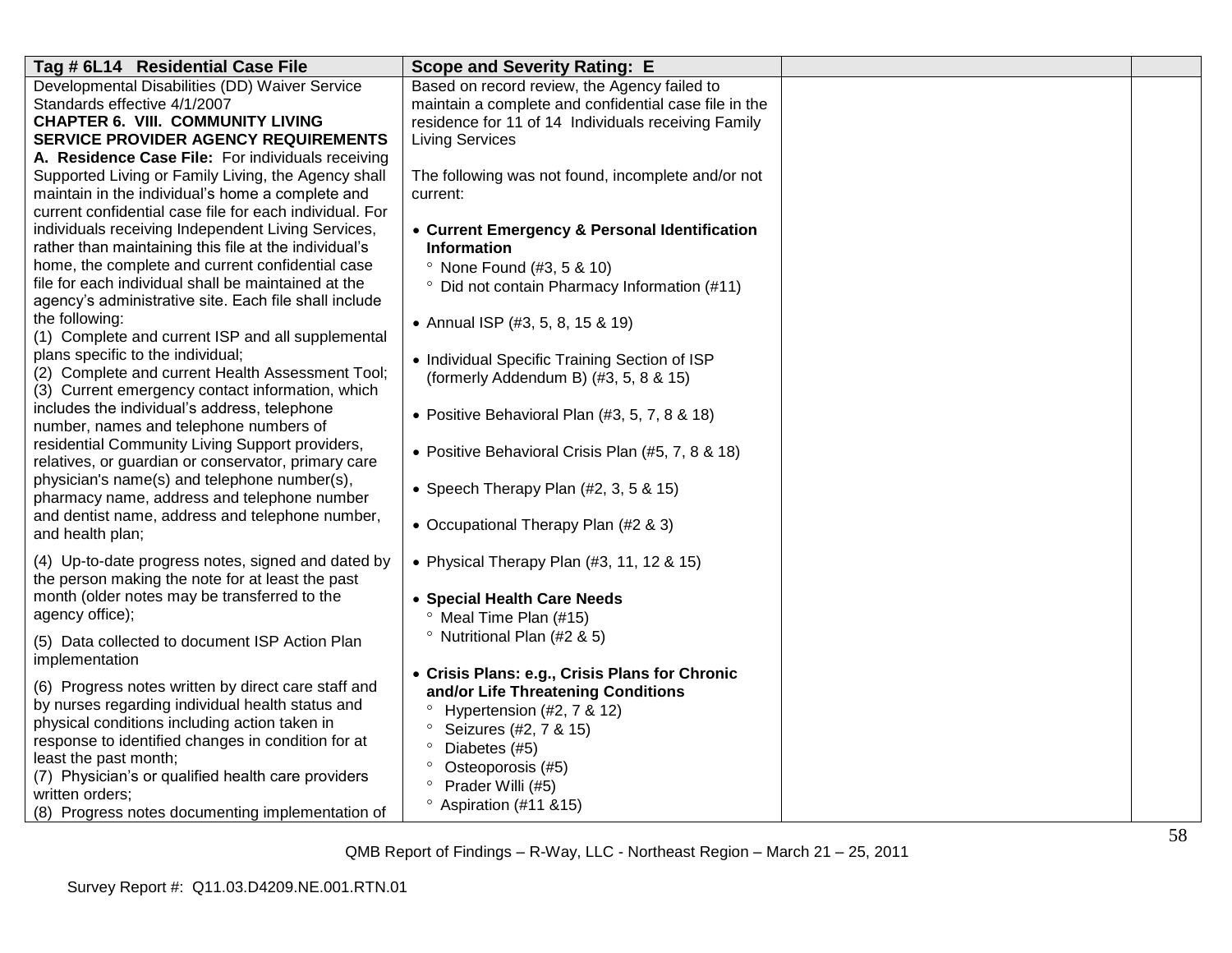|           | a physician's or qualified health care provider's      | <sup>o</sup> Hypothyroidism (#12)                      |  |
|-----------|--------------------------------------------------------|--------------------------------------------------------|--|
| order(s); |                                                        | $\degree$ G-Tube (#15)                                 |  |
|           | (9) Medication Administration Record (MAR) for the     |                                                        |  |
|           | past three (3) months which includes:                  | • Health Care Plans                                    |  |
|           | (a) The name of the individual;                        | <sup>o</sup> Seizures (#2, 7 & 12)                     |  |
|           | (b) A transcription of the healthcare practitioners    | <sup>o</sup> Depression (#3 & 10)                      |  |
|           | prescription including the brand and generic           | ° Diabetes (#5)                                        |  |
|           | name of the medication;                                | $\circ$<br>Osteoporosis (#5)                           |  |
|           | (c) Diagnosis for which the medication is              | $\circ$<br>Hypertension(#2 & 5)                        |  |
|           | prescribed;                                            | Hyperlipdemia (#7)                                     |  |
|           | (d) Dosage, frequency and method/route of              |                                                        |  |
|           | delivery;                                              | ° Oxygen Use (#12)                                     |  |
|           | (e) Times and dates of delivery;                       | $\degree$ G-Tube (#15)                                 |  |
|           | (f) Initials of person administering or assisting with |                                                        |  |
|           | medication; and                                        | • Progress Notes/Daily Contacts Logs:                  |  |
|           | (g) An explanation of any medication irregularity,     | $\degree$ Individual #3 - None found for 03/01/2011 -  |  |
|           | allergic reaction or adverse effect.                   | 03/24/2011                                             |  |
|           | (h) For PRN medication an explanation for the use      |                                                        |  |
|           | of the PRN must include:                               | $\degree$ Individual #5 - None found for 03/01/2011 -  |  |
|           | (i) Observable signs/symptoms or                       | 03/24/2011                                             |  |
|           | circumstances in which the medication is to            |                                                        |  |
|           | be used, and                                           | $\degree$ Individual #11 - None found for 03/01/2011 - |  |
|           | (ii) Documentation of the effectiveness/result         | 03/22/2011                                             |  |
|           | of the PRN delivered.                                  |                                                        |  |
|           | A MAR is not required for individuals                  | • Progress Notes written by DSP and/or Nurses          |  |
|           | participating in Independent Living Services           | regarding Health Status:                               |  |
|           | who self-administer their own medication.              |                                                        |  |
|           | However, when medication administration is             | $\degree$ Individual #5 - None found for March 1 - 22, |  |
|           | provided as part of the Independent Living             | 2011                                                   |  |
|           | Service a MAR must be maintained at the                |                                                        |  |
|           | individual's home and an updated copy must             | • Health Care Providers Written Orders (#3, 5, 7       |  |
|           | be placed in the agency file on a weekly basis.        | 8.10                                                   |  |
|           | (10) Record of visits to healthcare practitioners      |                                                        |  |
|           | including any treatment provided at the visit and a    | • Record of visits of healthcare practitioners         |  |
|           | record of all diagnostic testing for the current ISP   | (#3, 5, 7, 8 & 10)                                     |  |
| year; and |                                                        |                                                        |  |
|           | (11) Medical History to include: demographic data,     |                                                        |  |
|           | current and past medical diagnoses including the       |                                                        |  |
|           | cause (if known) of the developmental disability and   |                                                        |  |
|           | any psychiatric diagnosis, allergies (food,            |                                                        |  |
|           | environmental, medications), status of routine adult   |                                                        |  |
|           | health care screenings                                 |                                                        |  |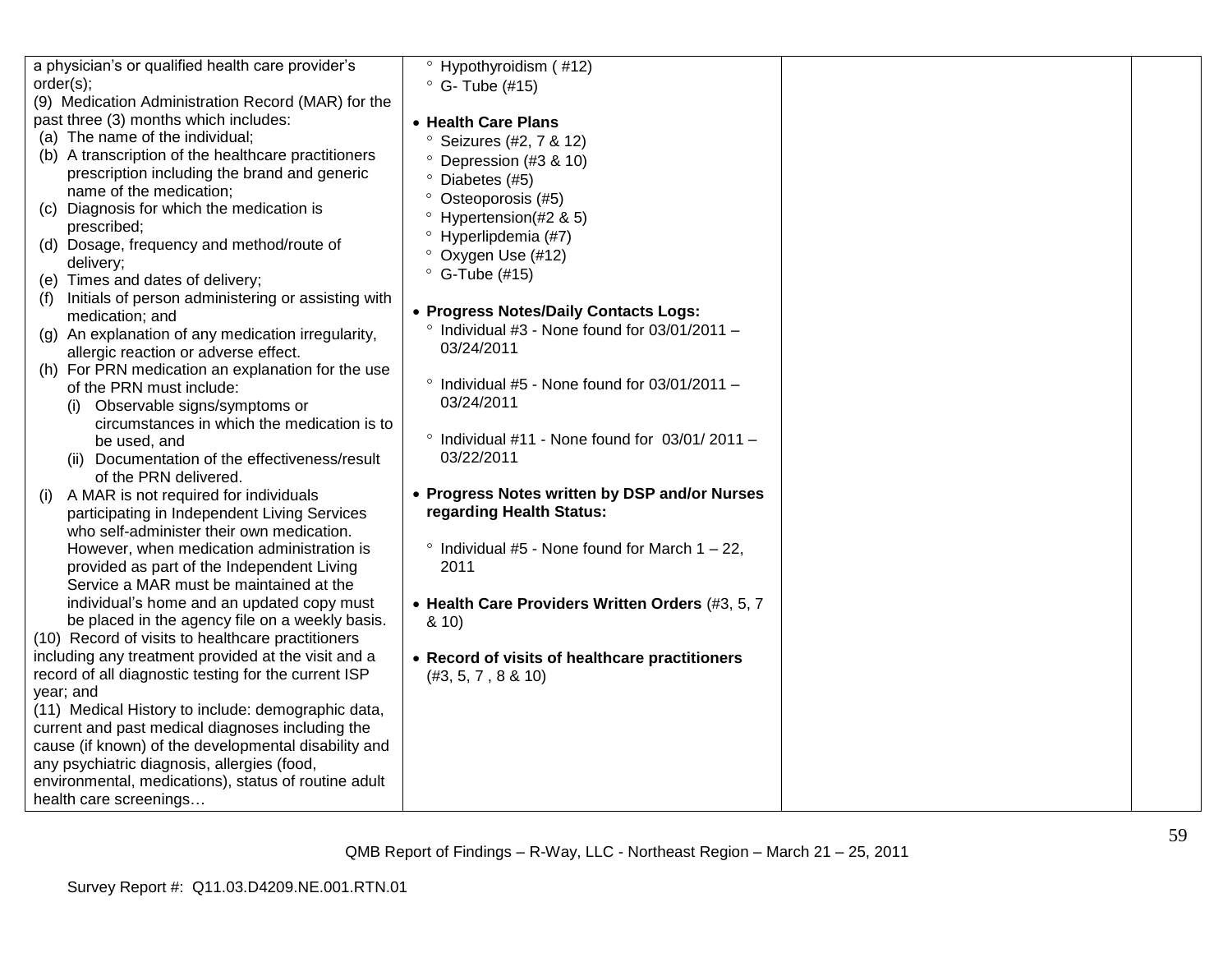|     | Tag # 6L17 Reporting Requirements<br>(Community Living Quarterly Reports)                                                                                                                                                                                                                                                                                                                    | <b>Scope and Severity Rating: B</b>                                                                                                                                                                                             |  |
|-----|----------------------------------------------------------------------------------------------------------------------------------------------------------------------------------------------------------------------------------------------------------------------------------------------------------------------------------------------------------------------------------------------|---------------------------------------------------------------------------------------------------------------------------------------------------------------------------------------------------------------------------------|--|
|     | Developmental Disabilities (DD) Waiver Service<br>Standards effective 4/1/2007<br><b>CHAPTER 6. VIII. COMMUNITY LIVING</b><br><b>SERVICE PROVIDER AGENCY REQUIREMENTS</b>                                                                                                                                                                                                                    | Based on record review, the Agency failed to<br>complete written quarterly status reports for 9 of 18<br>individuals receiving Community Living Services.                                                                       |  |
|     | D. Community Living Service Provider Agency<br><b>Reporting Requirements: All Community Living</b><br>Support providers shall submit written quarterly<br>status reports to the individual's Case Manager and<br>other IDT Members no later than fourteen (14) days<br>following the end of each ISP quarter. The quarterly<br>reports shall contain the following written<br>documentation: | <b>Family Living Quarterly Reports:</b><br>• Individual #6 - None found for $05/2010 -$<br>12/2010<br>$\bullet$ Individual #8 - None found for 01/2010 -<br>12/2010<br>• Individual #10 - None found for $02/2010 -$<br>02/2011 |  |
| (1) | Timely completion of relevant activities from<br><b>ISP Action Plans</b>                                                                                                                                                                                                                                                                                                                     | • Individual $#11$ – None found for $12/2010$ –<br>02/2011                                                                                                                                                                      |  |
| (2) | Progress towards desired outcomes in the ISP<br>accomplished during the quarter;                                                                                                                                                                                                                                                                                                             | <b>Family Living Annual Assessment</b><br>• Individual #2 - None found for 05/2009 -                                                                                                                                            |  |
| (3) | Significant changes in routine or staffing;                                                                                                                                                                                                                                                                                                                                                  | 05/2010                                                                                                                                                                                                                         |  |
| (4) | Unusual or significant life events;                                                                                                                                                                                                                                                                                                                                                          | • Individual #7 - None found for 02/2010 -<br>02/2011                                                                                                                                                                           |  |
| (5) | Updates on health status, including medication<br>and durable medical equipment needs<br>identified during the quarter; and                                                                                                                                                                                                                                                                  | • Individual $#8$ – None found for $12/2009$ –<br>12/2010                                                                                                                                                                       |  |
| (6) | Data reports as determined by IDT members.                                                                                                                                                                                                                                                                                                                                                   | $\bullet$ Individual #9 - None found for 04/2010 -<br>02/2011                                                                                                                                                                   |  |
|     |                                                                                                                                                                                                                                                                                                                                                                                              | • Individual #16 - None found for $02/2010 -$<br>01/2011                                                                                                                                                                        |  |
|     |                                                                                                                                                                                                                                                                                                                                                                                              | <b>Independent Living Quarterly Report:</b><br>$\bullet$ Individual #13 - None found for 10/2010 -<br>12/2010                                                                                                                   |  |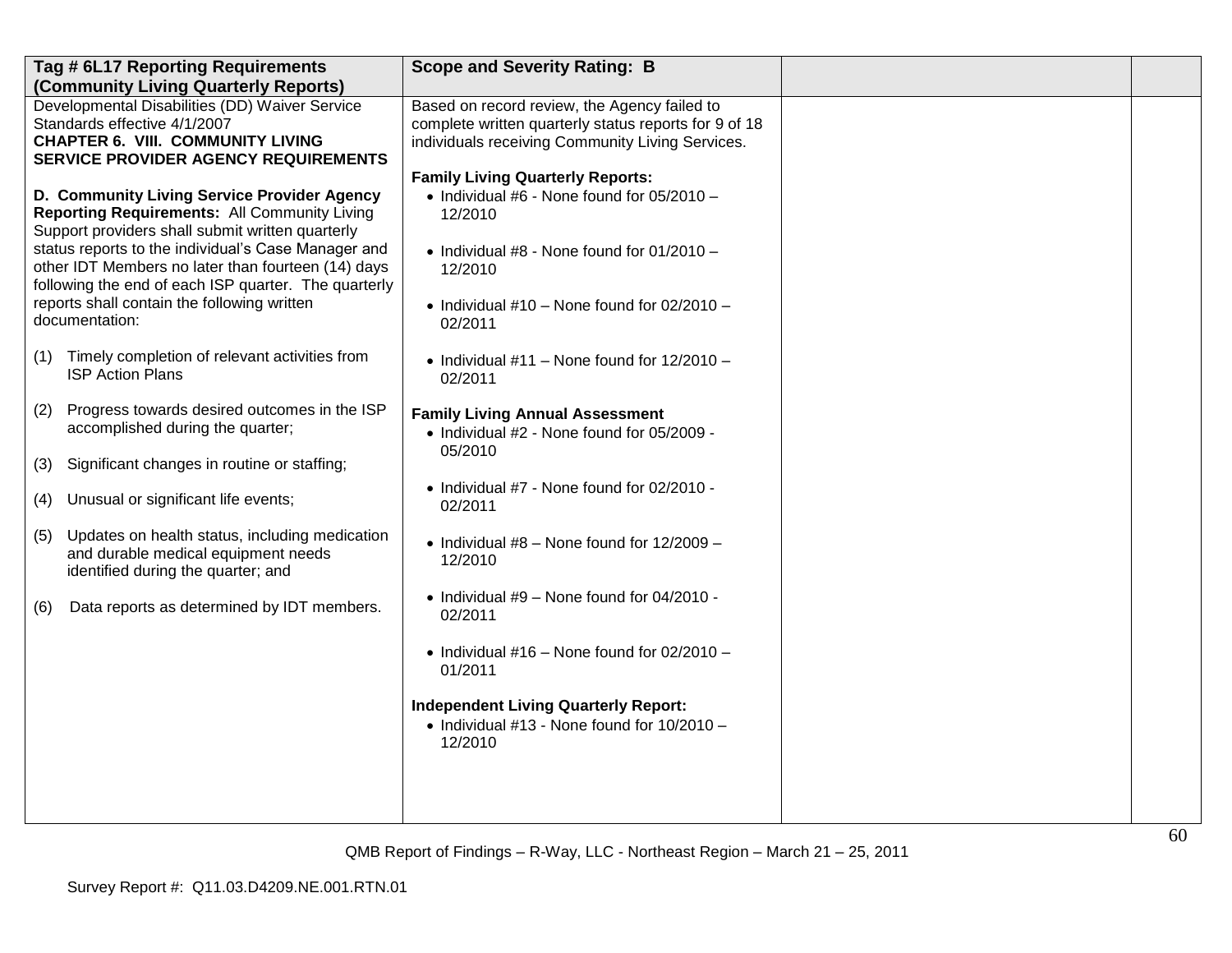| Tag # 6L25 (CoP) Residential Health &                                                   | <b>Scope and Severity Rating: F</b>                  |  |
|-----------------------------------------------------------------------------------------|------------------------------------------------------|--|
| <b>Safety (Supported Living &amp; Family Living)</b>                                    |                                                      |  |
| Developmental Disabilities (DD) Waiver Service                                          | Based on observation, the Agency failed to ensure    |  |
| Standards effective 4/1/2007                                                            | that each individual's residence met all             |  |
| <b>CHAPTER 6. VIII. COMMUNITY LIVING</b>                                                | requirements within the standard for 13 of 14 Family |  |
| <b>SERVICE PROVIDER AGENCY REQUIREMENTS</b>                                             | Living residences.                                   |  |
| L. Residence Requirements for Family Living                                             |                                                      |  |
| <b>Services and Supported Living Services</b>                                           | The following items were not found, not functioning  |  |
| (1) Supported Living Services and Family Living                                         | or incomplete:                                       |  |
| Services providers shall assure that each                                               |                                                      |  |
| individual's residence has:                                                             | <b>Family Living Requirements:</b>                   |  |
| (a) Battery operated or electric smoke detectors,                                       |                                                      |  |
| heat sensors, or a sprinkler system installed in                                        | • Accessible written procedures for emergency        |  |
| the residence;                                                                          | evacuation e.g. fire and weather-related threats     |  |
| (b) General-purpose first aid kit;                                                      | (#5, 6, 7 & 11)                                      |  |
| (c) When applicable due to an individual's health                                       |                                                      |  |
| status, a blood borne pathogens kit;                                                    | • Accessible telephone numbers of poison control     |  |
| (d) Accessible written procedures for emergency                                         | centers located within the line of sight of the      |  |
| evacuation e.g. fire and weather-related                                                | telephone (#11)                                      |  |
| threats;                                                                                |                                                      |  |
| (e) Accessible telephone numbers of poison                                              | • Accessible written procedures for the safe storage |  |
| control centers located within the line of sight of                                     | of all medications with dispensing instructions for  |  |
| the telephone;                                                                          | each individual that are consistent with the         |  |
| Accessible written documentation of actual<br>(f)                                       | Assisting with Medication Administration training    |  |
| evacuation drills occurring at least three (3)                                          | or each individual's ISP (#1, 3, 4, 5, 7, 8 & 12)    |  |
| times a year. For Supported Living evacuation                                           |                                                      |  |
| drills shall occur at least once a year during                                          | • Accessible written procedures for emergency        |  |
| each shift;                                                                             | placement and relocation of individuals in the       |  |
| Accessible written procedures for the safe<br>$\left( q\right)$                         | event of an emergency evacuation that makes the      |  |
| storage of all medications with dispensing<br>instructions for each individual that are | residence unsuitable for occupancy. The              |  |
|                                                                                         | emergency evacuation procedures shall address,       |  |
| consistent with the Assisting with Medication                                           | but are not limited to, fire, chemical and/or        |  |
| Administration training or each individual's ISP;                                       | hazardous waste spills, and flooding (#2, 3, 4, 6,   |  |
| and<br>Accessible written procedures for emergency                                      | 7, 8, 11, 12, 15, 18 & 19)                           |  |
| (h)<br>placement and relocation of individuals in the                                   |                                                      |  |
| event of an emergency evacuation that makes                                             |                                                      |  |
| the residence unsuitable for occupancy. The                                             |                                                      |  |
| emergency evacuation procedures shall                                                   |                                                      |  |
| address, but are not limited to, fire, chemical                                         |                                                      |  |
| and/or hazardous waste spills, and flooding.                                            |                                                      |  |
|                                                                                         |                                                      |  |
|                                                                                         |                                                      |  |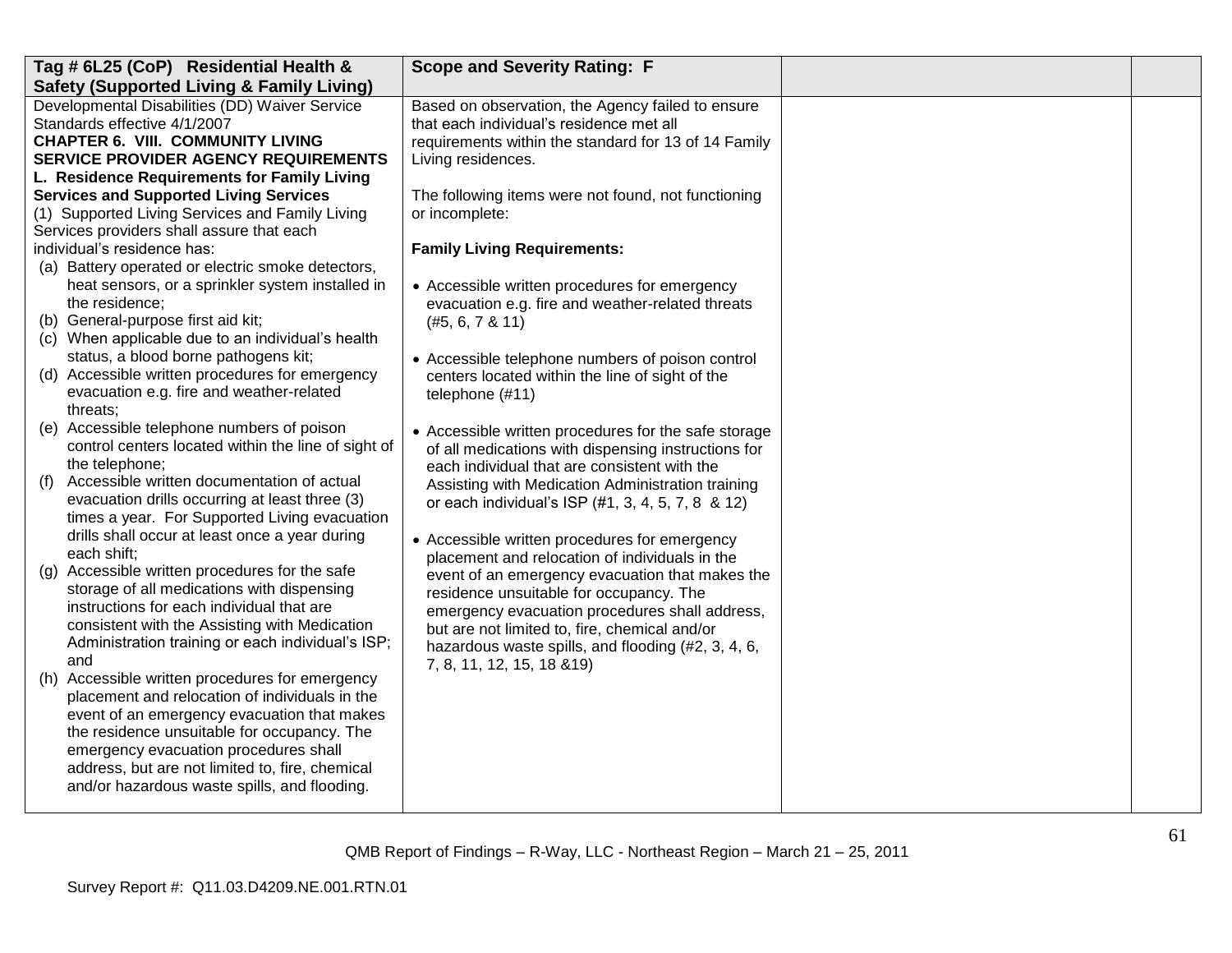|           | Tag # 6L27 FL Reimbursement                                            | <b>Scope and Severity Rating: C</b>                  |  |
|-----------|------------------------------------------------------------------------|------------------------------------------------------|--|
|           | Developmental Disabilities (DD) Waiver Service                         | Based on record review, the Agency failed to         |  |
|           | Standards effective 4/1/2007                                           | provide written or electronic documentation as       |  |
|           | <b>CHAPTER 1 III. PROVIDER AGENCY</b>                                  | evidence for each unit billed for Family Living      |  |
|           | DOCUMENTATION OF SERVICE DELIVERY AND                                  | Services for 11 of 16 individuals.                   |  |
|           | <b>LOCATION</b>                                                        |                                                      |  |
|           | A. General: All Provider Agencies shall maintain                       | Individual #2                                        |  |
|           | all records necessary to fully disclose the                            | January 2011                                         |  |
|           | service, quality, quantity and clinical necessity                      | • The Agency billed 25 units of Family Living from   |  |
|           | furnished to individuals who are currently                             | 01/01/2011 through 01/25/2011.                       |  |
|           | receiving services. The Provider Agency                                | Documentation did not contain start and end          |  |
|           | records shall be sufficiently detailed to                              | time on 1/1, 2, 3, 4, 5, 6, 7, 8, 9, 10, 11, 12, 13, |  |
|           | substantiate the date, time, individual name,                          | 14, 15, 16, 17, 18, 19, 20, 21, 22, 23, 24 & 25 to   |  |
|           | servicing Provider Agency, level of services,                          | justify billing.                                     |  |
|           | and length of a session of service billed.                             |                                                      |  |
| <b>B.</b> | <b>Billable Units:</b> The documentation of the                        | Individual #3                                        |  |
|           | billable time spent with an individual shall be                        | December 2010                                        |  |
|           | kept on the written or electronic record that is                       | • The Agency billed 22 units of Family Living from   |  |
|           | prepared prior to a request for reimbursement                          | 12/01/2010 through 12/29/2010. Documentation         |  |
|           | from the HSD. For each unit billed, the record                         | did not contain start and end time on 12/1, 2, 3,    |  |
|           | shall contain the following:                                           | 4, 5, 6, 7, 8, 16, 17, 18, 19, 20, 21, 22, 23, 24,   |  |
| (1)       | Date, start and end time of each service                               | 25, 26, 27, 28 & 29 to justify billing.              |  |
|           | encounter or other billable service interval;                          |                                                      |  |
| (2)       | A description of what occurred during the                              | January 2011                                         |  |
|           | encounter or service interval; and                                     | • The Agency billed 28 units from 1/01/2011          |  |
| (3)       | The signature or authenticated name of staff<br>providing the service. | through 01/29/2011. Documentation did not            |  |
|           |                                                                        | contain start and end time on 01/1, 2, 3, 4, 5, 6,   |  |
|           | MAD-MR: 03-59 Eff 1/1/2004                                             | 7, 8, 9, 10, 11, 12, 13, 14, 15, 16, 17, 18, 19, 20, |  |
|           | 8.314.1 BI RECORD KEEPING AND                                          | 21, 22, 23, 24, 25, 27, 28 & 29 to justify billing.  |  |
|           | <b>DOCUMENTATION REQUIREMENTS:</b>                                     | Individual #4                                        |  |
|           | Providers must maintain all records necessary to                       | December 2010                                        |  |
|           | fully disclose the extent of the services provided to                  | • The Agency billed 14 units of Family Living from   |  |
|           | the Medicaid recipient. Services that have been                        | 12/01/2010 through 12/29/2010. Documentation         |  |
|           | billed to Medicaid, but are not substantiated in a                     | on 12/16, 17, 18, 19, 20, 21, 22, 23, 24, 25, 26,    |  |
|           | treatment plan and/or patient records for the                          | 27, 28 & 29 did not contain the following:           |  |
|           | recipient are subject to recoupment.                                   | a signature/authenticated name of the staff          |  |
|           |                                                                        | providing the service to justify billing for         |  |
|           | Developmental Disabilities (DD) Waiver Service                         | each unit billed.                                    |  |
|           | Standards effective 4/1/2007                                           |                                                      |  |
|           | <b>CHAPTER 6. IX. REIMBURSEMENT FOR</b>                                | $\circ$<br>A start and end time to justify billing.  |  |
|           | <b>COMMUNITY LIVING SERVICES</b>                                       |                                                      |  |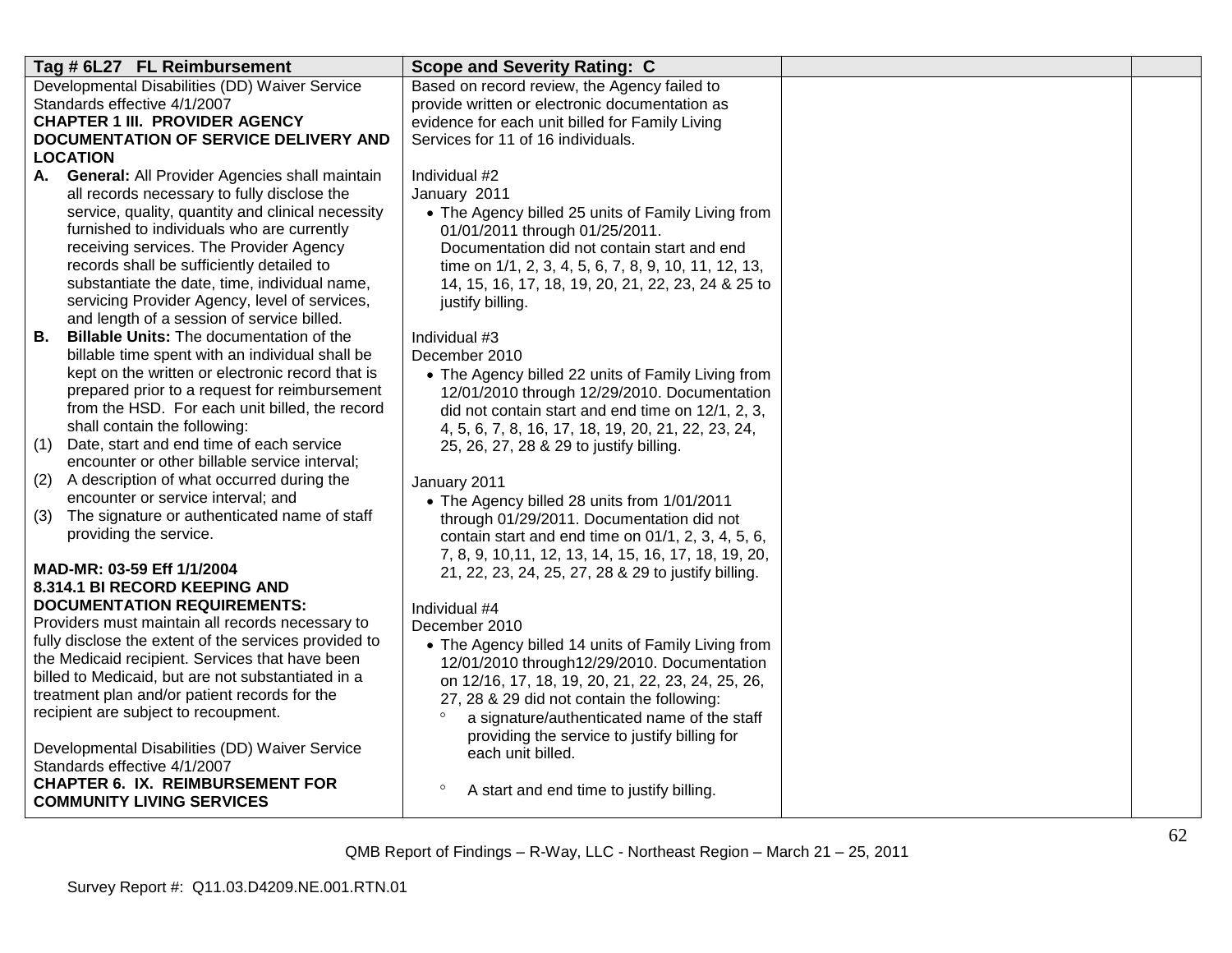| B. Reimbursement for Family Living Services            | $\circ$<br>A description of what occurred during the   |  |
|--------------------------------------------------------|--------------------------------------------------------|--|
| (1) Billable Unit: The billable unit for Family Living | encounter or service interval to justify               |  |
| Services is a daily rate for each individual in the    | billing.                                               |  |
| residence. A maximum of 340 days (billable             |                                                        |  |
| units) are allowed per ISP year.                       | January 2011                                           |  |
|                                                        | • The Agency billed 24 units of Family Living from     |  |
| (2) Billable Activities shall include:                 | 01/01/2011 through 01/29/2011.                         |  |
| (a) Direct support provided to an individual in the    | Documentation on 01/1,2, 3, 5, 6, 7, 8, 9, 10,         |  |
| residence any portion of the day;                      | 11, 12, 13, 14, 15, 16, 17, 18, 19, 20, 21, 22,        |  |
| (b) Direct support provided to an individual by        | 23, 24, 25, 26, 27, 28 & 29 did not contain the        |  |
| the Family Living Services direct support or           | following:                                             |  |
| substitute care provider away from the                 | $\circ$<br>a signature/authenticated name of the staff |  |
| residence (e.g., in the community); and                | providing the service to justify billing for           |  |
| (c) Any other activities provided in accordance        | each unit billed.                                      |  |
| with the Scope of Services.                            |                                                        |  |
|                                                        | $\circ$<br>A start and end time to justify billing.    |  |
| (3) Non-Billable Activities shall include:             |                                                        |  |
| (a) The Family Living Services Provider Agency         | $\circ$<br>A description of what occurred during the   |  |
| may not bill the for room and board;                   | encounter or service interval to justify               |  |
| (b) Personal care, nutritional counseling and          | billing.                                               |  |
| nursing supports may not be billed as                  |                                                        |  |
| separate services for an individual receiving          | Individual #5                                          |  |
| Family Living Services; and                            | December 2010                                          |  |
| (c) Family Living services may not be billed for       | • The Agency billed 23 units of Family from            |  |
| the same time period as Respite.                       | 12/01/2010 through 12/31/2010.                         |  |
| (d) The Family Living Services Provider Agency         | Documentation on 12/1, 2, 3, 4, 5, 6, 7, 8, 16,        |  |
| may not bill on days when an individual is             | 17, 18, 19, 20, 21, 22, 23, 24, 25, 26, 27, 28, 29     |  |
| hospitalized or in an institutional care setting.      | & 31 did not contain the following:                    |  |
| For this purpose a day is counted from one             | $\circ$<br>a signature/authenticated name of the staff |  |
| midnight to the following midnight.                    | providing the service to justify billing for           |  |
|                                                        | each unit billed.                                      |  |
| Developmental Disabilities (DD) Waiver Service         |                                                        |  |
| Standards effective 4/1/2007 - Chapter 6 -             | $\circ$<br>A start and end time to justify billing.    |  |
| <b>COMMUNITY LIVING SERVICES</b>                       |                                                        |  |
| III. REQUIREMENTS UNIQUE TO FAMILY LIVING              | $\circ$<br>A description of what occurred during the   |  |
| <b>SERVICES</b>                                        | encounter or service interval to justify               |  |
| C. Service Limitations. Family Living Services         | billing.                                               |  |
| cannot be provided in conjunction with any other       |                                                        |  |
| <b>Community Living Service, Personal Support</b>      | January 2011                                           |  |
| Service, Private Duty Nursing, or Nutritional          | • The Agency billed 28 units of Family Living from     |  |
| Counseling. In addition, Family Living may not be      | 01/01/2011 through 01/29/2011.                         |  |
| delivered during the same time as respite; therefore,  | Documentation on 01/ 1, 2, 3, 4, 5, 6, 7, 8, 9,        |  |
|                                                        |                                                        |  |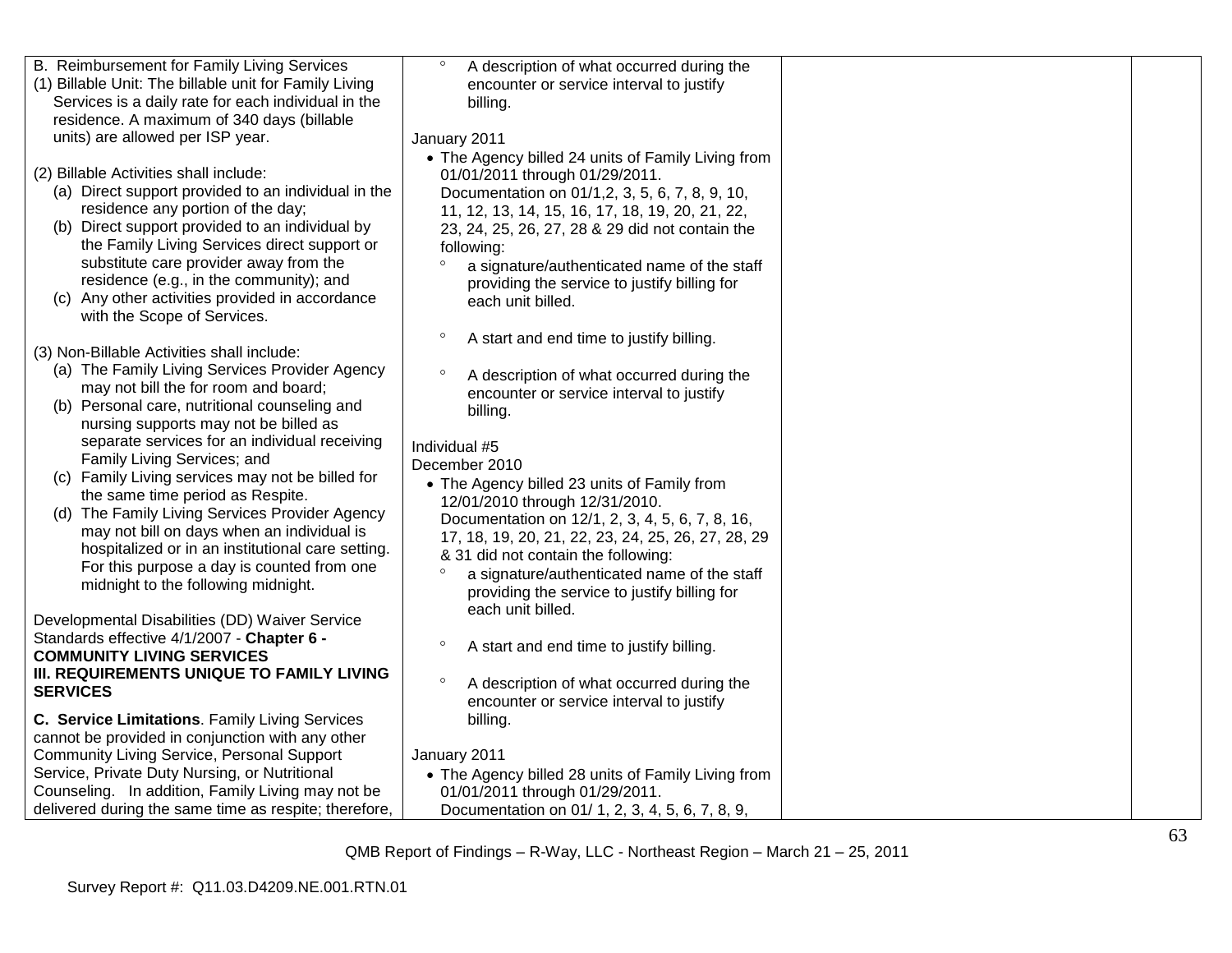| a specified deduction to the daily rate for Family<br>Living shall be made for each unit of respite<br>received.<br>Developmental Disabilities (DD) Waiver Service<br>Standards effective 4/1/2007 - DEFINITIONS<br><b>SUBSTITUTE CARE</b> means the provision of family<br>living services by an agency staff or subcontractor<br>during a planned/scheduled or emergency absence<br>of the direct service provider.<br><b>RESPITE</b> means a support service to allow the<br>primary caregiver to take a break from care giving<br>responsibilities while maintaining adequate<br>supervision and support to the individual during the<br>absence of the primary caregiver. | 10, 11, 12, 14, 15, 16, 17, 18, 19, 20, 21, 22,<br>23, 24, 25, 26, 27, 28 & 29 did not contain the<br>following:<br>$\circ$<br>a signature/authenticated name of the staff<br>providing the service to justify billing for<br>each unit billed.<br>$\circ$<br>A start and end time to justify billing.<br>$\circ$<br>A description of what occurred during the<br>encounter or service interval to justify<br>billing.<br>February 2011<br>• The Agency billed 21 units of Family Living from<br>02/01/2011 through 02/28/2011.<br>Documentation on 02/1, 2, 3, 4, 5, 6, 7, 8, 9, 17,<br>18, 19, 20, 21, 22, 23, 24, 25, 26, 27 & 28 did<br>not contain the following:<br>a signature/authenticated name of the staff<br>$\circ$<br>providing the service to justify billing for<br>each unit billed.<br>$\circ$<br>A start and end time to justify billing.<br>$\circ$<br>A description of what occurred during the<br>encounter or service interval to justify<br>billing.<br>Individual #7<br>January 2011<br>• The Agency billed 28 units of Family Living from<br>01/01/2011 through 01/29/2011.<br>Documentation on 1/1, 2, 3, 4, 5, 6, 7, 8, 9, 10,<br>11, 12, 14, 15, 16, 17, 18, 19, 20, 21, 22, 23,<br>24, 25, 26, 27, 28 & 29 did not contain the<br>following:<br>a signature/authenticated name of the staff |  |
|--------------------------------------------------------------------------------------------------------------------------------------------------------------------------------------------------------------------------------------------------------------------------------------------------------------------------------------------------------------------------------------------------------------------------------------------------------------------------------------------------------------------------------------------------------------------------------------------------------------------------------------------------------------------------------|---------------------------------------------------------------------------------------------------------------------------------------------------------------------------------------------------------------------------------------------------------------------------------------------------------------------------------------------------------------------------------------------------------------------------------------------------------------------------------------------------------------------------------------------------------------------------------------------------------------------------------------------------------------------------------------------------------------------------------------------------------------------------------------------------------------------------------------------------------------------------------------------------------------------------------------------------------------------------------------------------------------------------------------------------------------------------------------------------------------------------------------------------------------------------------------------------------------------------------------------------------------------------------------------------------------------------|--|
|                                                                                                                                                                                                                                                                                                                                                                                                                                                                                                                                                                                                                                                                                | providing the service to justify billing for                                                                                                                                                                                                                                                                                                                                                                                                                                                                                                                                                                                                                                                                                                                                                                                                                                                                                                                                                                                                                                                                                                                                                                                                                                                                              |  |
|                                                                                                                                                                                                                                                                                                                                                                                                                                                                                                                                                                                                                                                                                | each unit billed.                                                                                                                                                                                                                                                                                                                                                                                                                                                                                                                                                                                                                                                                                                                                                                                                                                                                                                                                                                                                                                                                                                                                                                                                                                                                                                         |  |
|                                                                                                                                                                                                                                                                                                                                                                                                                                                                                                                                                                                                                                                                                | $\circ$<br>A start and end time to justify billing.                                                                                                                                                                                                                                                                                                                                                                                                                                                                                                                                                                                                                                                                                                                                                                                                                                                                                                                                                                                                                                                                                                                                                                                                                                                                       |  |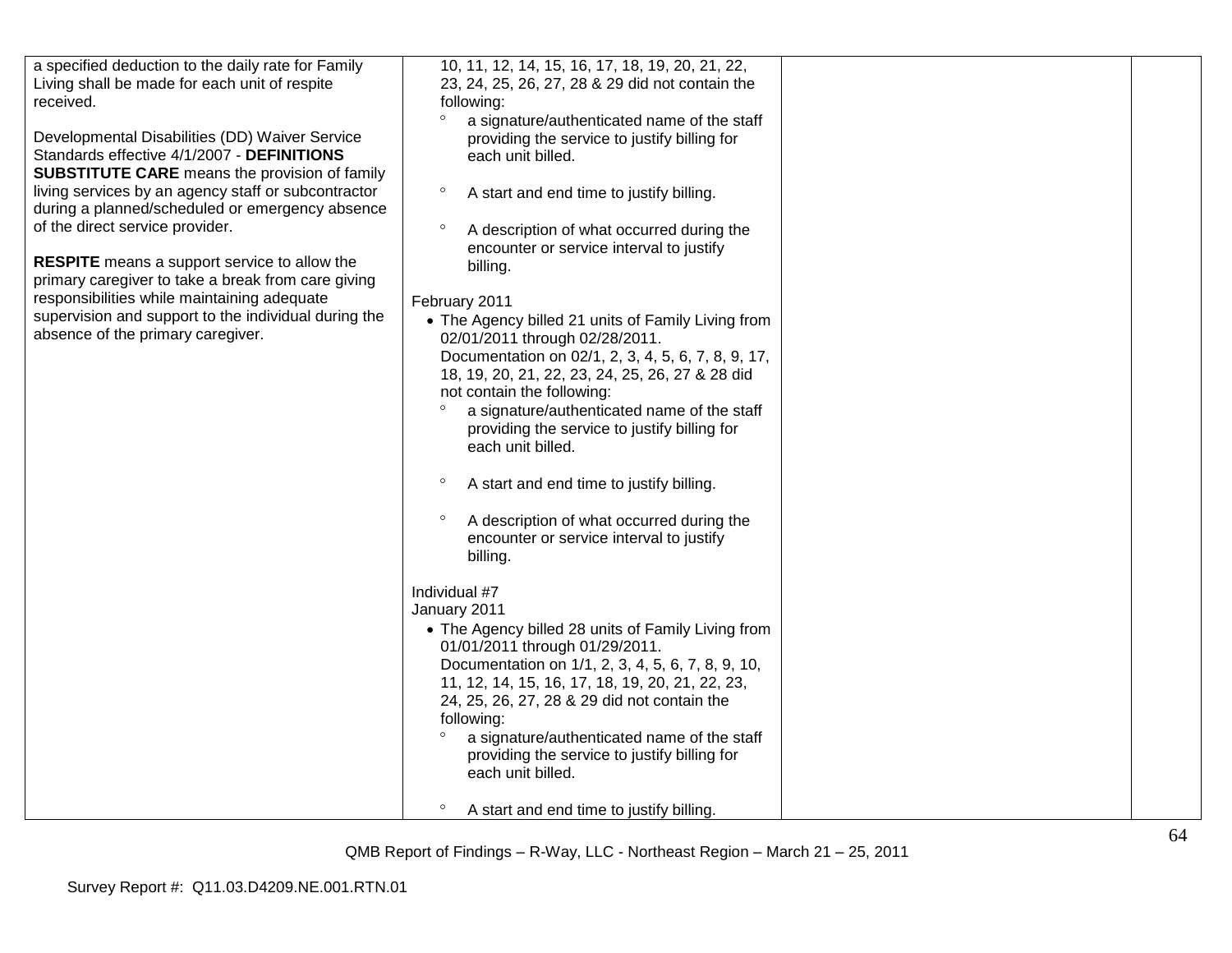| February 2011<br>• The Agency billed 24 units of Family Living from<br>02/01/2011 through 02/28/2011.<br>Documentation on 2/1, 2, 3, 4, 5 6, 7, 8, 9, 10,<br>15, 16, 17, 18, 19, 20, 21, 22, 23, 24, 25, 26,<br>27, & 28 did not contain the following:<br>$\circ$<br>a signature/authenticated name of the staff<br>providing the service to justify billing for<br>each unit billed. |  |
|----------------------------------------------------------------------------------------------------------------------------------------------------------------------------------------------------------------------------------------------------------------------------------------------------------------------------------------------------------------------------------------|--|
| $\circ$<br>A start and end time to justify billing.                                                                                                                                                                                                                                                                                                                                    |  |
| Individual #8<br>December 2010<br>• The Agency billed 3 units of Family Living from<br>12/03/2010 through 12/05/2010. Documentation<br>on 12/3, 4 & 5 did not contain start and end<br>time to justify billing.                                                                                                                                                                        |  |
| February 2011<br>• The Agency billed 21 units of Family Living from<br>02/01/2011 through 02/28/2011. No<br>documentation was found for 02/01/2011<br>through 02/28/2011 to justify billing.                                                                                                                                                                                           |  |
| Individual #9<br>December 2010<br>• The Agency billed 22 units of Family Living from<br>12/01/2010 through 12/31/2010. Documentation<br>on 12/2, 3, 4, 5, 6, 7, 8, 16, 17, 18, 19, 20, 21,<br>22, 23, 24, 25, 26, 27, 28, 29 & 31 did not<br>contain start and end time to justify billing.                                                                                            |  |
| January 2011<br>• The Agency billed 29 units of Family Living from<br>01/01/2011 through 01/29/2011. Documentation<br>on 1/ 1, 2, 3, 4, 5, 6, 7, 8, 9, 10, 11, 12, 13, 14,<br>15, 16, 17, 18, 19, 19, 20, 21, 22, 23, 24, 25,<br>26, 27, 28 & 29 did not contain start and end<br>time to justify billing.                                                                             |  |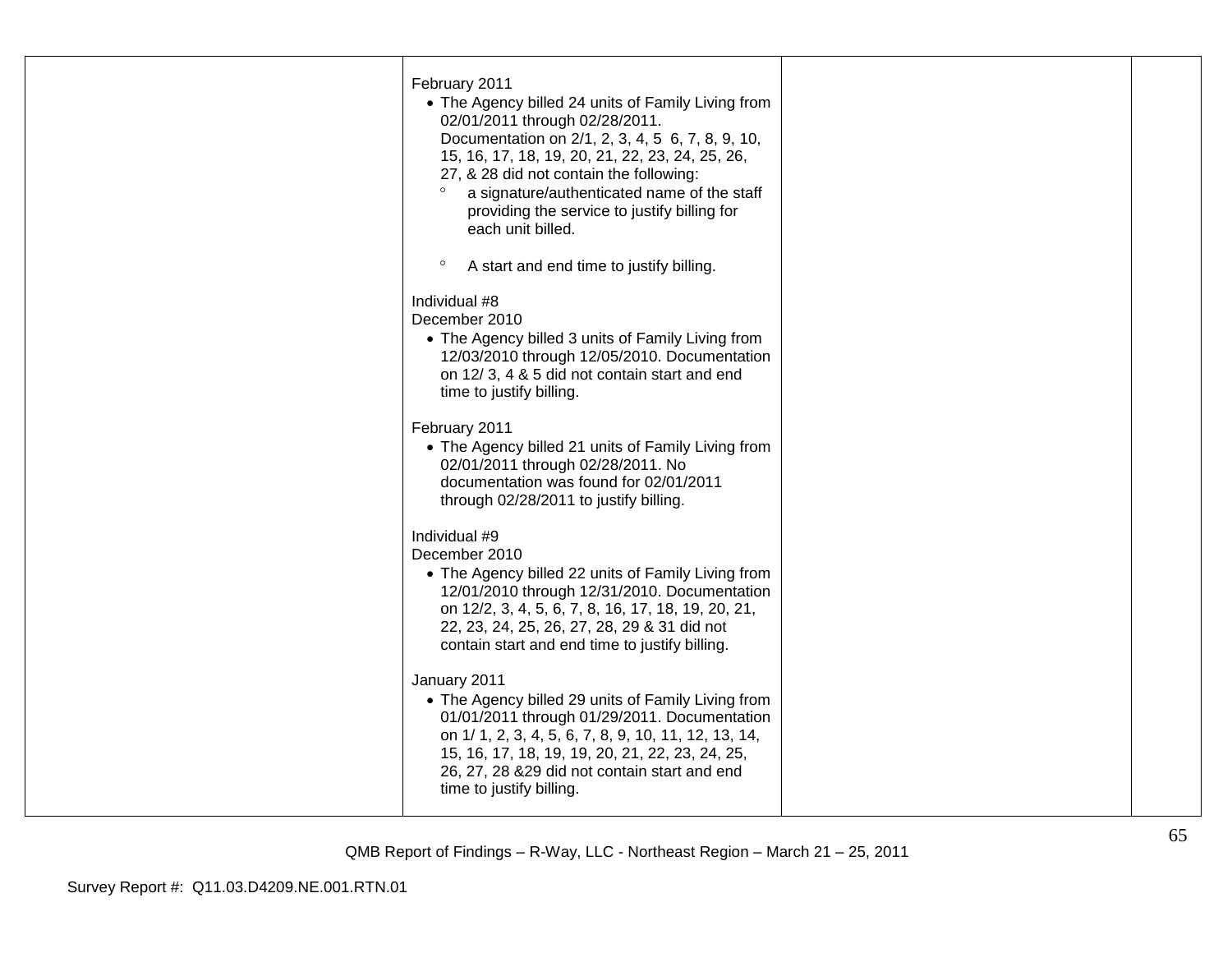| February 2011<br>• The Agency billed 28 units of Family Living from<br>02/01/2011 through 02/28/2011. No<br>documentation was found for 02/01/2011<br>through 02/28/2011 to justify billing.                                                                                                     |  |
|--------------------------------------------------------------------------------------------------------------------------------------------------------------------------------------------------------------------------------------------------------------------------------------------------|--|
| Individual #10<br>December 2010<br>• The Agency billed 23 units of Family Living from<br>12/01/2010 through 12/31/2011. Documentation<br>on 12/1, 2, 3, 6, 7, 8, 9, 10, 16, 17, 18, 19, 20,<br>21, 22, 23, 24, 25, 26, 27, 28, 29 & 31 did not<br>contain start and end time to justify billing. |  |
| January 2011<br>• The Agency billed 28 units of Family Living from<br>01/01/2011 through 01/29/2011. No<br>Documentation found on 01/01, 02, 08, 09, 15,<br>16, 22, 23 & 29 to justify billing.                                                                                                  |  |
| February 2011<br>• The Agency billed 21 units of Family Living from<br>02/01/2011 through 02/28/2011. No<br>documentation was found for 02/01/2011<br>through 02/28/2011 to justify billing.                                                                                                     |  |
| Individual #11<br>December 2010<br>• The Agency billed 22 units of Family Living from<br>12/01/2010 through 12/29/2011. Documentation<br>on 12/1, 2, 3, 4, 5, 6, 7, 8, 16, 17, 18, 19, 20,<br>21, 22, 23, 24, 25, 26, 27, 28 & 29 did not<br>contain start and end time to justify billing.      |  |
| January 2011<br>• The Agency billed 28 units of Family Living from<br>01/01/2011 through 01/29/2011. No<br>documentation was found for 01/01/2011<br>through 01/29/2011 to justify billing.                                                                                                      |  |
| February 2011<br>• The Agency billed 28 units of Family Living from                                                                                                                                                                                                                              |  |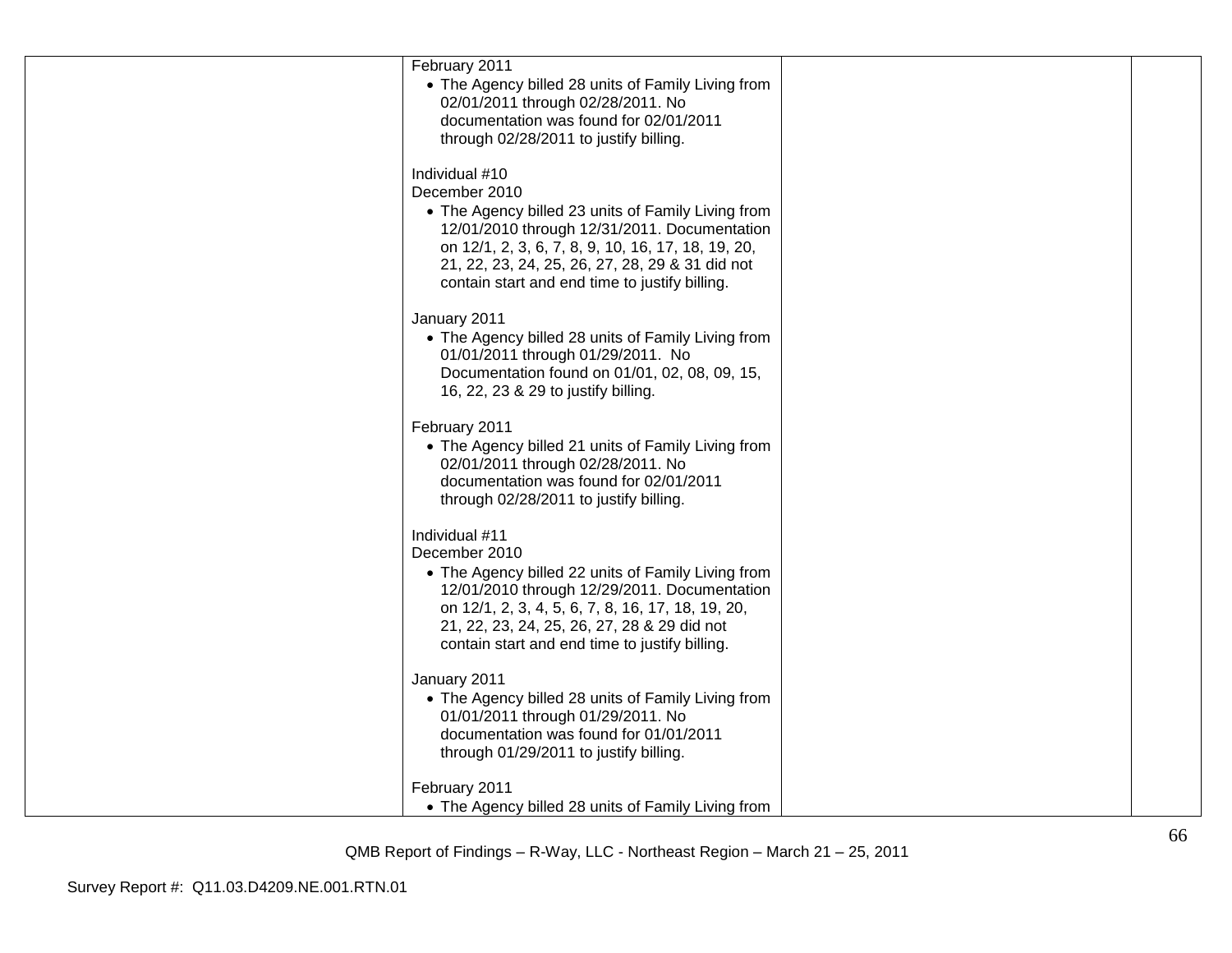| 02/01/2011 through 02/28/2011. No                  |  |
|----------------------------------------------------|--|
| documentation was found for 02/01/2011             |  |
| through 02/28/2011 to justify billing.             |  |
|                                                    |  |
| Individual #12                                     |  |
|                                                    |  |
| December 2010                                      |  |
| • The Agency billed 23 units of Family Living from |  |
| 12/01/2010 through 12/31/2010. Documentation       |  |
| on 12/2, 3, 4, 7, 8, 11, 13, 14, 17, 18, 19, 20,   |  |
| 21, 24, 25, 26, 27, 28, 29 & 31 did not contain    |  |
| start and end time to justify billing.             |  |
|                                                    |  |
| • The Agency billed 23 units of Family Living from |  |
|                                                    |  |
| 12/01/2010 through 12/31/2010. No                  |  |
| documentation was found for 12/1, 5, 6, 9, 10,     |  |
| 12, 15, 16, 22, & 30 to justify billing.           |  |
|                                                    |  |
| January 2011                                       |  |
| • The Agency billed 30 units of Family Living from |  |
| 01/01/2011 through 01/31/2011. Documentation       |  |
| on 1/3, 26, 28 & 29 did not contain start and end  |  |
| time to justify billing.                           |  |
|                                                    |  |
| • The Agency billed 30 units of Family Living from |  |
|                                                    |  |
| 01/01/2011 through 01/31/2011. No                  |  |
| documentation was found for 01/6, 7, 8, 11, 12,    |  |
| 13, 16, 18, 21, 22, 23, 24, 25 & 27 to justify     |  |
| billing.                                           |  |
|                                                    |  |
| February 2011                                      |  |
| • The Agency billed 19 units of Family Living from |  |
| 02/01/2011 through 02/28/2011. Documentation       |  |
| on 2/7, 8, 9, 16 & 17 did not contain start and    |  |
| end time to justify billing.                       |  |
|                                                    |  |
| • The Agency billed 19 units of Family Living from |  |
|                                                    |  |
| 02/01/2011 through 02/28/2011. No                  |  |
| documentation was found for 02/3, 4, 5, 10, 11,    |  |
| 13, 14, 15, 25, 26, 27 & 27 to justify billing     |  |
|                                                    |  |
| Individual #16                                     |  |
| December 2010                                      |  |
|                                                    |  |